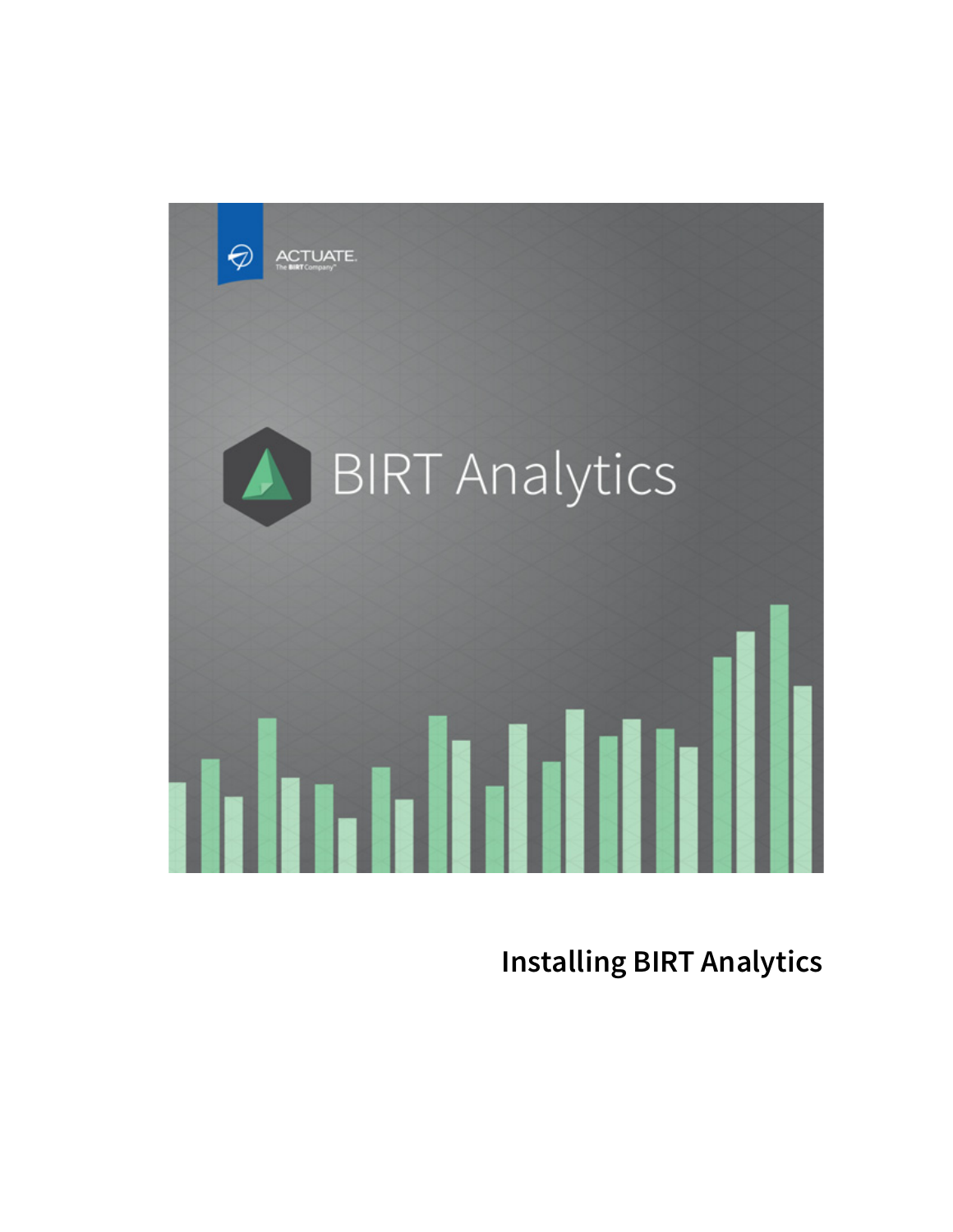Information in this document is subject to change without notice. Examples provided are fictitious. No part of this document may be reproduced or transmitted in any form, or by any means, electronic or mechanical, for any purpose, in whole or in part, without the express written permission of OpenText.

© 2003 - 2015 by Actuate Corporation. All rights reserved. Printed in the United States of America.

Contains information proprietary to: Actuate Corporation, 951 Mariners Island Boulevard, San Mateo, CA 94404

#### www.actuate.com

The software described in this manual is provided by Actuate Corporation under an Actuate License agreement. The software may be used only in accordance with the terms of the agreement. Actuate software products are protected by U.S. and International patents and patents pending. For a current list of patents, please see http://www.actuate.com/ patents.

Actuate Corporation trademarks and registered trademarks include:

Actuate, ActuateOne, the Actuate logo, Archived Data Analytics, BIRT, BIRT 360, BIRT Analytics, The BIRT Company, BIRT Content Services, BIRT Data Analyzer, BIRT for Statements, BIRT iHub, BIRT Metrics Management, BIRT Performance Analytics, Collaborative Reporting Architecture, e.Analysis, e.Report, e.Reporting, e.Spreadsheet, Encyclopedia, Interactive Viewing, OnPerformance, The people behind BIRT, Performancesoft, Performancesoft Track,<br>Performancesoft Views, Report Encyclopedia, Reportlet, X2BIRT, and XML reports.

Actuate products may contain third-party products or technologies. Third-party trademarks or registered trademarks of their respective owners, companies, or organizations include:

Mark Adler and Jean-loup Gailly (www.zlib.net): zLib. Adobe Systems Incorporated: Flash Player, Source Sans Pro font. Amazon Web Services, Incorporated: Amazon Web Services SDK. Apache Software Foundation (www.apache.org): Ant, Axis, Axis2, Batik, Batik SVG library, Commons Command Line Interface (CLI), Commons Codec, Commons Lang, Commons Math, Crimson, Derby, Hive driver for Hadoop, Kafka, log4j, Pluto, POI ooxml and ooxml-schema, Portlet, Shindig, Struts, Thrift, Tomcat, Velocity, Xalan, Xerces, Xerces2 Java Parser, Xerces-C++ XML Parser, and XML Beans. Daniel Bruce (www.entypo.com): Entypo Pictogram Suite. Castor (www.castor.org), ExoLab Project (www.exolab.org), and Intalio, Inc. (www.intalio.org): Castor. Alessandro Colantonio: CONCISE. Day Management AG: Content Repository for Java. Eclipse Foundation, Inc. (www.eclipse.org): Babel, Data Tools Platform (DTP) ODA, Eclipse SDK, Graphics Editor Framework (GEF), Eclipse Modeling Framework (EMF), Jetty, and Eclipse Web Tools Platform (WTP). Dave Gandy: Font Awesome. Gargoyle Software Inc.: HtmlUnit. GNU Project: GNU Regular Expression. Groovy project (groovy.codehaus.org): Groovy. Guava Libraries: Google Guava. HighSlide: HighCharts.<br>headjs.com: head.js. Hector Project: Cassandra Thrift, Hector. Jason Hsueth and Kenton Varda (code.google.com) Protocole Buffer. H2 Database: H2 database. Groovy project (groovy.codehaus.org): Groovy. IDAutomation.com, Inc.: IDAutomation. IDRsolutions Ltd.: JBIG2. InfoSoft Global (P) Ltd.: FusionCharts, FusionMaps, FusionWidgets, PowerCharts. Matt Inger (sourceforge.net): Ant-Contrib. Matt Ingenthron, Eric D. Lambert, and Dustin Sallings (code.google.com): Spymemcached. International Components for Unicode (ICU): ICU library. JCraft, Inc.: JSch. jQuery: jQuery. Yuri Kanivets (code.google.com): Android Wheel gadget. LEAD Technologies, Inc.: LEADTOOLS. The Legion<br>of the Bouncy Castle: Bouncy Castle Crypto APIs. Bruno Lowagie and Paulo Soares: iText. MetaStuff: dom4j. Micros Corporation (Microsoft Developer Network): CompoundDocument Library. Mozilla: Mozilla XML Parser. MySQL Americas, Inc.: MySQL Connector. Netscape Communications Corporation, Inc.: Rhino. nullsoft project: Nullsoft Scriptable Install System. OOPS Consultancy: XMLTask. OpenSSL Project: OpenSSL. Oracle Corporation: Berkeley DB, Java Advanced Imaging, JAXB, JDK, Jstl, Oracle JDBC driver. PostgreSQL Global Development Group: pgAdmin, PostgreSQL, PostgreSQL JDBC driver. Progress Software Corporation: DataDirect Connect XE for JDBC Salesforce, DataDirect JDBC, DataDirect ODBC. Quality Open Software: Simple Logging Facade for Java (SLF4J), SLF4J API and NOP. Rogue Wave Software, Inc.: Rogue Wave Library SourcePro Core, tools.h++. Sam Stephenson (prototype.conio.net): prototype.js. Sencha Inc.: Ext JS, Sencha Touch. Shibboleth Consortium: OpenSAML, Shibboleth Identity Provider. Matteo Spinelli: iscroll. StAX Project (stax.codehaus.org): Streaming API for XML (StAX). SWFObject Project (code.google.com): SWFObject. ThimbleWare, Inc.: JMemcached. Twittr: Twitter Bootstrap. VMWare: Hyperic SIGAR. Woodstox Project (woodstox.codehaus.org): Woodstox Fast XML processor (wstx-asl). World Wide Web Consortium (W3C) (MIT, ERCIM, Keio): Flute, JTidy, Simple API for CSS. XFree86 Project, Inc.: (www.xfree86.org): xvfb. ZXing Project (code.google.com): ZXing.

All other brand or product names are trademarks or registered trademarks of their respective owners, companies, or organizations.

Document No. 150731-2-580311 October 07, 2015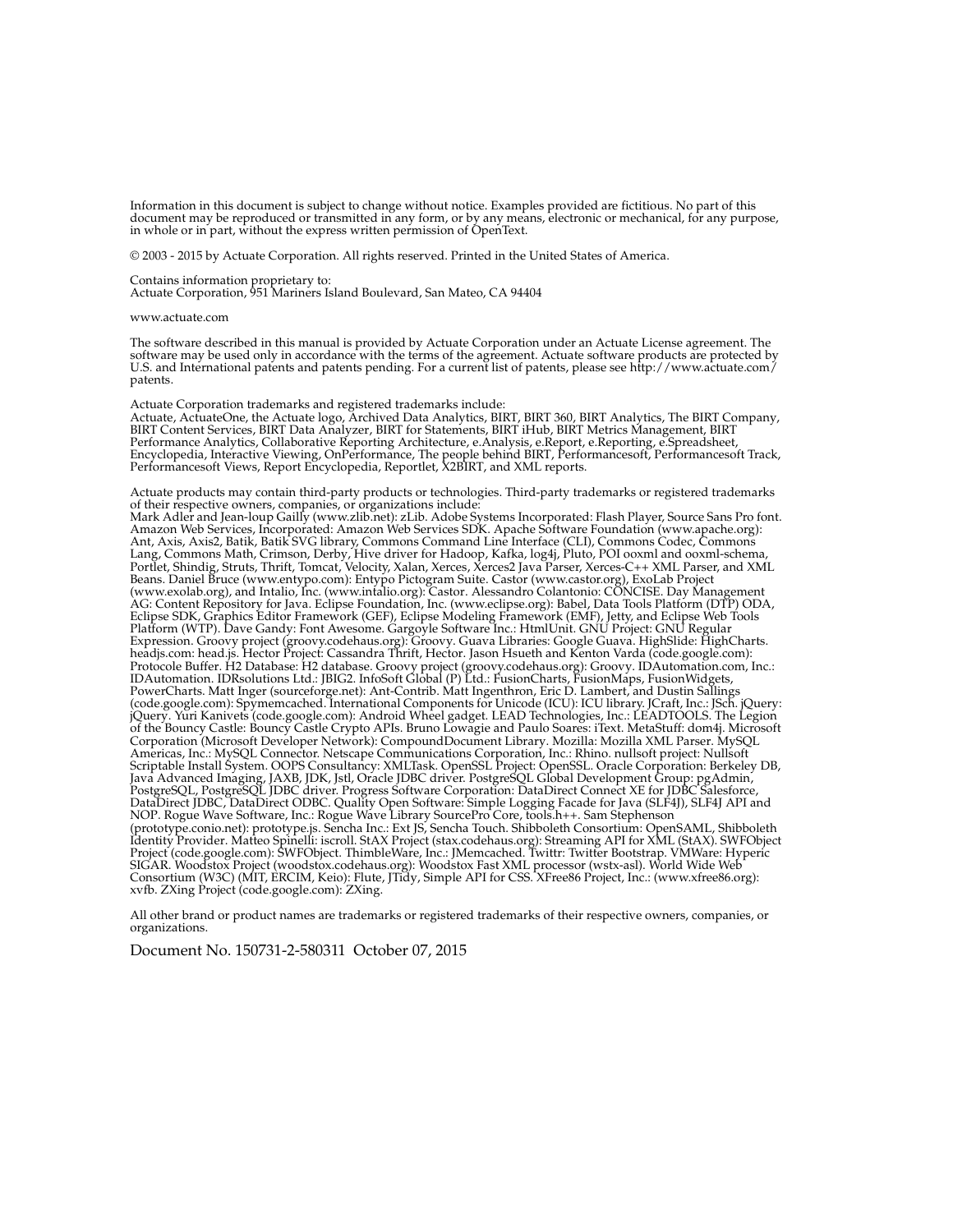# **Contents**

| Chapter 1                                                       |  |
|-----------------------------------------------------------------|--|
|                                                                 |  |
|                                                                 |  |
|                                                                 |  |
|                                                                 |  |
|                                                                 |  |
|                                                                 |  |
|                                                                 |  |
|                                                                 |  |
|                                                                 |  |
|                                                                 |  |
|                                                                 |  |
|                                                                 |  |
|                                                                 |  |
|                                                                 |  |
|                                                                 |  |
| Chapter 2                                                       |  |
|                                                                 |  |
|                                                                 |  |
|                                                                 |  |
|                                                                 |  |
|                                                                 |  |
|                                                                 |  |
|                                                                 |  |
|                                                                 |  |
|                                                                 |  |
|                                                                 |  |
|                                                                 |  |
|                                                                 |  |
|                                                                 |  |
| Customizing Tomcat, Administration, Web Client and REST API  27 |  |
|                                                                 |  |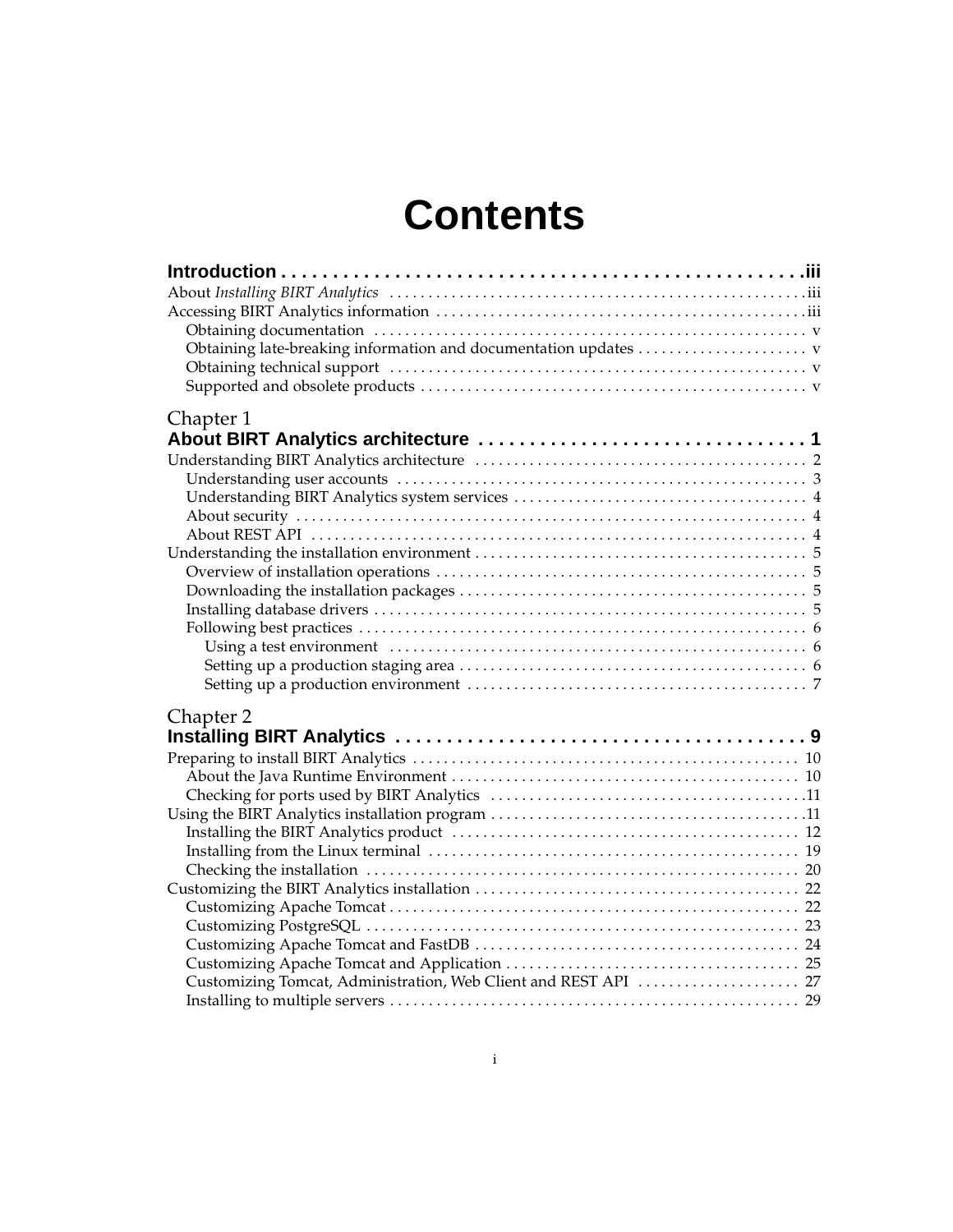| Chapter 3 |  |
|-----------|--|
|           |  |
|           |  |
|           |  |
|           |  |
|           |  |
|           |  |
|           |  |
|           |  |
|           |  |
|           |  |
|           |  |
|           |  |
|           |  |
|           |  |
|           |  |
|           |  |
|           |  |
|           |  |
|           |  |
|           |  |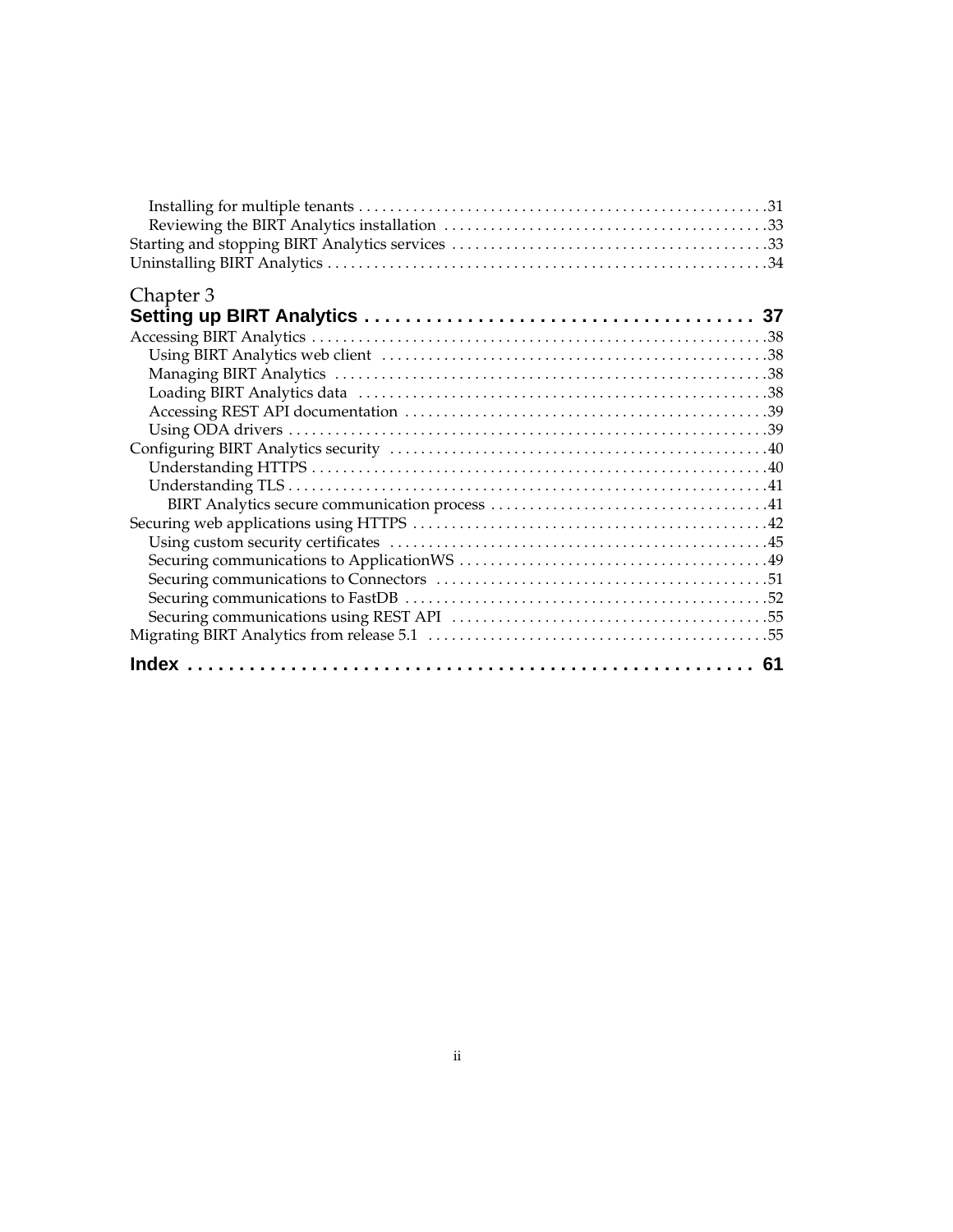# <span id="page-4-1"></span><span id="page-4-0"></span>**About** *Installing BIRT Analytics*

*Installing BIRT Analytics* includes the following chapters:

- *[Introduction](#page-4-0)*. Provides an overview of this guide and Actuate BIRT iHub documentation.
- *[Chapter 1. About BIRT Analytics architecture.](#page-8-2)* Describes the BIRT Analytics packages and environment.
- *[Chapter 2. Installing BIRT Analytics.](#page-16-2)* Describes how to install BIRT Analytics in a Windows environment.
- *[Chapter 3. Setting up BIRT Analytics.](#page-44-2)* Describes how to access BIRT Analytics and configure security.

# <span id="page-4-2"></span>**Accessing BIRT Analytics information**

The online documentation includes the materials described in [Table 1-1.](#page-5-0) You can obtain HTML and PDF files from the Actuate website. These documentation files are updated in response to customer requirements.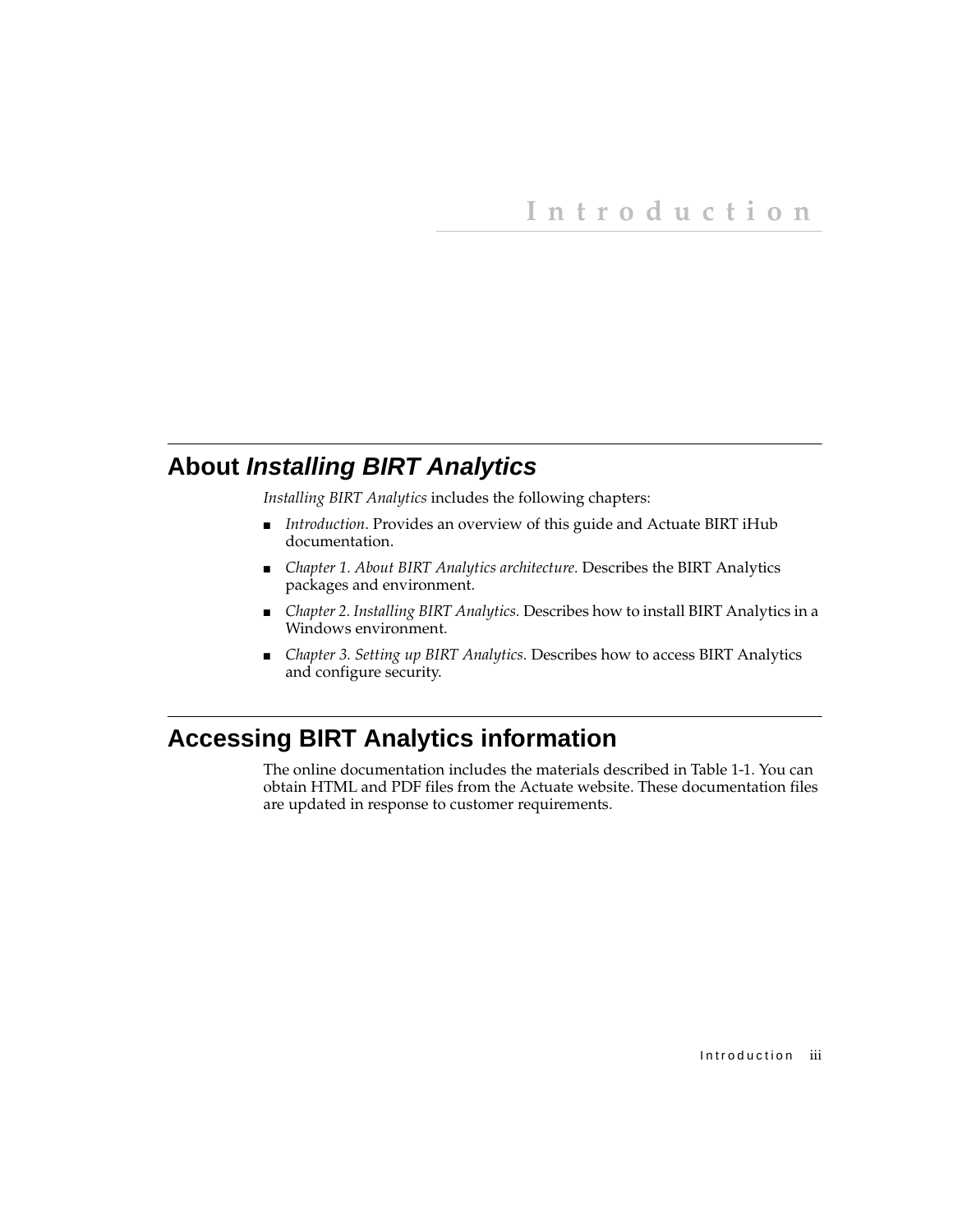| For information about this topic                                               | See the following<br>resource                                                      |
|--------------------------------------------------------------------------------|------------------------------------------------------------------------------------|
| Installing BIRT Analytics on Windows and Linux                                 | <b>Installing BIRT</b><br>Analytics                                                |
| Overview of data analysis and data mining                                      |                                                                                    |
| Using BIRT Analytics tools<br>Visualizing data                                 | <b>Using BIRT</b><br>Analytics                                                     |
| Using BIRT Analytics Loader to extract, transform, and<br>load data            |                                                                                    |
| Using projects to manage data<br>Administering BIRT Analytics Loader processes | <b>Using BIRT</b><br>Analytics<br>Loader                                           |
| Using BIRT Analytics Admin to:                                                 |                                                                                    |
| Set up users and groups                                                        | Administering<br><b>BIRT Analytics</b>                                             |
| Configure security<br>Configure and monitor system options                     |                                                                                    |
| Late-breaking information and documentation updates                            | Release notes and<br>updated<br>localization files<br>posted on Actuate<br>Support |

#### <span id="page-5-0"></span>**Table 1-1** BIRT Analytics documentation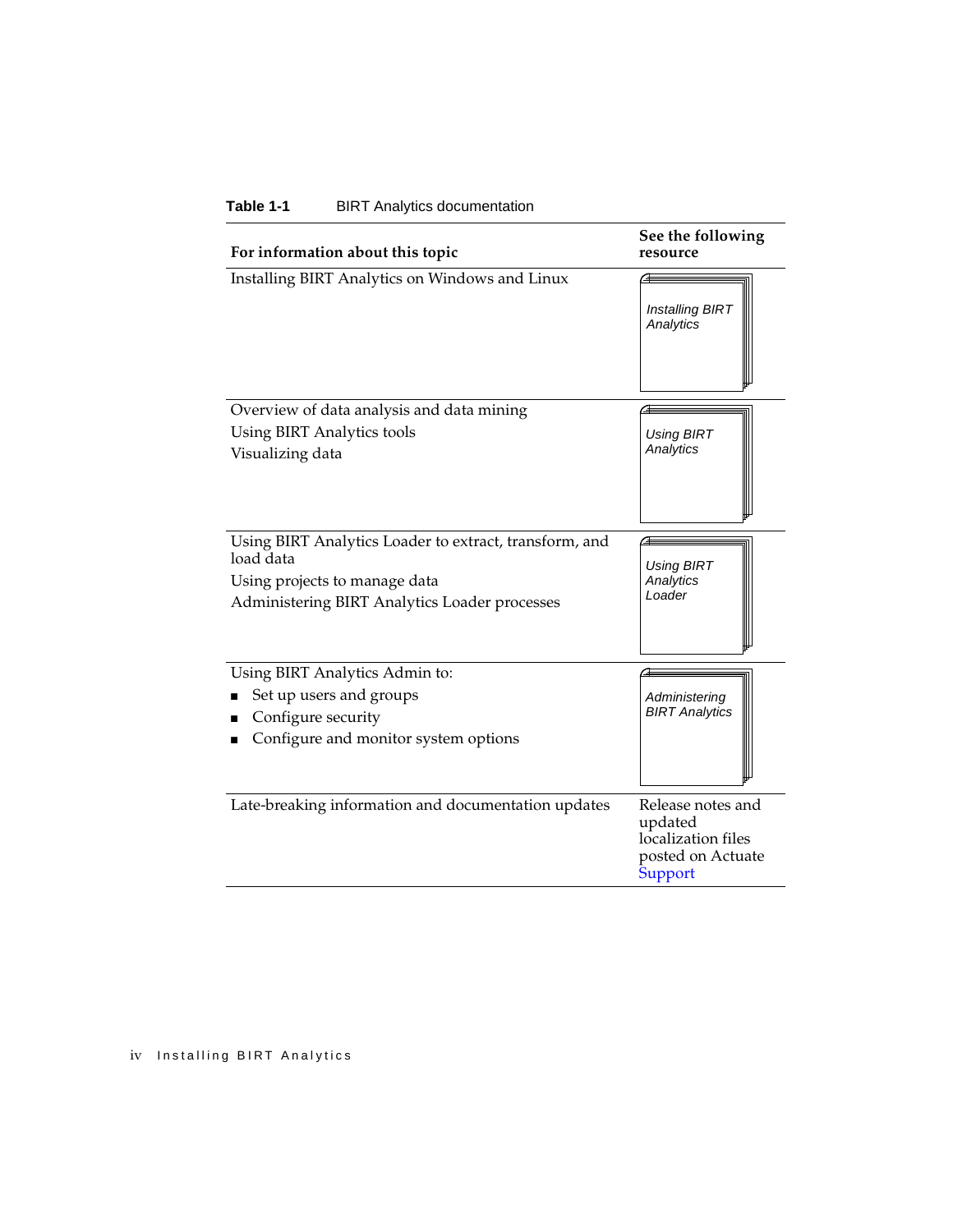# <span id="page-6-0"></span>**Obtaining documentation**

Actuate provides technical documentation in PDF and HTML formats. You can download PDF or view HTML versions of the documentation from the following URL:

```
http://developer.actuate.com/resources/documentation/birt-
  analytics.
```
# <span id="page-6-1"></span>**Obtaining late-breaking information and documentation updates**

The release notes contain late-breaking news about Actuate products and features. The release notes are available on the Actuate Support site at the following URL:

<http://support.actuate.com/documentation/releasenotes>

If you are a new user, you must first register on the site and log in to view the release notes. [actuate.com](http://www.actuate.com) also provides product update information.

# <span id="page-6-2"></span>**Obtaining technical support**

You can contact Customer Support by e-mail or telephone. For contact information, go to the following URL:

<http://www.actuate.com/services/support/contact-support.asp>

# <span id="page-6-3"></span>**Supported and obsolete products**

The Actuate Support Lifecycle Policy and Supported Products Matrix are available at the following URL:

[http://developer.actuate.com/resources/supported-products/birt](http://esupport.actuate.com)analytics/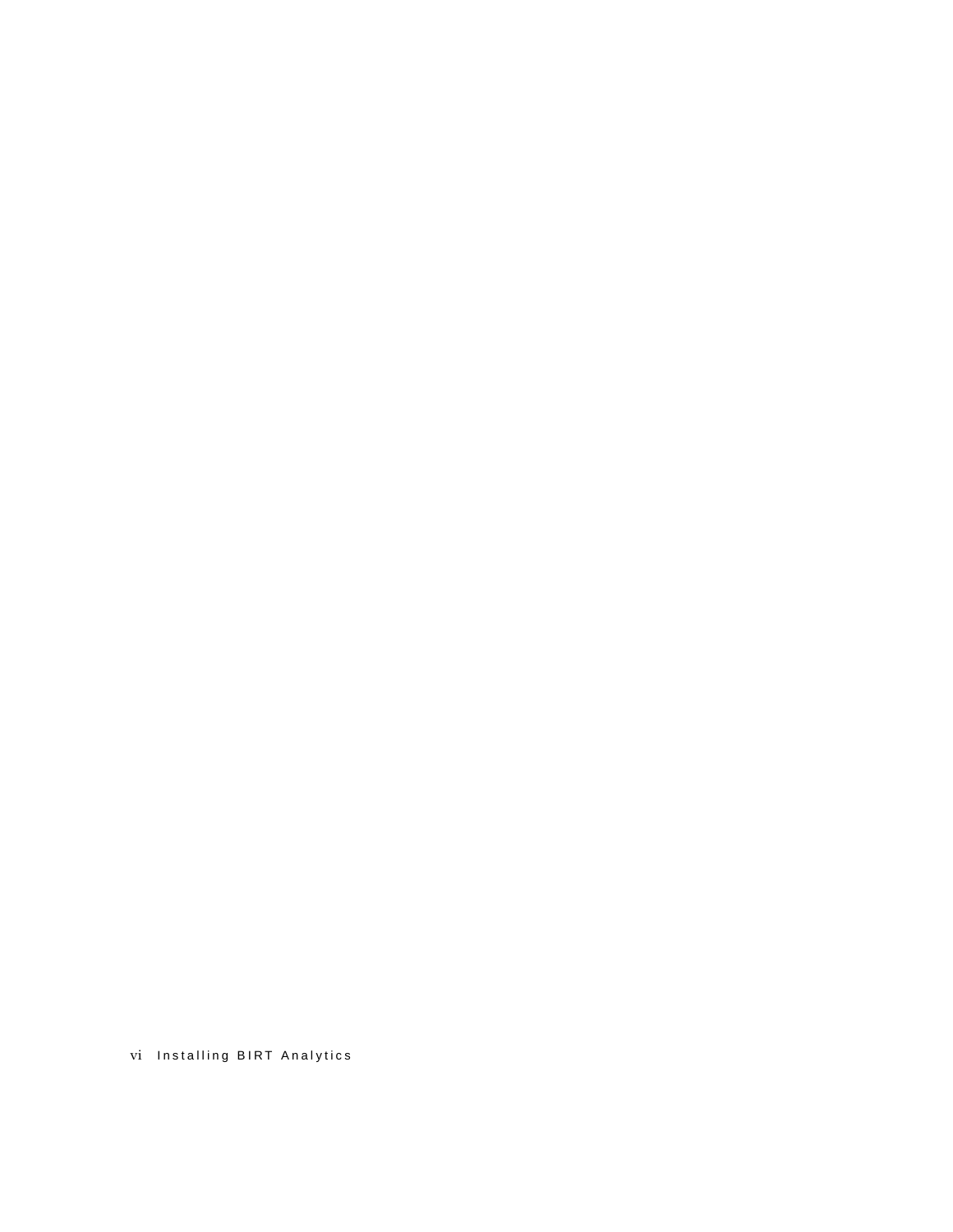**1**

# <span id="page-8-2"></span><span id="page-8-0"></span>**About BIRT Analytics architecture**

<span id="page-8-1"></span>This chapter contains the following topics:

- [Understanding BIRT Analytics architecture](#page-9-0)
- [Understanding the installation environment](#page-12-0)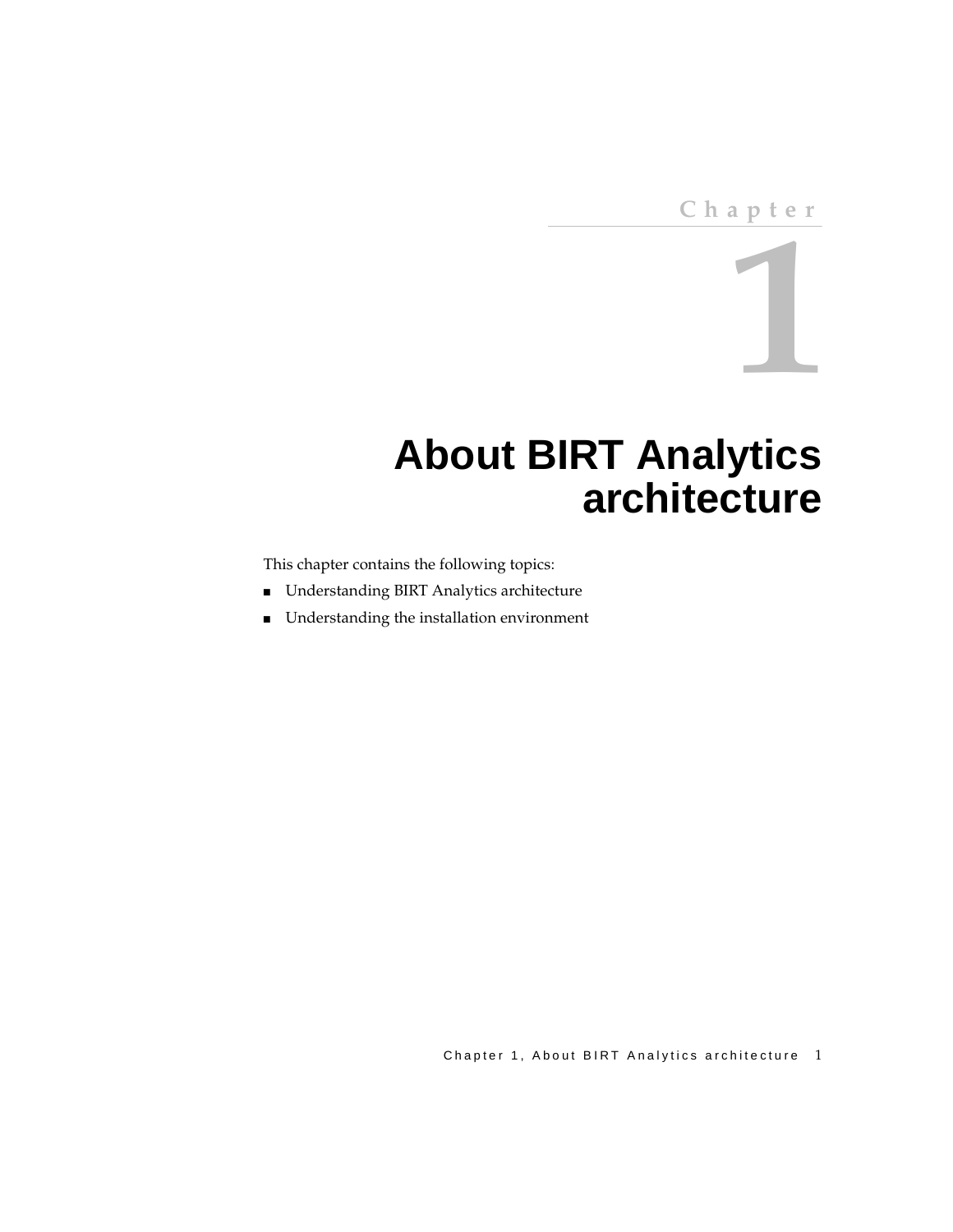# <span id="page-9-0"></span>**Understanding BIRT Analytics architecture**

In a standard installation, all the packages that make up BIRT Analytics are installed in a single server. In a custom installation, you can install these packages on two or more servers, where each server runs selected packages. [Figure 1-1](#page-9-1)  illustrates the BIRT Analytics process architecture.



<span id="page-9-1"></span>**Figure 1-1** BIRT Analytics architecture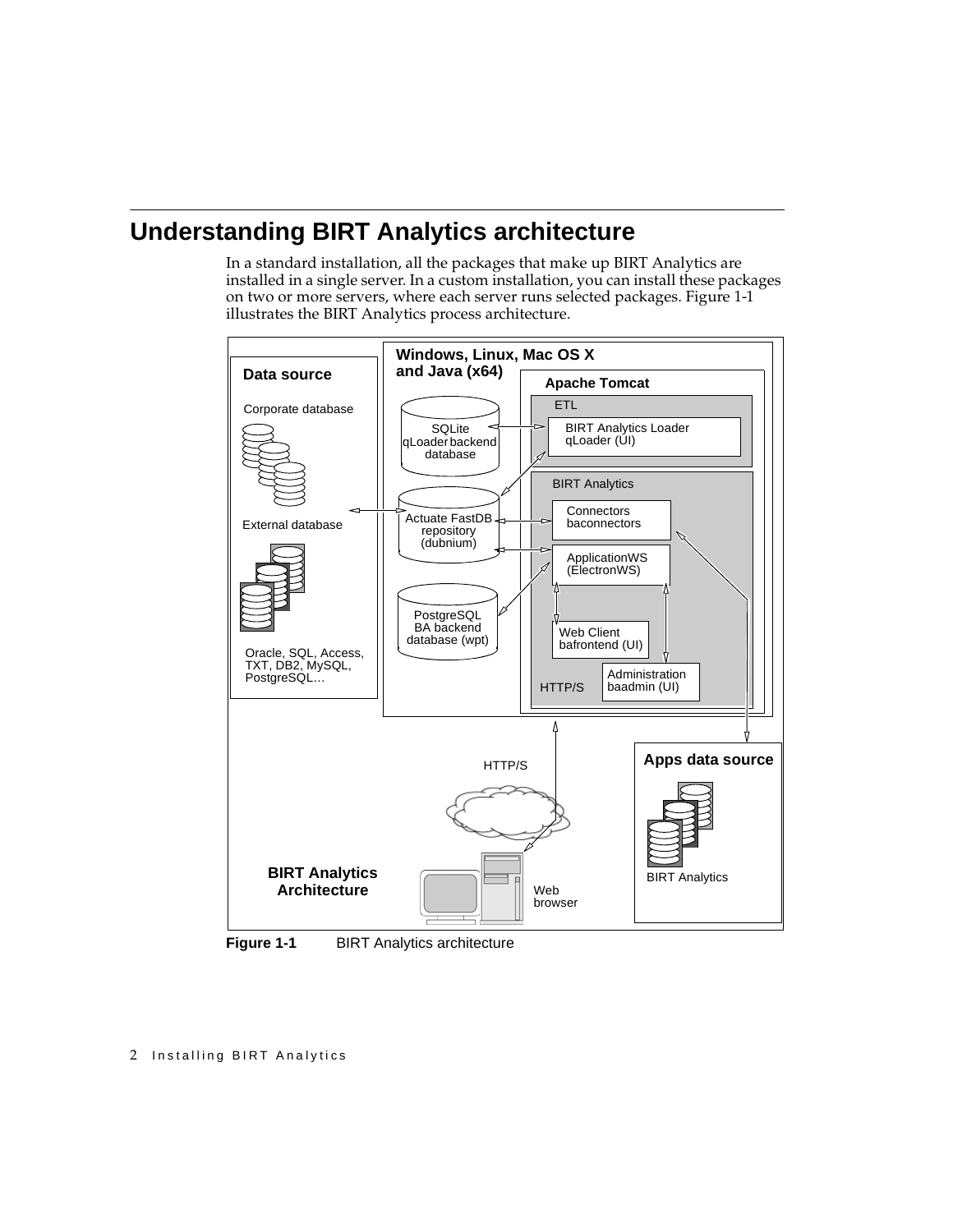BIRT Analytics is made up of the following packages, described in [Table 1-1](#page-10-2).

| Name                                | <b>Service</b> | Description                                                                                                                                          |
|-------------------------------------|----------------|------------------------------------------------------------------------------------------------------------------------------------------------------|
| Administration                      | baadmin        | Enables administrators to manage BIRT<br>Analytics.                                                                                                  |
| ApplicationWS                       | electronws     | Responsible for processing requests,<br>defining, and orchestrating what tasks are<br>done, and finally, returning the information<br>to the client. |
| Connectors                          | baconnectors   | Web application to retrieve data from<br>external data sources.                                                                                      |
| FastDB                              | dubnium        | A service and database engine for analyzing<br>performance metrics.                                                                                  |
| Loader                              | qloader        | Manages data Extracting, Transforming, and<br>Loading (ETL).                                                                                         |
| Launcher                            | qlauncher      | A Java-based utility, runs projects from batch<br>files or a command prompt.                                                                         |
| <b>BIRT</b> Analytics<br>web client | bafrontend     | A client-side DHTML application for data<br>mining and analysis.                                                                                     |

<span id="page-10-2"></span>**Table 1-1** BIRT Analytics packages

## <span id="page-10-0"></span>**Understanding user accounts**

BIRT Analytics modules manage their user accounts. You can change these accounts after installing BIRT Analytics. The user accounts used by BIRT Analytics modules are listed in [Table 1-2.](#page-10-1)

| Name                  | <b>Service</b> | <b>Username</b> | Password        |
|-----------------------|----------------|-----------------|-----------------|
| PostgreSQL            | PostgreSQL     | user            | password        |
| FastDB                | dubnium        | <b>SYSTEM</b>   | <b>PASSWORD</b> |
| Loader                | qloader        | Administrator   | <b>PASSWORD</b> |
| <b>BIRT</b> Analytics | bafrontend     | Administrator   | <b>PASSWORD</b> |
| Administration        | <b>baadmin</b> | Administrator   | <b>PASSWORD</b> |

<span id="page-10-1"></span>**Table 1-2** User accounts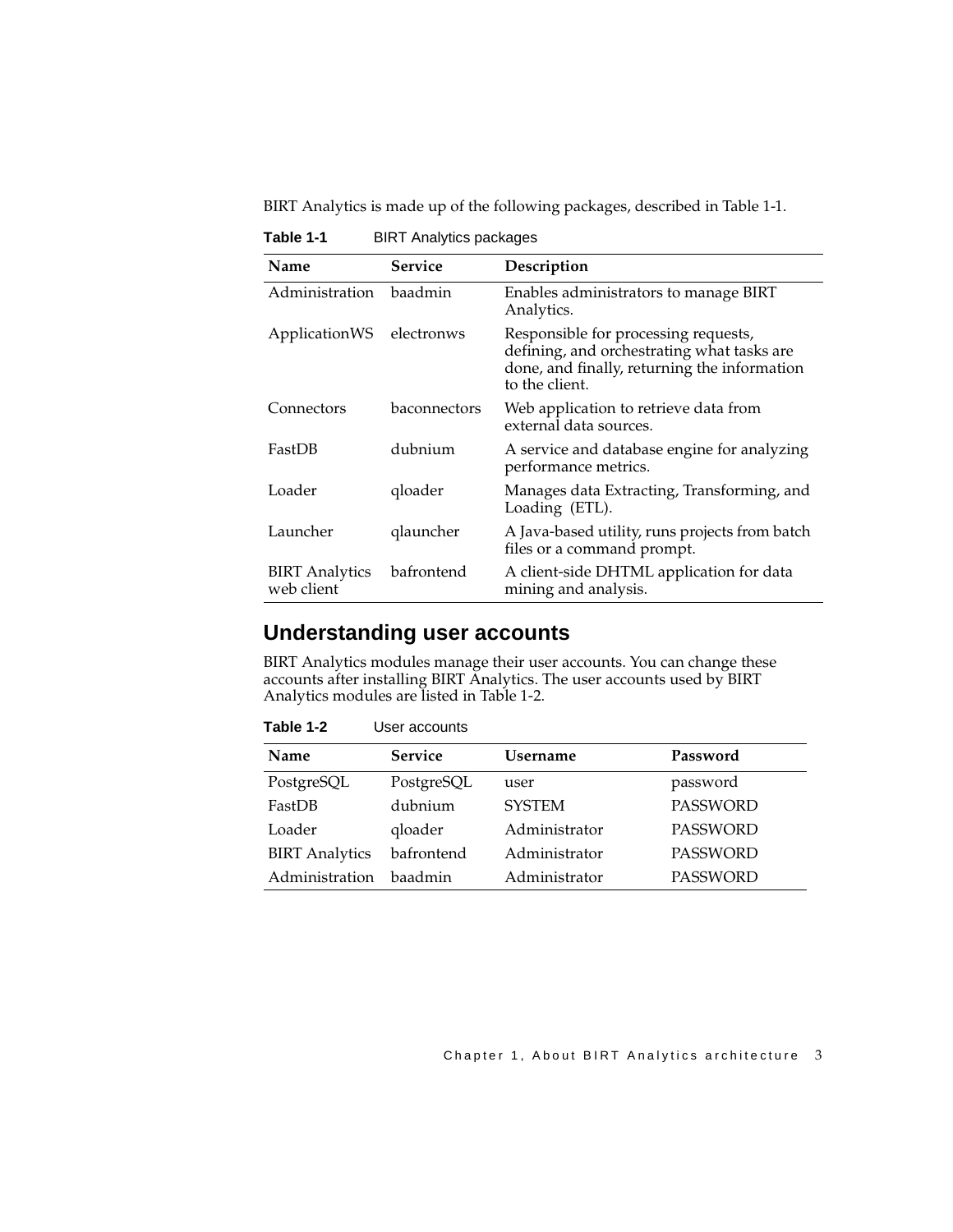# <span id="page-11-0"></span>**Understanding BIRT Analytics system services**

The following services in [Table 1-3](#page-11-3) are installed as part of a complete BIRT Analytics installation in Windows, Linux and Mac OS X.

<span id="page-11-3"></span>

| Table 1-3 | System services |
|-----------|-----------------|
|-----------|-----------------|

| <b>Services Description</b>           | <b>Name</b>   | <b>Start</b> |
|---------------------------------------|---------------|--------------|
| <b>BIRT Analytics - Apache Tomcat</b> | Tomcat BA     | Automatic    |
| <b>BIRT</b> Analytics - FastDB        | dubnium       | Automatic    |
| BIRT Analytics - PostgreSQL           | PostgreSQL_BA | Automatic    |

During installation, BIRT Analytic services are set to use the following user account:

- In Windows the Local System account
- In Linux and Mac OS  $X$ , the installation user

Linux and Mac OS X installations require the account used to run these services have the following permissions within the BIRT Analytics installation folder:

- Read in the BIRT Analytics installation folder . $\Bbb B$ IRT Analytics
- Read and Write in the data folder, such as . $\Bbb B$ IRT Analytics  $\data$
- Read and Write in the log folder, such as . $\Bbb B$ IRT Analytics $\log \sqrt{ }$
- Read and Write in the Tomcat logs folder, such as . $\Bbb B$ IRTAnalytics $\Bbb B$ rdParty Tomcat\logs

# <span id="page-11-1"></span>**About security**

Use HTTPs as the communication protocol between the different servers (in the case of having more than one) and between client and server.

Use FastDB secure communication by TLS in a distributed installation when FastDB (dubnium) is in a different server of ApplicationWS (electronws) or Connectors (baconnectors).

# <span id="page-11-2"></span>**About REST API**

The REST API is a resource extension installed with BIRT Analytics that responds to RESTful requests. The REST API adheres to the REST standard, a strategy for developing web and mobile components that are platform and language independent, require very little time to implement, and that use minimal client and server resources.

Use the REST API to access data from saved analysis such as a cross tab.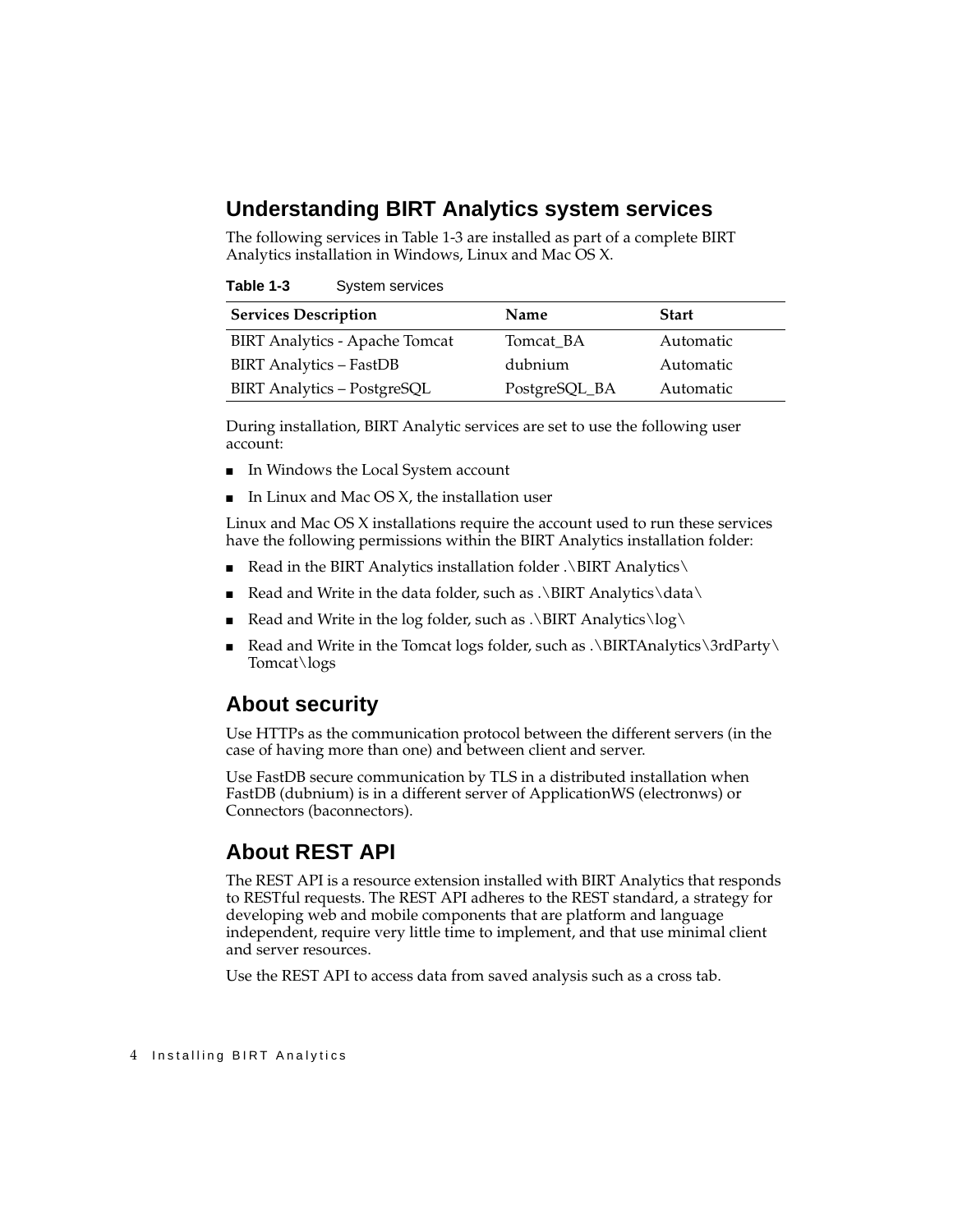# <span id="page-12-0"></span>**Understanding the installation environment**

The following sections provide supplementary information about the BIRT Analytics installation environment.

# <span id="page-12-1"></span>**Overview of installation operations**

When installing BIRT Analytics, ensure you run the same versions of all products. If you do not have a license for purchased options you can use the trial license included with the installation package.

To install BIRT Analytics, the system administrator performs one of the following operations:

- Installs on Windows, Linux, or Mac OS X using the installation program or script
	- Downloads the installation package for BIRT Analytics from the download site
	- Decompresses the BIRT Analytics installation package
	- Runs the installation program
- Installs on Linux using the BIRT Analytics command-line installer
	- Downloads the BIRT Analytics command-line installation package and installation modules from the download site
	- Extracts the contents of the installation package into a directory
	- Runs the installation script

The system administrator then finishes the installation with the following steps:

- Configures user accounts.
- Installs any 3rd party database drivers such as native clients and ODBC drivers.
- Loads company data into FastDB for analysis using Loader.

# <span id="page-12-2"></span>**Downloading the installation packages**

Download BIRT Analytics installation packages from an Actuate download site using the URLs provided by e-mail.

# <span id="page-12-3"></span>**Installing database drivers**

The BIRT Analytics installation does not include drivers for third party database software. If you want to load data from database servers such as Oracle, Microsoft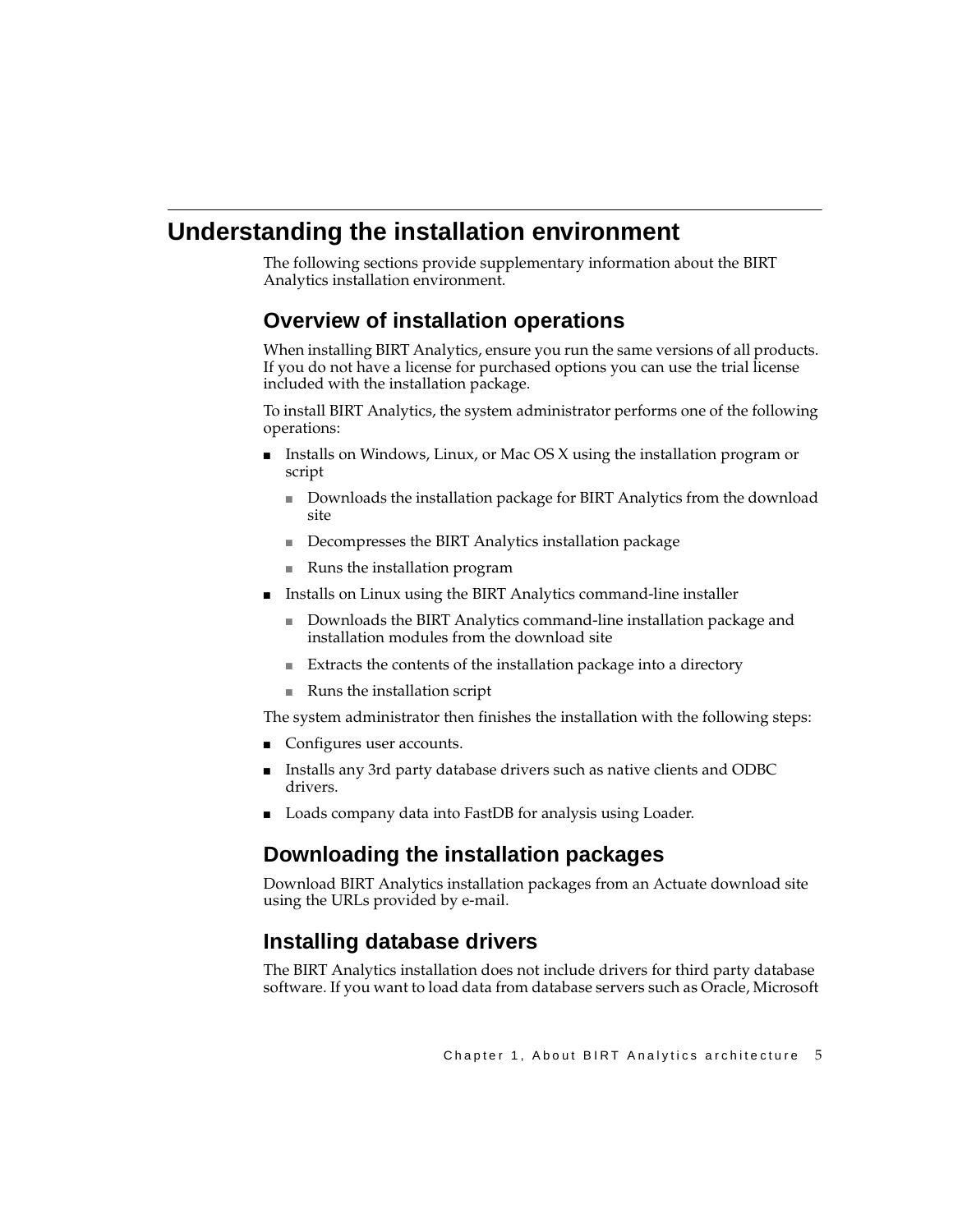SQL Server, MySQL, PostgreSQL or DB2 you must install the database native client or ODBC driver on the computer running BIRT Analytics. Loader and loading data through the BIRT Analytics web client uses a database driver to load data into FastDB.

Verify that your database native client or ODBC driver is supported for your database server version and the operating system where BIRT Analytics is installed. This information is available in the Actuate Supported Products Matrix at the following URL:

[http://developer.actuate.com/resources/supported-products/birt](http://esupport.actuate.com)[analytics/](http://esupport.actuate.com)

## <span id="page-13-0"></span>**Following best practices**

Before deploying BIRT Analytics in a production environment, Actuate recommends testing the installation in a separate staging area before deploying to the production system. The following sections provide some guidelines for setting up a test environment and production staging area.

#### <span id="page-13-1"></span>**Using a test environment**

Set up a test environment. Then move to BIRT Analytics on the production system when the testing is complete.

Complete the following general tasks in this order to determine how to upgrade your site to BIRT Analytics:

- Create a test environment for BIRT Analytics. Do not install a the test environment on the same machine that hosts an earlier Actuate installation.
- Install the software in the test environment.
- Ask application developers and a few users to perform some typical tasks in the test environment.
- Create a backup of your BIRT Analytics installation if you plan to use the same configuration in your production environment.
- Create a production staging area.
- Schedule a low-impact time to switch to the production system.

#### <span id="page-13-2"></span>**Setting up a production staging area**

A production staging area is one that you can use for testing and configure as the live production system. The production staging area is a separate configuration on the live production machine or a separate machine.

Complete the following general tasks to test BIRT iHub:

■ Install BIRT Analytics software in a production staging area.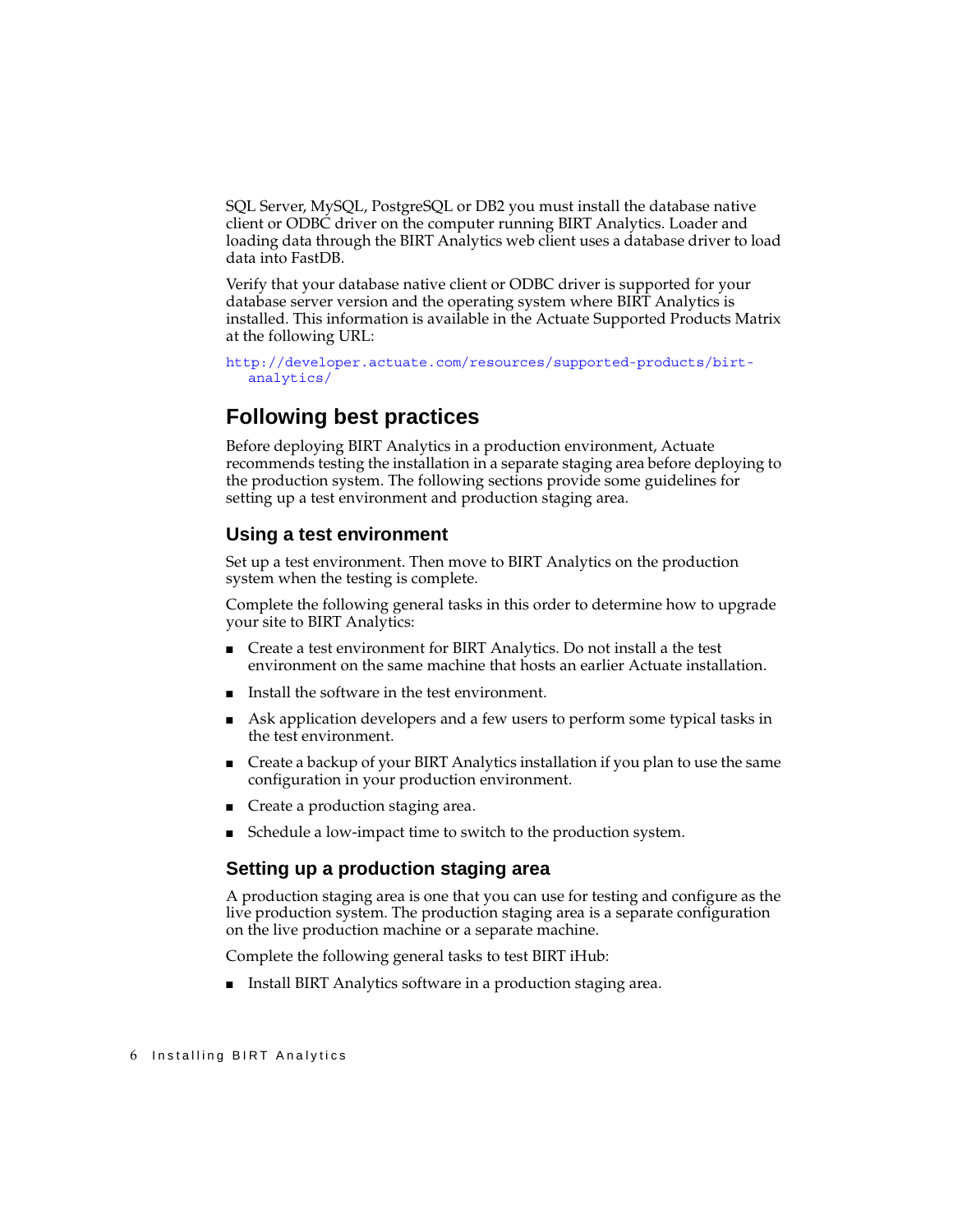- Restore your backup of BIRT Analytics.
- Load your organization data into the BIRT Analytics system.
- Verify that the BIRT Analytics production staging environment works correctly.
- Create a backup of your BIRT Analytics installation.
- Begin setting up a production environment as described in the following section.

#### <span id="page-14-0"></span>**Setting up a production environment**

When testing is complete, confirm that your applications work as expected in the BIRT Analytics environment. Set up the production environment and schedule a date and time to activate BIRT Analytics.

When you activate BIRT Analytics for production, use the following procedure list as a general guideline:

- Install BIRT Analytics software in a production staging area.
- Restore your backup of BIRT Analytics.
- Start BIRT Analytics.
- Inform users that they can start using BIRT Analytics.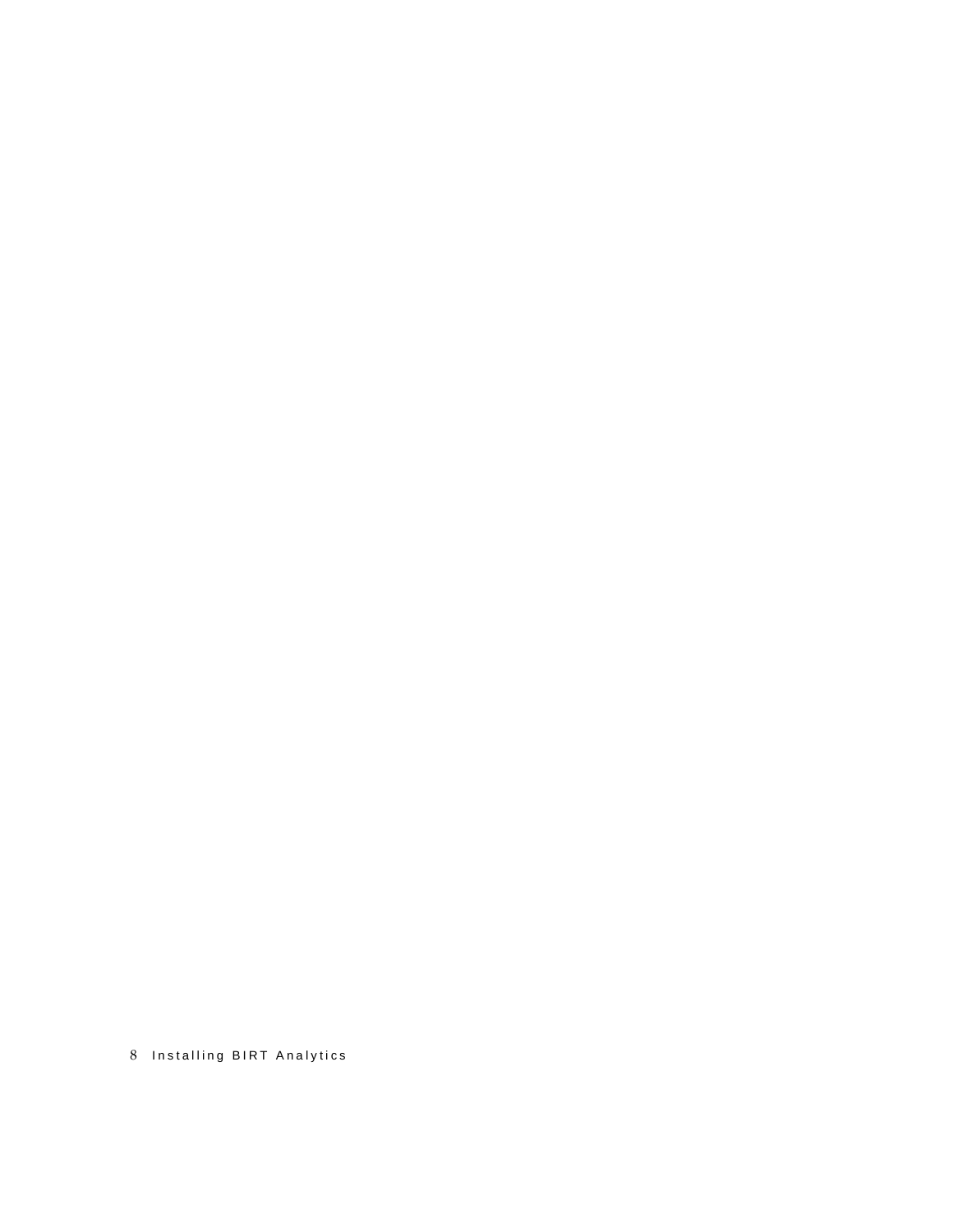# **Chapter**

# **2**

# <span id="page-16-2"></span><span id="page-16-1"></span><span id="page-16-0"></span>**Installing BIRT Analytics**

This chapter contains the following topics:

- [Preparing to install BIRT Analytics](#page-17-0)
- [Using the BIRT Analytics installation program](#page-18-1)
- [Customizing the BIRT Analytics installation](#page-29-0)
- [Starting and stopping BIRT Analytics services](#page-40-1)
- [Uninstalling BIRT Analytics](#page-41-0)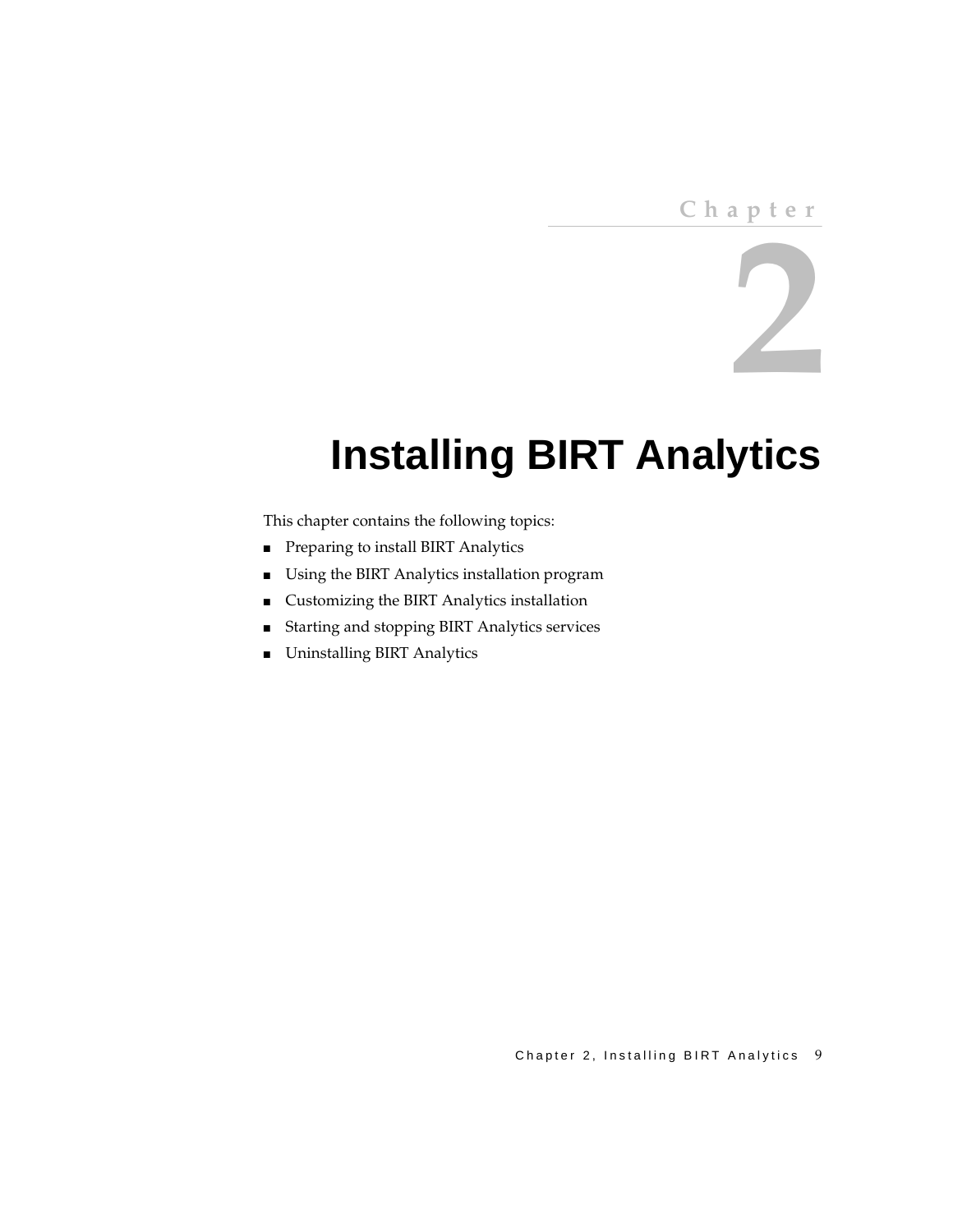# <span id="page-17-0"></span>**Preparing to install BIRT Analytics**

BIRT Analytics supports the following types of installation:

- Standard where all the services are installed on the same computer
- Multi-server that installs services on different computers
- Multi-tenant that installs multiple instances of BIRT Analytics on the same computer infrastructure

A standard installation of BIRT Analytics installs the following web services.

BIRT Analytics at the following URL:

http://localhost:8110/bafrontend

■ BIRT Analytics Administration at the following URL:

http://localhost:8110/baadmin

■ FastDB Loader at the following URL:

http://localhost:8110/qloader

■ REST API documentation at the following URL:

http://localhost:8110/restapi

The REST API documentation is only available from the computer where BIRT Analytics was installed.

Replace localhost with the name or IP address of the computer where BIRT Analytics is installed.

For optimum performance, use a system that has a minimum of 8GB RAM.

# <span id="page-17-1"></span>**About the Java Runtime Environment**

BIRT Analytics includes a 64-bit release of the Oracle JAVA SE Runtime Environment. The installation routine installs the JRE files in the following folder, unless you have specified a different folder during installation:

```
[installation path]\3rdParty\JRE64
```
The installation path is the folder where you installed BIRT Analytics. For example, in Windows this path would be:

C:\Program Files\BIRTAnalytics\3rdParty\JRE64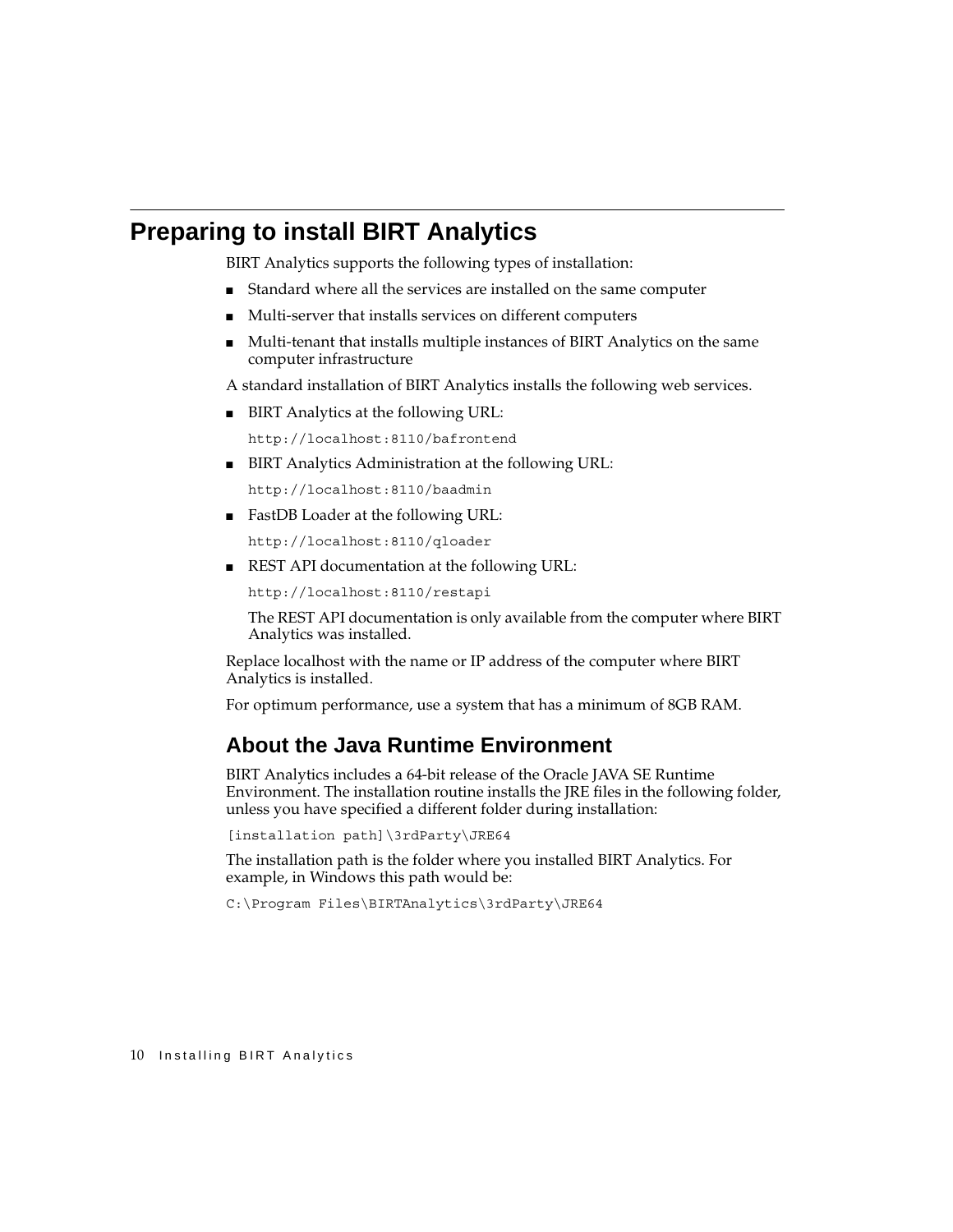# <span id="page-18-0"></span>**Checking for ports used by BIRT Analytics**

BIRT Analytics processes use network ports to communicate. Before installation, ensure that the ports used by BIRT Analytics are available on the system. The ports used by BIRT Analytics are listed in [Table 2-4](#page-18-2).

| Port | Name       | Description                                                                                           |
|------|------------|-------------------------------------------------------------------------------------------------------|
| 8111 | PostgreSQL | Database server.                                                                                      |
| 8110 | Tomcat     | HTTP web application server for electronws,<br>bafrontend, baadmin, qloader, baconnectors, REST API.  |
| 8109 | Tomcat     | HTTPS web application server for electronws,<br>bafrontend, baadmin, qloader, baconnectors, REST API. |
| 8108 | Tomcat     | Tomcat manager port.                                                                                  |
| 8107 | Tomcat     | Tomcat shutdown port.                                                                                 |
| 8106 | dubnium    | FastDB database engine with TLS security.                                                             |
| 8105 | dubnium    | FastDB database engine without TLS security.                                                          |

<span id="page-18-2"></span>**Table 2-4** Required ports during and after installation

# <span id="page-18-1"></span>**Using the BIRT Analytics installation program**

The following instructions make a standard installation of BIRT Analytics. A folder containing a Java runtime is included to complete the installation. You can use these instructions to install BIRT Analytics in Windows, Linux, and Mac OS X.

When installing using the BIRT Analytics installation program, the administrator performs the following tasks:

- Copy the installation file for BIRT Analytics from the software distribution site:
	- For Windows copy BIRTAnalytics-version-Windows.zip
	- For Linux copy BIRTAnalytics-version-Linux.tar.gz
	- For Mac OS X copy BIRTAnalytics-version-MacOSX.tar.gz

Replace version in the installation file name with the release number you have downloaded. For example, the Windows installation file would have the name BIRTAnalytics-5.2.985-Windows.zip if the release was 5.2.985.

- Decompress the installation file. It generates the following folder and files in the install folder:
	- The folder JRE64 for all platforms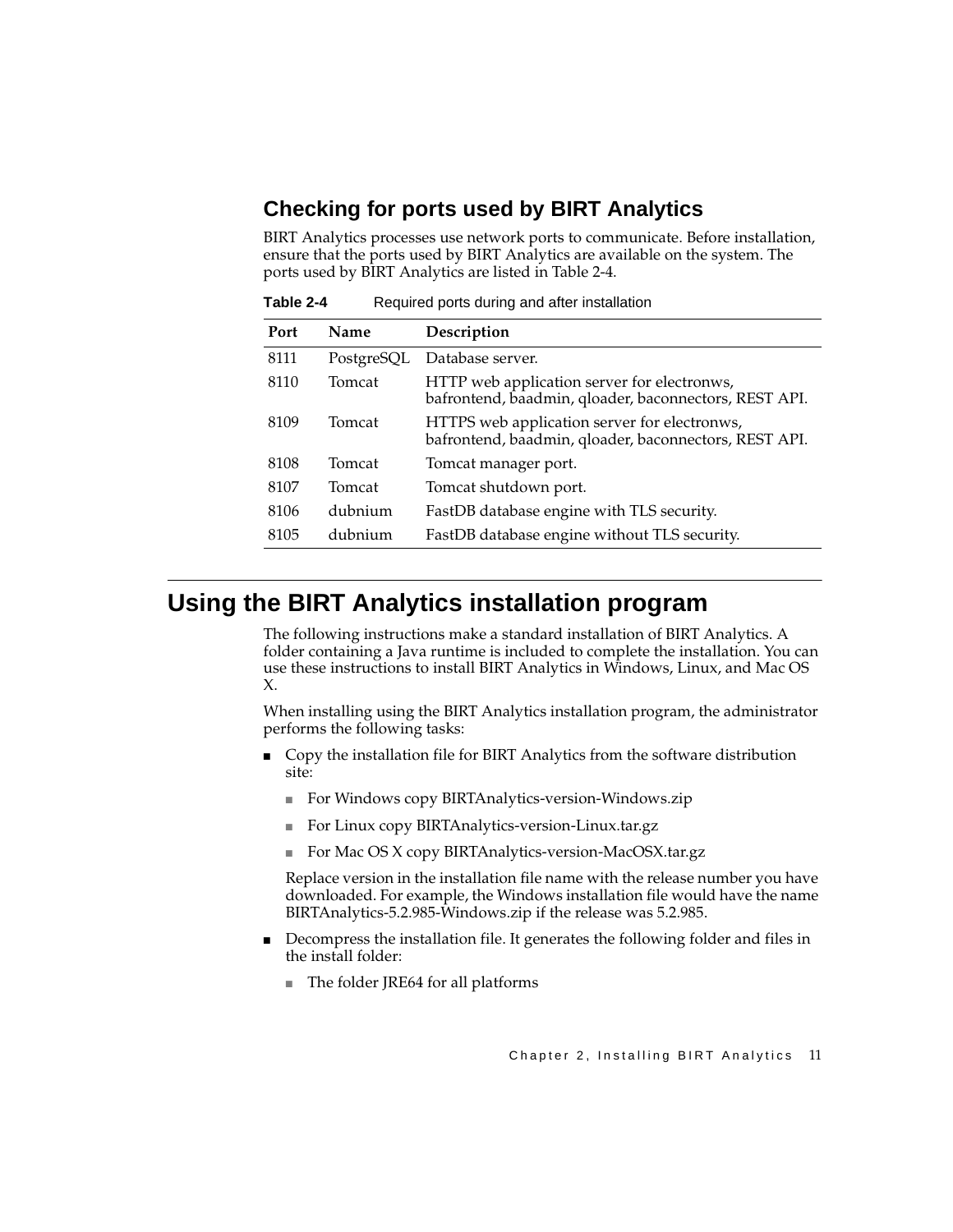■ For Windows:

```
 install.bat
```
BIRTAnalytics-5.2.xxx-Windows.jar

■ For Linux:

 install.sh BIRTAnalytics-5.2.xxx-Linux.jar

■ For Mac OS X:

install.command

BIRTAnalytics-5.2.xxx-MacOSX.jar

■ Run the installation program for BIRT Analytics. You can use the embedded evaluation license or a purchased license when the installation process requests a license file.

# <span id="page-19-0"></span>**Installing the BIRT Analytics product**

#### **How to install the BIRT Analytics product**

Navigate to the folder you decompressed the BIRT Analytics installation files to and complete the following tasks:

- **1** Start the BIRT Analytics installation process with the following command:
	- For Windows, run the following command as Administrator: install.bat
	- For Linux, run the following command as a user other than root: ./install.sh
	- For Mac OS X, run the following command: install.command

If you are asked to allow the Java SE runtime to make changes to your computer, choose Yes.

- **2** At the Welcome screen choose Next.
- **3** After reading the licensing agreements and selecting I accept the terms of this license agreement, choose Next, as shown in [Figure 2-1](#page-20-0).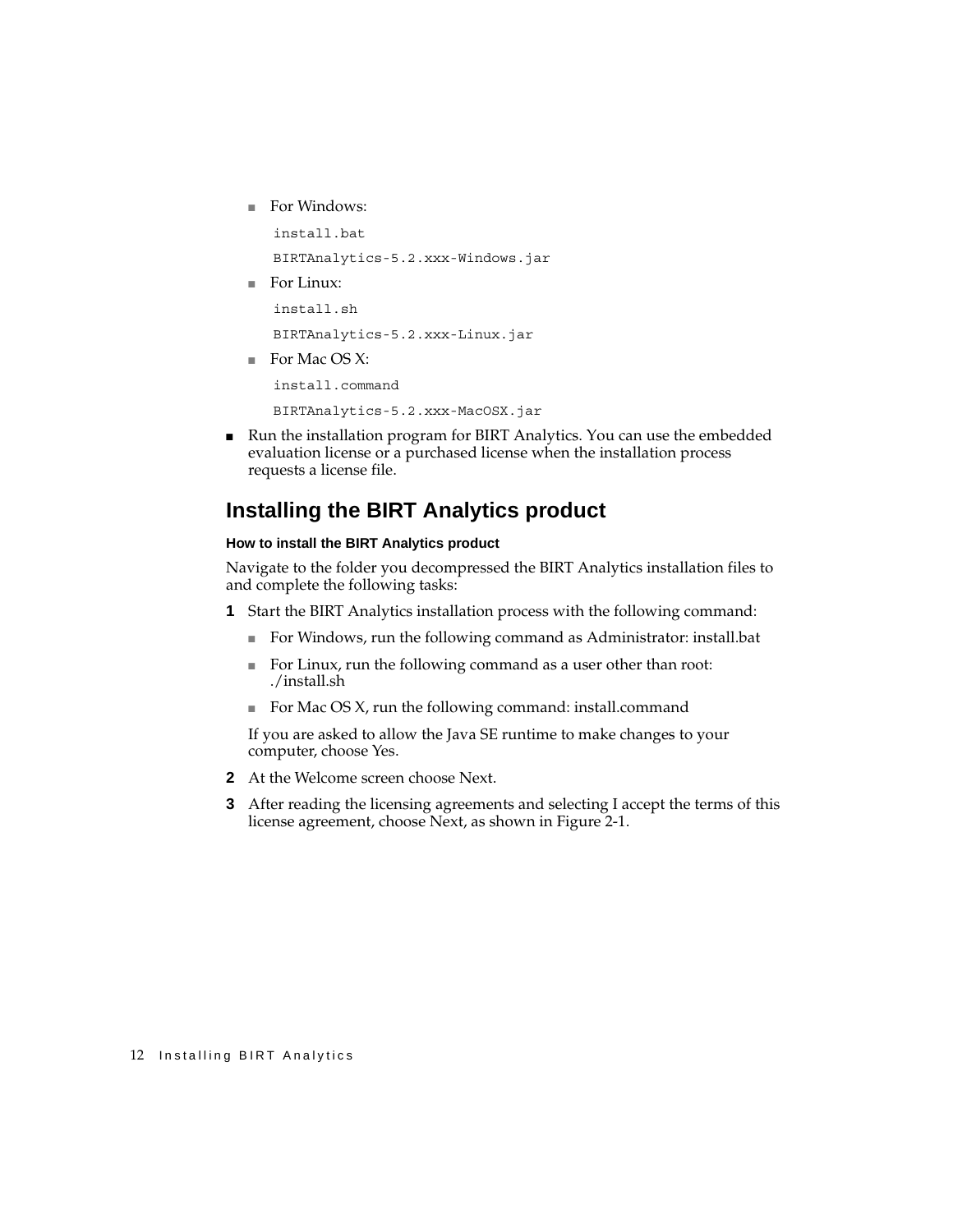

- <span id="page-20-0"></span>**Figure 2-1** Agreeing to license terms for BIRT Analytics
- **4** In Target Path, accept the displayed path or choose Browse to specify a new destination folder in which to install BIRT Analytics, such as C:\Program Files\BIRTAnalytics, as shown in [Figure 2-2.](#page-20-1) Choose Next.

<span id="page-20-1"></span>

**Figure 2-2** Choosing the BIRT Analytics installation path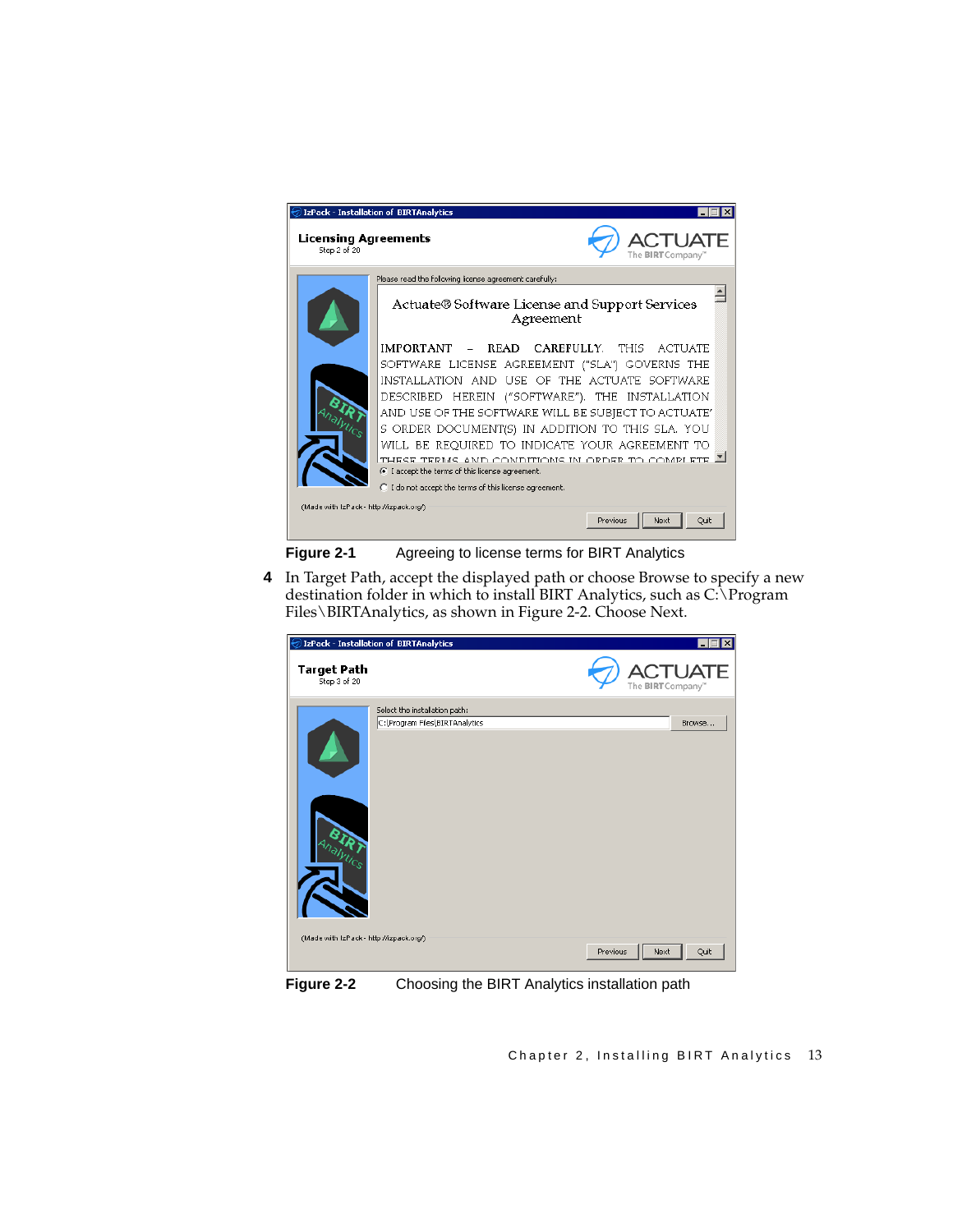If the target installation path does not exist choose OK to confirm that you want to create it.

- **5** In Installation Type, verify that Standard is selected and choose Next. The standard installation uses the default network ports and makes a complete installation of BIRT Analytics.
- **6** In Select Installation Packages, verify that all the packages are selected. Choose Next. [Figure 2-3.](#page-21-0)

| E IzPack - Installation of BIRTAnalytics            |                                                                                                                                                                    |                                                                     | $\times$                                                                                                                          |
|-----------------------------------------------------|--------------------------------------------------------------------------------------------------------------------------------------------------------------------|---------------------------------------------------------------------|-----------------------------------------------------------------------------------------------------------------------------------|
| <b>Select Installation Packages</b><br>Step 5 of 20 |                                                                                                                                                                    |                                                                     | <b>CTUATE</b><br>The BIRT Company"                                                                                                |
|                                                     | Select the packs you want to install:<br>Note: Grayed packs are required.                                                                                          |                                                                     |                                                                                                                                   |
| ⊽<br>⊽<br>⊽<br>⊽<br>⊽<br>ঢ়<br>⊽<br>⊽<br>⊽<br>М     | Legal agreement<br>Base system<br><b>JRE</b><br>PostgreSQL<br>Apache Tomcat<br>FastDB<br>Demo dataset<br>Connectors<br>Application<br>Administration<br>Web client | The selected package has the following dependencies and/or excludes | 2.54 MB<br>859.21 KB<br>143.22 MB<br>148.65 MB<br>9.95 MB<br>115.98 MB<br>20.58 MB<br>6.79 MB<br>47.43 MB<br>19.49 MB<br>34.81 MB |
|                                                     | Description<br>Actuate® End-User Software License Agreement                                                                                                        |                                                                     |                                                                                                                                   |
| (Made with IzPack - http://izpack.org/)             | Total space required:<br>Available space:                                                                                                                          |                                                                     | 592.34 MB<br>315.6 GB                                                                                                             |
|                                                     |                                                                                                                                                                    | Previous                                                            | .<br>Ouit<br>Next<br>                                                                                                             |

<span id="page-21-0"></span>**Figure 2-3** Choosing BIRT Analytics installation components

- **7** In License, Select the license type. You can use the embedded trial license or install your existing license files.
	- Choose No, not yet. I will use the embedded trial one if you don't have any valid license of BIRT Analytics. Trial licenses are good for 30 days from build date, support two Administrative users and five power users. The trial license supports a maximum of 100.000,000,000 rows of data. Choose Next.
	- Choose Yes and I want to use it if you You have a valid license of BIRT Analytics and you want to use it. Choose Next and type or browse to the location of the FastDB license and the Application license, as shown in [Figure 2-4](#page-22-0).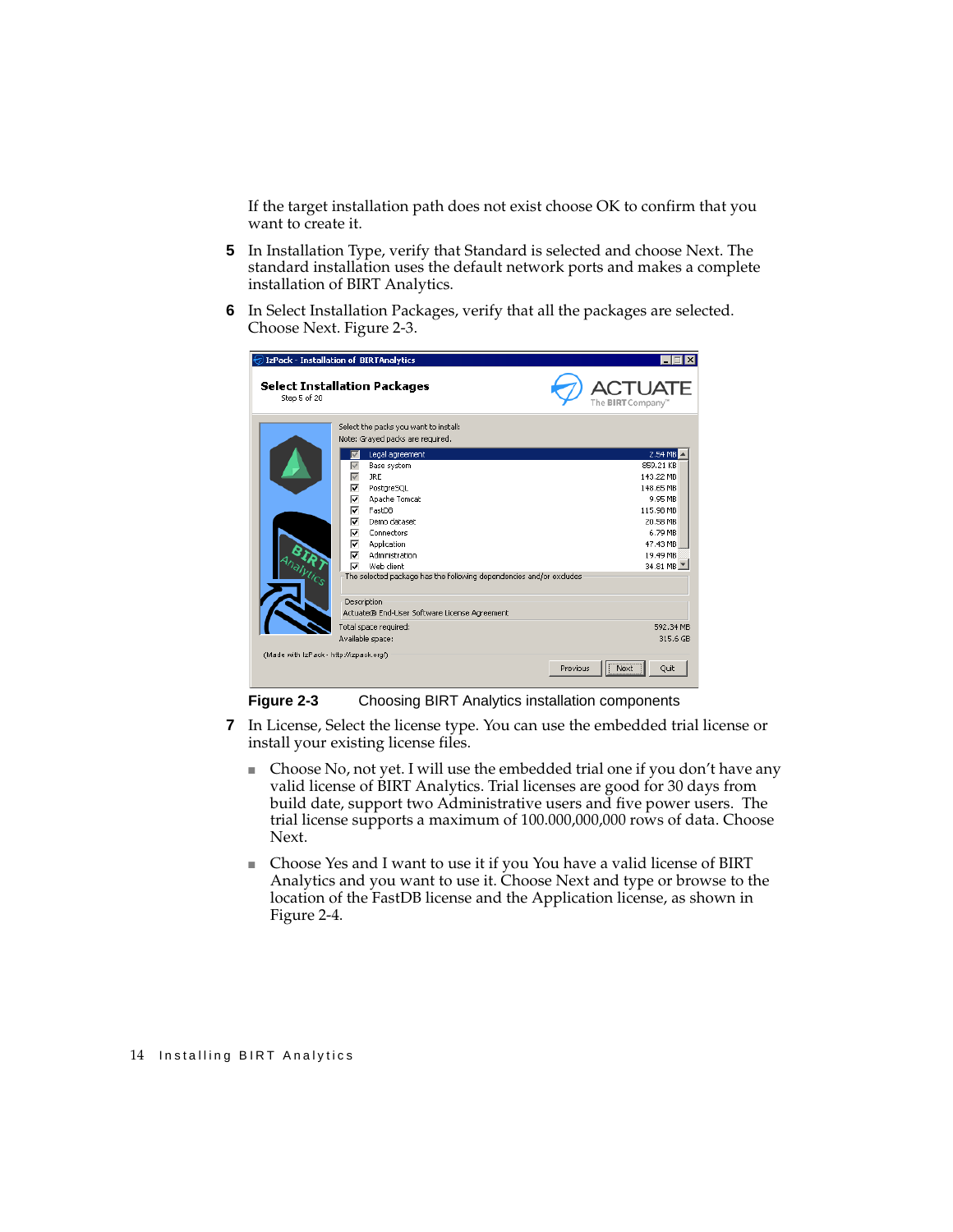| $\circledcirc$ IzPack - Installation of <code>BIRTAnalytics</code> |                                         | $ \Box$ $\times$                          |
|--------------------------------------------------------------------|-----------------------------------------|-------------------------------------------|
| License<br>Step 7 of 20                                            |                                         | <b>CTUATE</b><br>The <b>BIRT</b> Company" |
| Analytics<br>(Made with IzPack - http://izpack.org/)               | FastDB license:<br>Application license: | Browse<br>Browse                          |
|                                                                    |                                         | Quit<br>Next<br>Previous                  |

<span id="page-22-0"></span>**Figure 2-4** Specifying the license files for BIRT Analytics

Choose Next.

- **8** Complete the FastDB setup:
	- **1** Select the percentage of your computer system's total Read Access Memory (RAM) that the FastDB database engine can use. You can change this parameter after installation in the engine\_configuration.ini.
	- **2** Select the Standalone concurrency level if only one user accesses FastDB. Select Multi-User if multiple users will access FastDB. You can change this parameter after installation in the engine\_configuration.ini.
	- **3** Choose Next, as shown in [Figure 2-5](#page-23-0).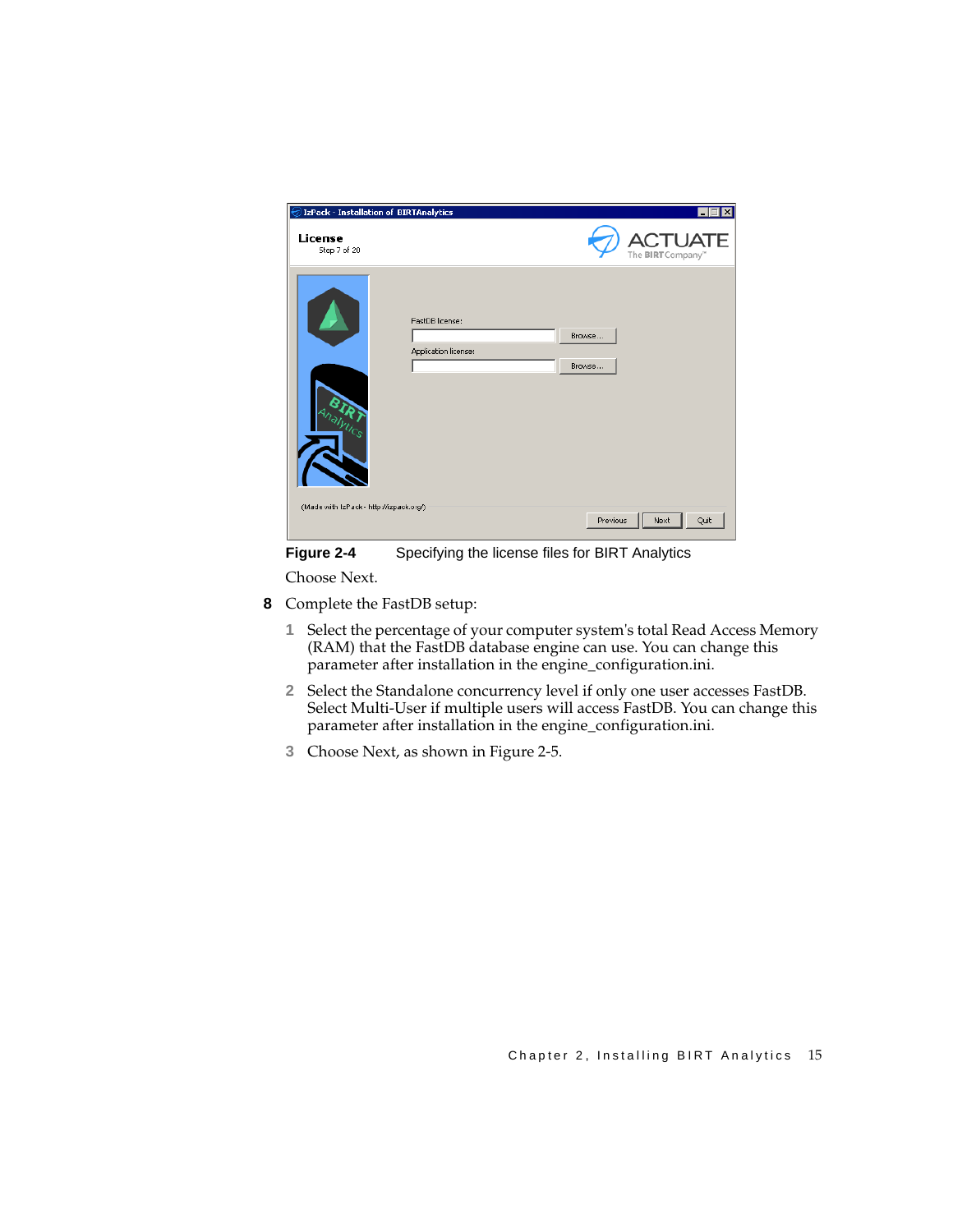| $\odot$ IzPack - Installation of BIRTAnalytics    |                                                                                                | $\Box$ $\Box$ $\times$          |
|---------------------------------------------------|------------------------------------------------------------------------------------------------|---------------------------------|
| <b>FastDB Setup</b><br>Step 13 of 20              |                                                                                                | <b>TUA</b><br>The BIRT Company" |
| AMILGS<br>(Made with IzPack - http://izpack.org/) | Memory assignment for FastDB (% RAM): 30<br>Concurrency level:<br>G Standalone<br>C Multi-user |                                 |
|                                                   |                                                                                                | Quit<br>Next<br>Previous        |

<span id="page-23-0"></span>

**4** If installing in Linux or Mac OS X, select Yes to Register as system service with automatic start. Choose Next. Installing in Windows does not require this. [Figure 2-6](#page-23-1) shows this option during a Mac OS X installation.

<span id="page-23-1"></span>

**Figure 2-6** Choosing automatic start in Mac OS X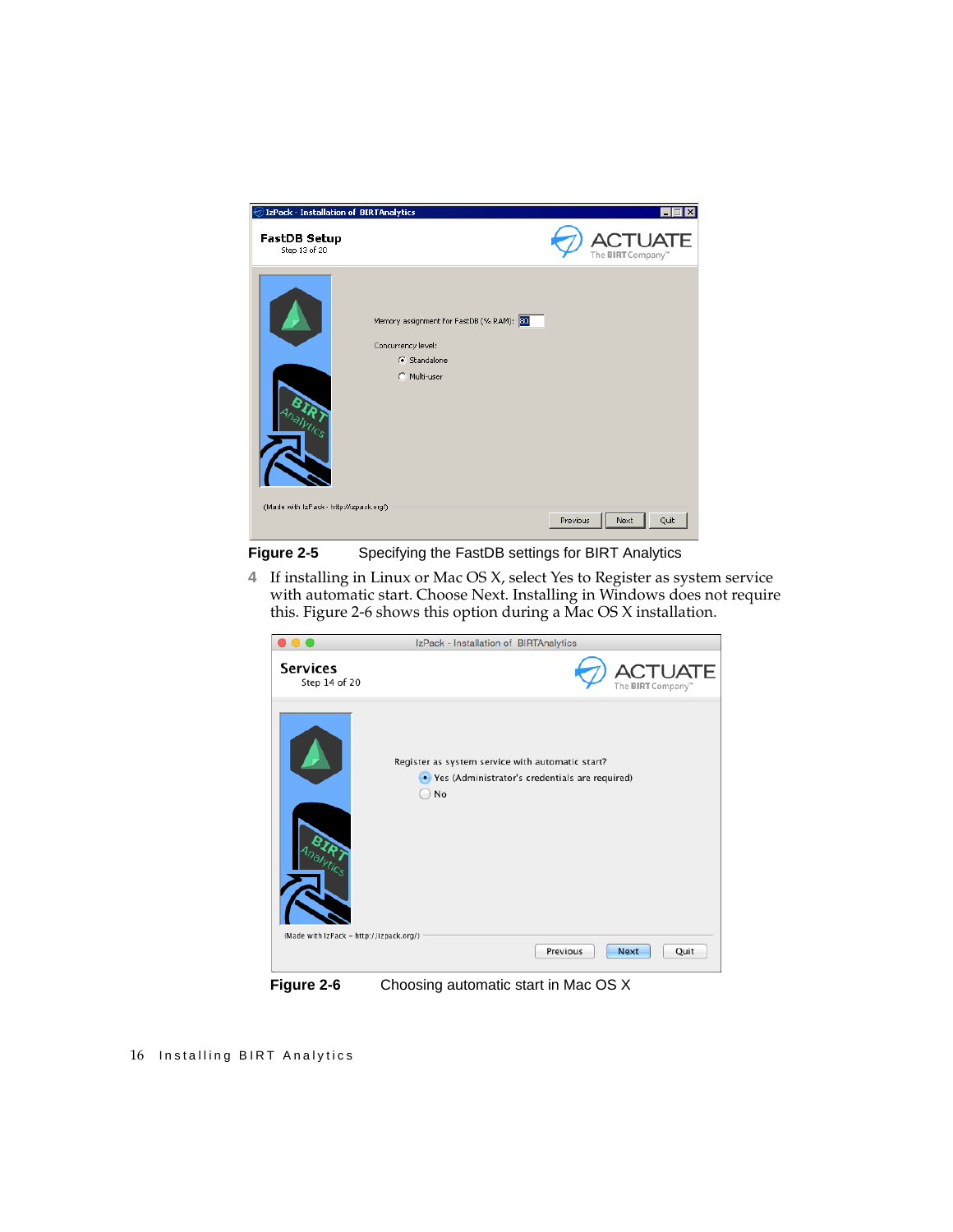**9** Check the installation summary and choose Next to begin the installation, as shown in [Figure 2-7](#page-24-0).

| DIzPack - Installation of BIRTAnalytics |                                                                                |                                         |
|-----------------------------------------|--------------------------------------------------------------------------------|-----------------------------------------|
| Step 15 of 20                           | <b>Summary Configuration Data</b>                                              | <b>UATE</b><br>The <b>BIRT</b> Company" |
|                                         | Installation will proceed with the following settings. Press Next to continue. |                                         |
|                                         | <b>Installation Path</b><br>C:\Program Files\BIRTAnalytics                     |                                         |
|                                         | <b>Chosen Installation Packs</b>                                               |                                         |
|                                         | Legal agreement                                                                |                                         |
|                                         | Base system                                                                    |                                         |
|                                         | <b>JRE</b>                                                                     |                                         |
|                                         | PostgreSQL                                                                     |                                         |
|                                         | Apache Tomcat                                                                  |                                         |
|                                         | FastDB                                                                         |                                         |
|                                         | Demo dataset                                                                   |                                         |
|                                         | Connectors                                                                     |                                         |
|                                         | Application                                                                    |                                         |
|                                         | Administration                                                                 |                                         |
|                                         | Web client                                                                     |                                         |
|                                         | REST API                                                                       |                                         |
| (Made with IzPack - http://izpack.org/) |                                                                                |                                         |
|                                         |                                                                                | Quit<br>Next<br>Previous                |

<span id="page-24-0"></span>

- **10** Choose Next when the installation process has finished. The installation process registers and starts the services.
- **11** If installing in Linux or Mac OS X, type the username and password for an Administrator's account and choose OK. [Figure 2-8](#page-24-1) this step during a Mac OS X installation.

|                 | installServices wants to make changes. Type your<br>password to allow this. |
|-----------------|-----------------------------------------------------------------------------|
| Username: admin |                                                                             |
| Password:       |                                                                             |
|                 | Cancel<br>OK                                                                |

<span id="page-24-1"></span>

**12** In Configuring BIRT Analytics, choose Next.

Setup Shortcuts appears, as shown in [Figure 2-9](#page-25-0).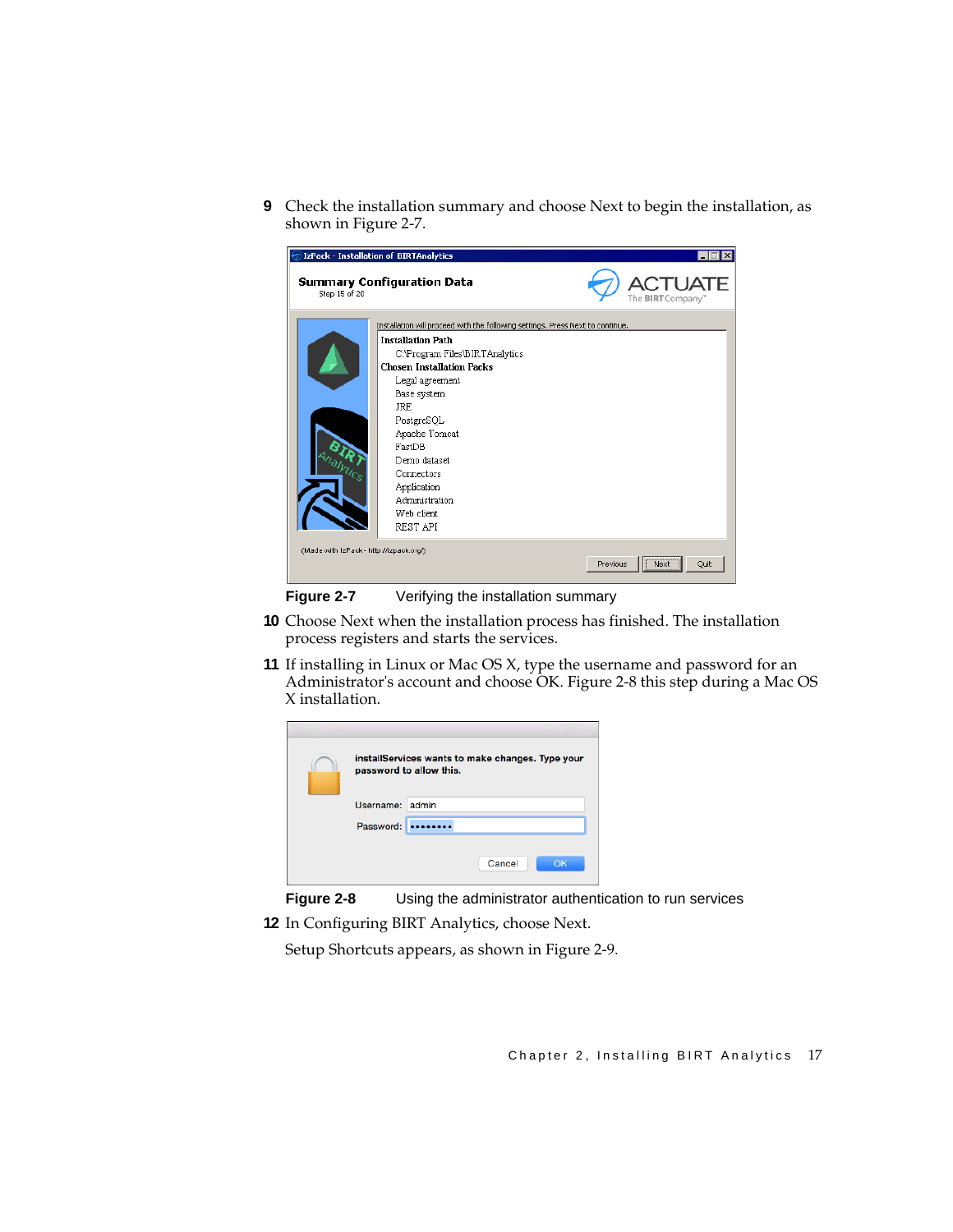

**Figure 2-9** Configuring application shortcuts for Windows

<span id="page-25-0"></span>Choose Next to setup the shortcuts for BIRT Analytics in a program group named BIRT Analytics.

**13** In First Steps, links and login credentials appear for the installed applications, as shown in [Figure 2-9](#page-25-0). This information is also available in the following file .\BIRTAnalytics\doc\greetings.html. Choose Next.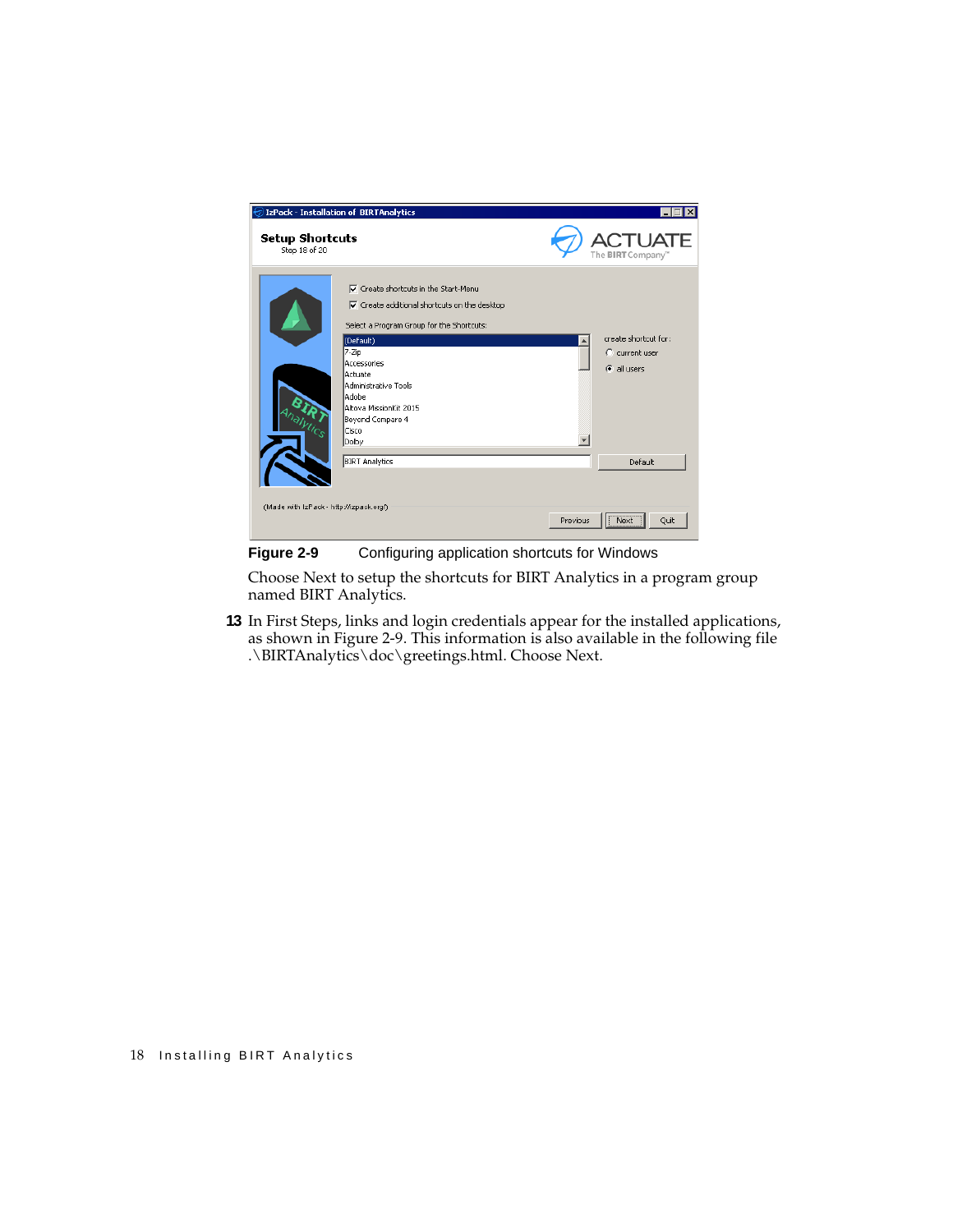

**Figure 2-10** Reviewing first steps to using BIRT Analytics

**14** Choose Done to finish the installation.

# <span id="page-26-0"></span>**Installing from the Linux terminal**

BIRT Analytics supports installation from the Linux terminal when you run the following script:

```
./install.sh -console
```
The process will request all the installation steps in text mode, without a graphical user interface. The following example shows the beginning of a console installation:

```
[admin@localhost BIRTAnalytics-5.2-Linux]$ ./install.sh -console
Aug 18, 2015 4:13:23 AM INFO: Logging initialized at level 'INFO'
Aug 18, 2015 4:13:23 AM INFO: Commandline arguments: -console 
Aug 18, 2015 4:13:24 AM INFO: Detected platform: 
  red_hat_linux,version=3.10.0-
  123.el7.x86_64,arch=x64,symbolicName=null,javaVersion=1.8.0_51
Welcome to the installation of BIRTAnalytics 5.2.985!
This software is developed by: 
  - BIRT Analytics team <support@actuate.com>
The homepage is at: http://birtanalytics.actuate.com
Press 1 to continue, 2 to quit, 3 to redisplay
```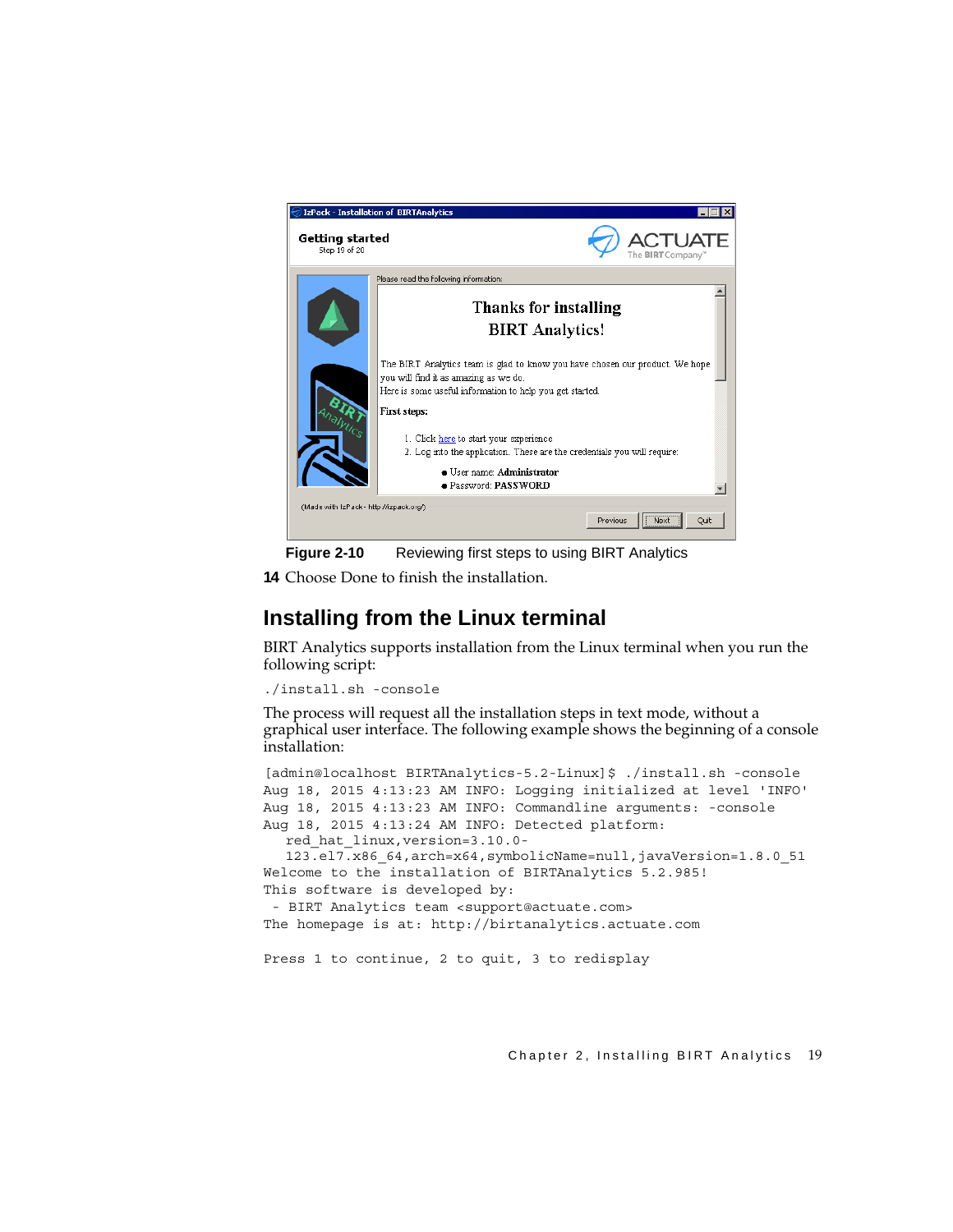## <span id="page-27-0"></span>**Checking the installation**

After the installation is complete, you can access the following BIRT Analytics applications with the username Administrator and the password PASSWORD:

■ BIRT Analytics at the following URL:

http://localhost:8110/bafrontend

■ BIRT Analytics Administration at the following URL:

http://localhost:8110/baadmin

■ FastDB Loader at the following URL:

http://localhost:8110/qloader

■ REST API interactive documentation at the following URL:

```
http://localhost:8110/restapi
```
The REST API interactive documentation is only available from the computer where BIRT Analytics is installed.

Replace localhost with the name or IP address of the computer where you installed BIRT Analytics when you access BIRT Analytics from another computer on your network. These items also appear in your Windows start menu or desktop shortcuts if you chose to install the shortcuts during the installation.

You can verify that the BIRT Analytics services are running with the following commands:

■ In Windows, use the following command:

net start | find "BIRT"

■ In RedHatLinux, use the following commands:

```
systemctl status dubnium
systemctl status Tomcat_BA
systemctl status PostgreSQL_BA
```
■ In Linux installations other than RedHat, use the following commands:

```
/etc/init.d/dubnium status
/etc/init.d/Tomcat_BA status
/etc/init.d/PostgreSQL_BA status
```
 $\blacksquare$  In Mac OS X use the following commands:

```
sudo launchctl list dubnium
sudo launchctl list Tomcat_BA
sudo launchctl list PostgreSQL_BA
```
You can also run all at once using the following command:

sudo launchctl list | grep "Tomcat BA\|PostgreSQL BA\|dubnium"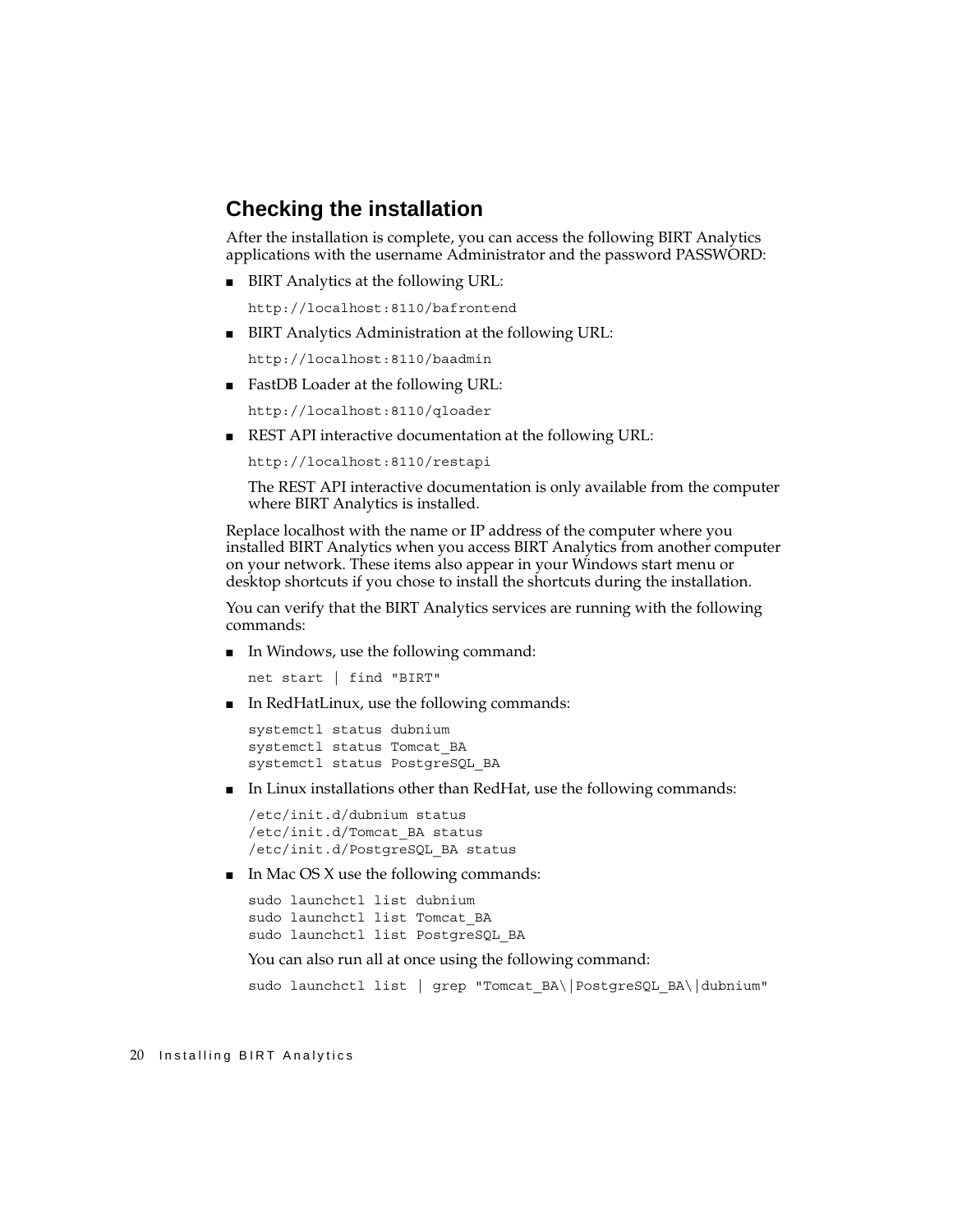If a Process ID (PID) appears with a value, the service is running.

A log file is created during the installation and is saved in the following location: BIRTAnalytics\log\installer.log

A complete installation installs the folders, shown in [Figure 2-11.](#page-28-0)

| <b>BIRTAnalytics</b> |
|----------------------|
| 3rdParty             |
| <b>CD JRE64</b>      |
| PostgreSQL           |
| <b>C</b> SQLite      |
| Tomcat               |
| Administration       |
| ApplicationWS        |
| Connectors           |
| $\square$ data       |
| ApplicationWS        |
| FastDB               |
| PostgreSQL           |
| □ Tomcat             |
| $\square$ doc        |
| □ FastDB             |
| Loader               |
| $\Box$ preset        |
| $\Box$ Images        |
| $\Box$ Installer     |
| licenses             |
| $\square$ log        |
| □ restAPI            |
| $\Box$ scripts       |
| $\square$ tools      |
| WebClient            |

<span id="page-28-0"></span>**Figure 2-11** Reviewing BIRT Analytics folders

In a Mac OS X installation, these files will be located in the Applications folder, as shown in [Figure 2-12](#page-29-2).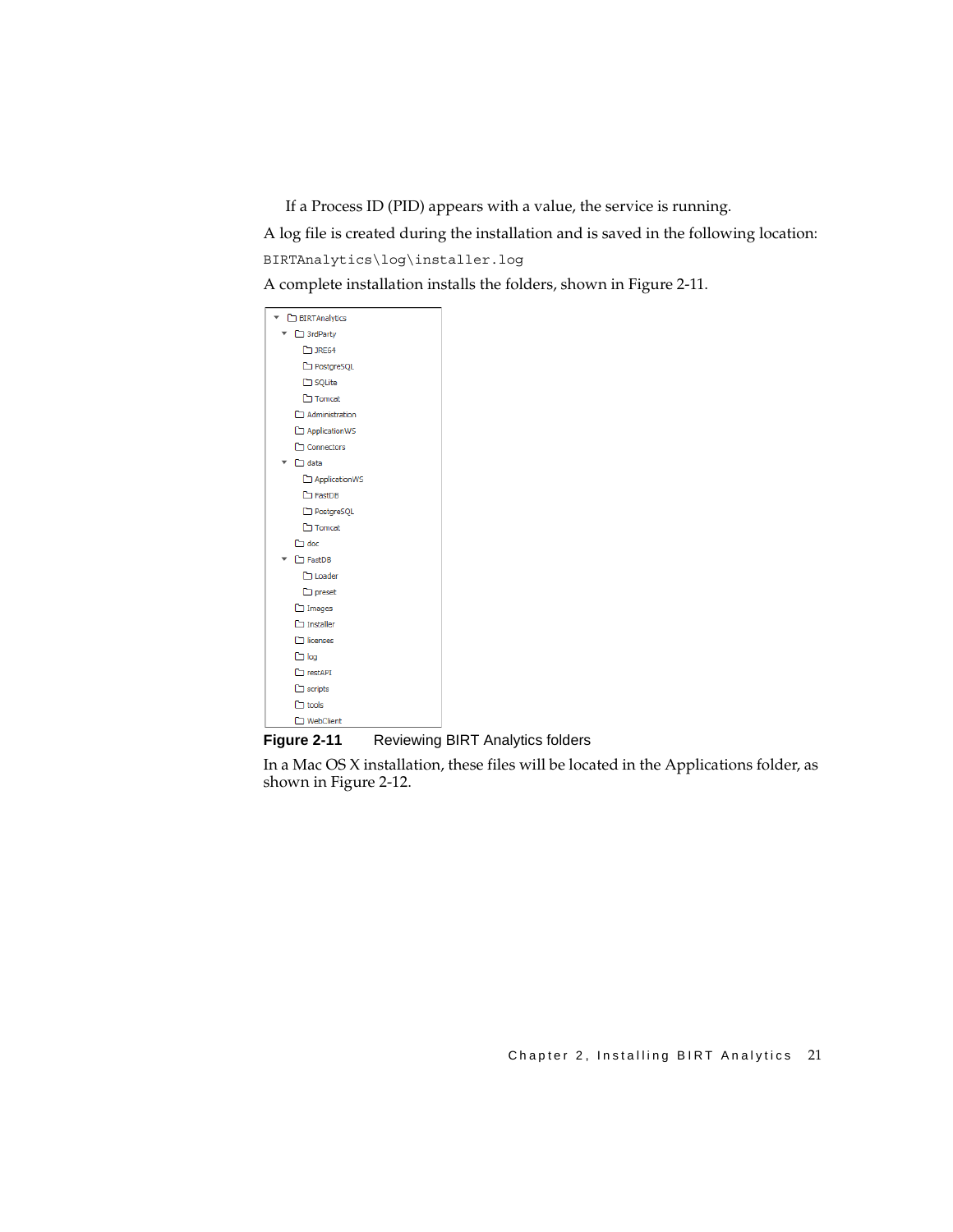

**Figure 2-12** Reviewing BIRT Analytics installation in Mac OS X

<span id="page-29-2"></span>The data folder contains the following folders:

- ApplicationWS folder includes the application license, folders; export, import, campaign and cache, SVG maps, and images for the header when exporting to PDF
- FastDB folder includes databases, loader configuration, the loader backend database dubnium.db, loading projects, FastDB license, the FastDB backend database admin.sqlite
- PostgreSQL folder includes wpt, the application backend database
- Tomcat folder includes the keystore

# <span id="page-29-0"></span>**Customizing the BIRT Analytics installation**

You can customize the ports used by the BIRT Analytics packages when you select the custom installation type. During a custom installation, each package display additional options.

# <span id="page-29-1"></span>**Customizing Apache Tomcat**

During a custom installation Apache Tomcat the following multi-tenant options are available:

- Tenant name
- Tomcat service name Tomcat\_BA
- Tomcat display name BIRT Analytics Apache Tomcat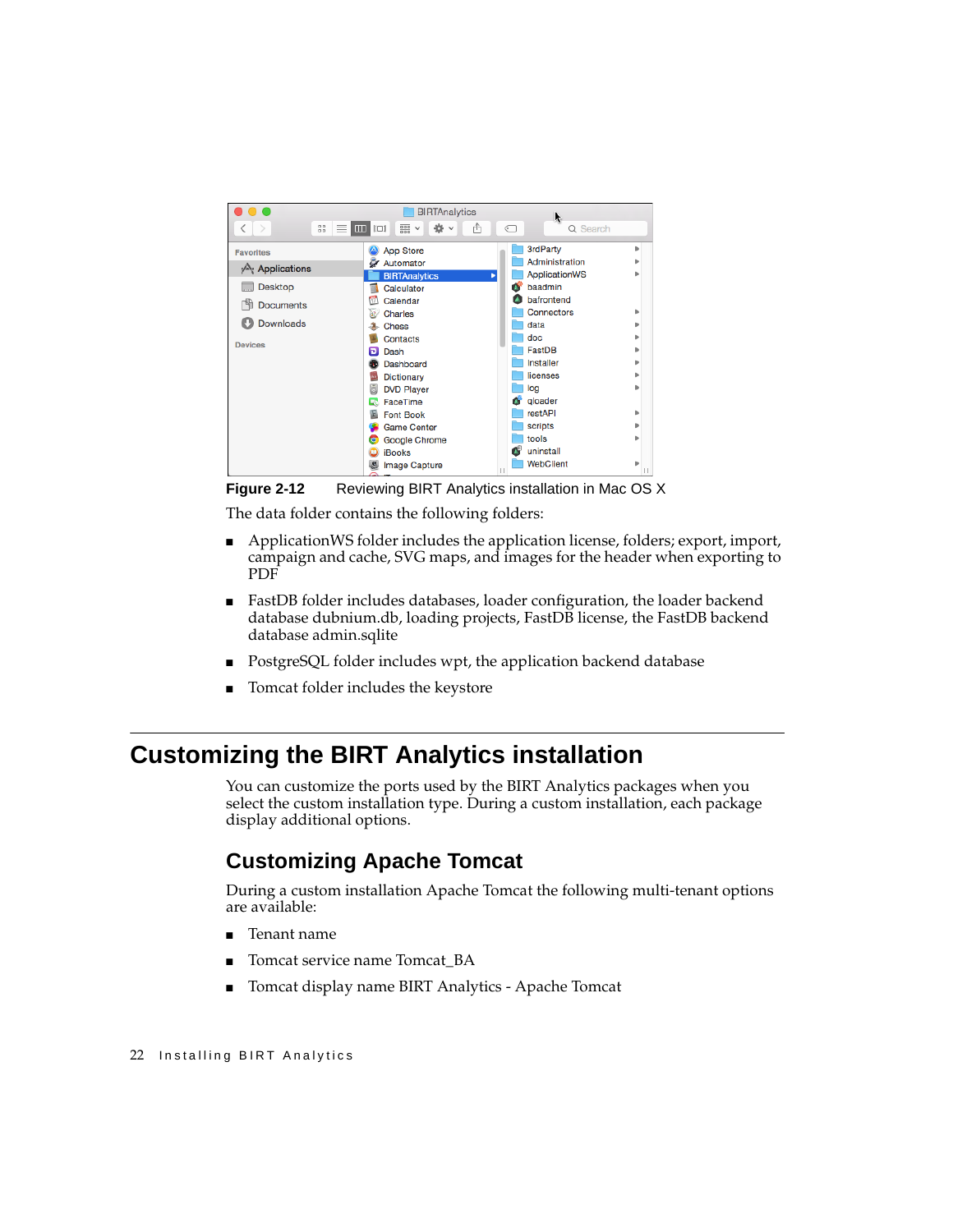During a custom installation Apache Tomcat displays the following network options:

- Tomcat shutdown port 8107
- Tomcat manager port 8108
- Tomcat HTTPS port 8109
- Tomcat default port 8110
- Transport protocol type HTTP

You can change the values and select Next to continue with the installation, as shown in [Figure 2-13](#page-30-1).

| IzPack - Installation of BIRTAnalytics       |                                                                                                                                                                                                                |                                                                     | lx<br>- 101              |
|----------------------------------------------|----------------------------------------------------------------------------------------------------------------------------------------------------------------------------------------------------------------|---------------------------------------------------------------------|--------------------------|
| <b>Advanced Installation</b><br>Step 8 of 20 |                                                                                                                                                                                                                |                                                                     | The <b>BIRT</b> Company" |
|                                              | Tenant name<br>Tomcat service name<br>Tomcat display name<br>Tomcat shutdown port 8107<br>Tomcat manager port<br>Tomcat HTTPS port<br>Tomcat default port<br>Transport Protocol type:<br>http<br>C.<br>G https | Tomcat BA<br>BIRT Analytics - Apache Tomcat<br>8108<br>8109<br>8110 |                          |
| (Made with IzPack - http://izpack.org/)      |                                                                                                                                                                                                                | Previous                                                            | Quit<br>Next             |

<span id="page-30-1"></span>**Figure 2-13** Customizing the installation of Tomcat

For more information about multi-tenant installations see ["Installing for multiple](#page-38-0)  [tenants,"](#page-38-0) later in this chapter.

For more information about HTTPS secured installations see [Chapter 3, "Setting](#page-44-2)  [up BIRT Analytics."](#page-44-2)

# <span id="page-30-0"></span>**Customizing PostgreSQL**

During a custom installation PostgreSQL the following multi-tenant options are available:

- Tenant name
- PostgreSQL service name PostgreSQL\_BA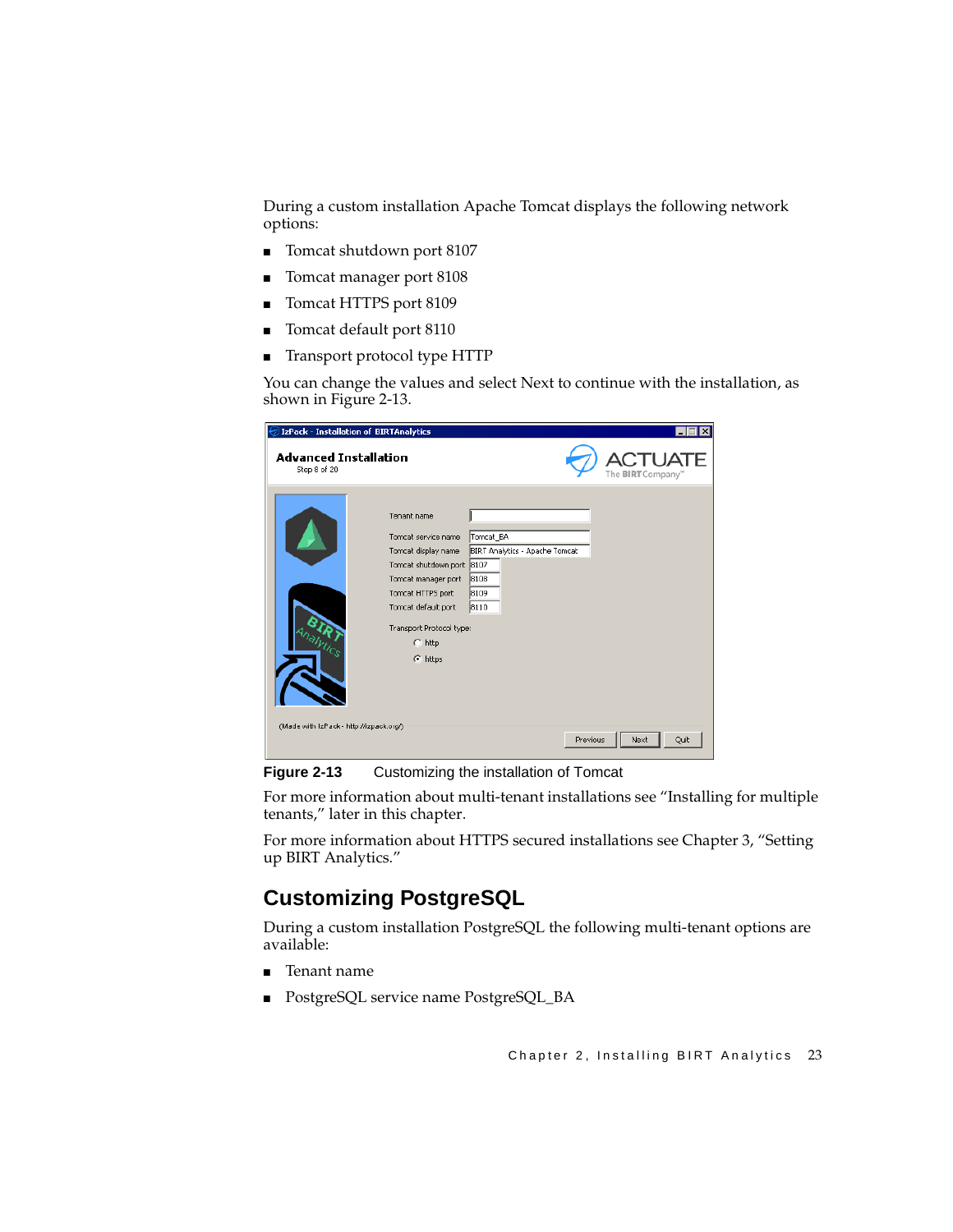■ PostgreSQL display name BIRT Analytics - PostgreSQL

During a custom installation PostgreSQL displays the following options:

- PostgreSQL port 8111
- PostgreSQL user user
- PostgreSQL password password

You can change the values and select Next to continue with the installation, as shown in [Figure 2-14](#page-31-1).

| DIzPack - Installation of BIRTAnalytics      |                                                                                                                   |                                                                                 | - 101                    |
|----------------------------------------------|-------------------------------------------------------------------------------------------------------------------|---------------------------------------------------------------------------------|--------------------------|
| <b>Advanced Installation</b><br>Step 8 of 20 |                                                                                                                   |                                                                                 | The <b>BIRT</b> Company" |
| (Made with IzPack - http://izpack.org/)      | Tenant name<br>PostgreSQL service name PostgreSQL_BA<br>PostgreSQL port<br>PostgreSQL user<br>PostgreSQL password | PostgreSQL display name BIRT Analytics - PostgreSQL<br>8111<br>user<br>password |                          |
|                                              |                                                                                                                   | Previous                                                                        | Next<br>Quit             |

<span id="page-31-1"></span>**Figure 2-14** Customizing the installation of PostgreSQL

For more information about multi-tenant installations see ["Installing for multiple](#page-38-0)  [tenants,"](#page-38-0) later in this chapter.

# <span id="page-31-0"></span>**Customizing Apache Tomcat and FastDB**

During a custom installation of Tomcat and FastDB the following multi-tenant options are available:

- Tenant name
- Tomcat service name Tomcat BA
- Tomcat display name BIRT Analytics Apache Tomcat
- FastDB service name dubnium
- FastDB display name BIRT Analytics FastDB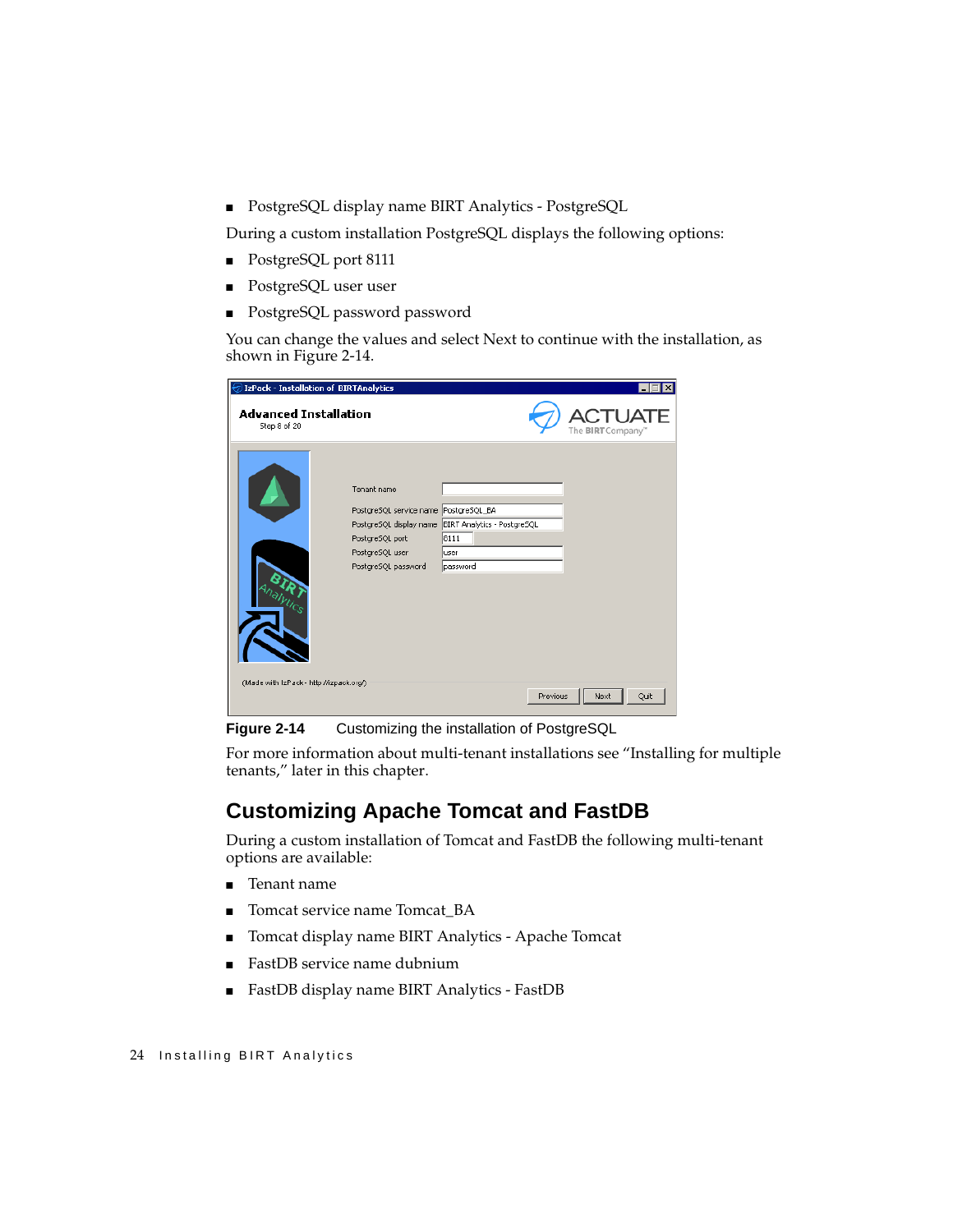During a custom installation the following network options are available:

- Tomcat shutdown port 8107
- Tomcat manager port 8108
- Tomcat HTTPS port 8109
- Tomcat default port 8110
- Transport protocol type HTTP
- FastDB port 8105

You can change the values and select Next to continue with the installation, as shown in [Figure 2-15](#page-32-1).

| <b>IzPack - Installation of BIRTAnalytics</b> |                           |                                |                          |
|-----------------------------------------------|---------------------------|--------------------------------|--------------------------|
| <b>Advanced Installation</b><br>Step 8 of 20  |                           |                                | The <b>BIRT</b> Company" |
|                                               | Tenant name               |                                |                          |
|                                               | Tomcat service name       | Tomcat BA                      |                          |
|                                               | Tomcat display name       | BIRT Analytics - Apache Tomcat |                          |
|                                               | Tomcat shutdown port 8107 |                                |                          |
|                                               | Tomcat manager port       | 8108                           |                          |
|                                               | Tomcat HTTPS port         | 8109                           |                          |
|                                               | Tomcat default port       | 8110                           |                          |
|                                               | Transport Protocol type:  |                                |                          |
|                                               | $C$ http                  |                                |                          |
| <b>SIL</b>                                    |                           |                                |                          |
|                                               | G https                   |                                |                          |
|                                               | FastDB service name       | dubnium                        |                          |
|                                               | FastDB display name       | BIRT Analytics - FastDB        |                          |
|                                               | FastDB port               | 8105                           |                          |
|                                               |                           |                                |                          |
| (Made with IzPack - http://izpack.org/)       |                           |                                |                          |
|                                               |                           | Previous                       | Quit<br>Next             |

<span id="page-32-1"></span>**Figure 2-15** Customizing the installation of FastDB and Tomcat

For more information about multi-tenant installations see ["Installing for multiple](#page-38-0)  [tenants,"](#page-38-0) later in this chapter.

For more information about HTTPS secured installations see [Chapter 3, "Setting](#page-44-2)  [up BIRT Analytics."](#page-44-2)

# <span id="page-32-0"></span>**Customizing Apache Tomcat and Application**

During a custom installation of Tomcat and Application the following multitenant options are available:

■ Tenant name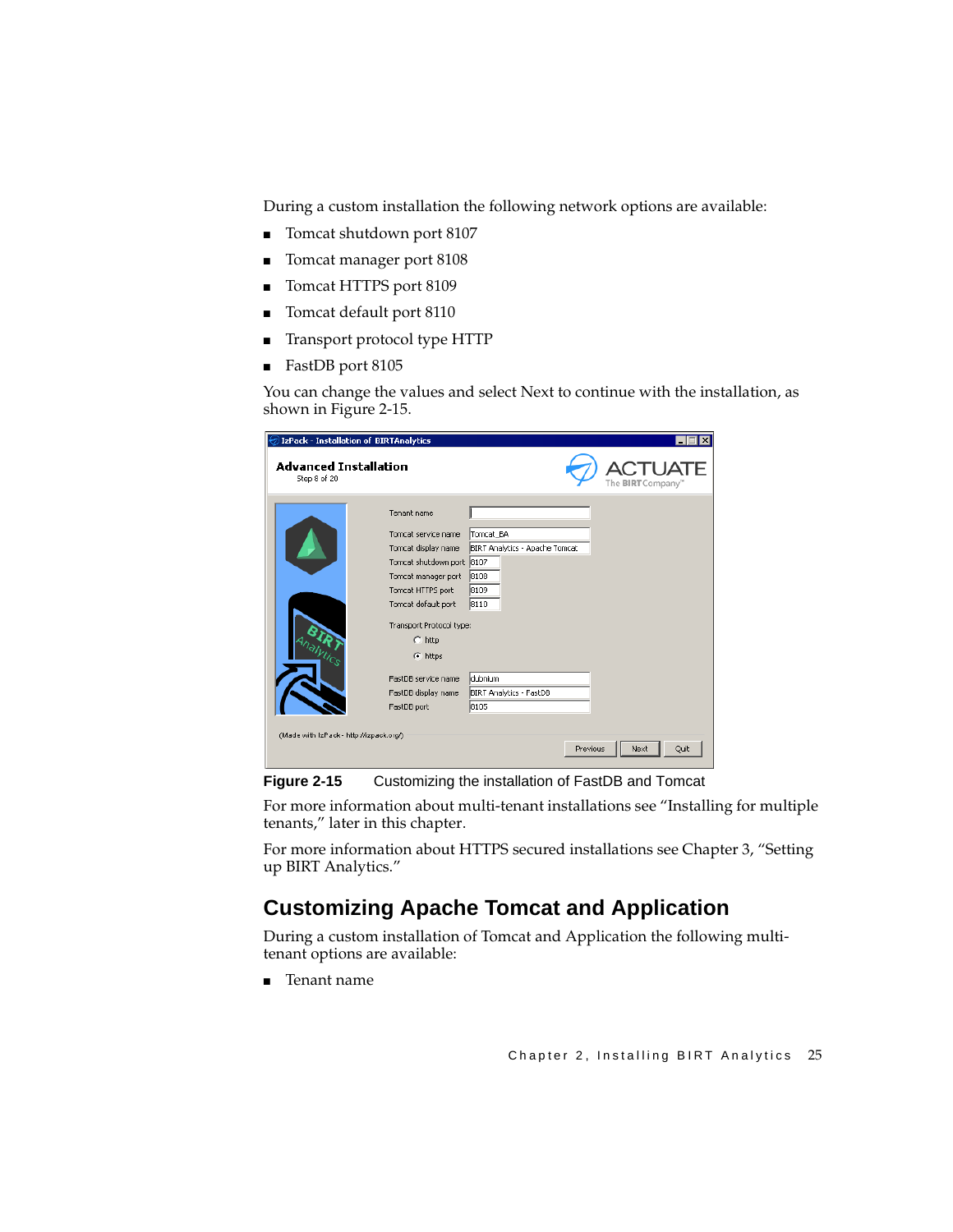- Tomcat service name Tomcat\_BA
- Tomcat display name BIRT Analytics Apache Tomcat

During a custom installation the following network options are available:

- Tomcat shutdown port 8107
- Tomcat manager port 8108
- Tomcat HTTPS port 8109
- Tomcat default port 8110
- Transport protocol type HTTP or HTTPS
- PostgreSQL server localhost
- PostgreSQL port 8111
- PostgreSQL user user
- PostgreSQL password password
- FastDB server localhost
- FastDB port 8105
- FastDB user SYSTEM
- FastDB password PASSWORD
- FastDB secure communication No or TLS
- Connectors server localhost
- Connectors port 8110
- Connectors protocol type HTTP or HTTPS

You can change the values and select Next to continue with the installation, as shown in [Figure 2-16](#page-34-1).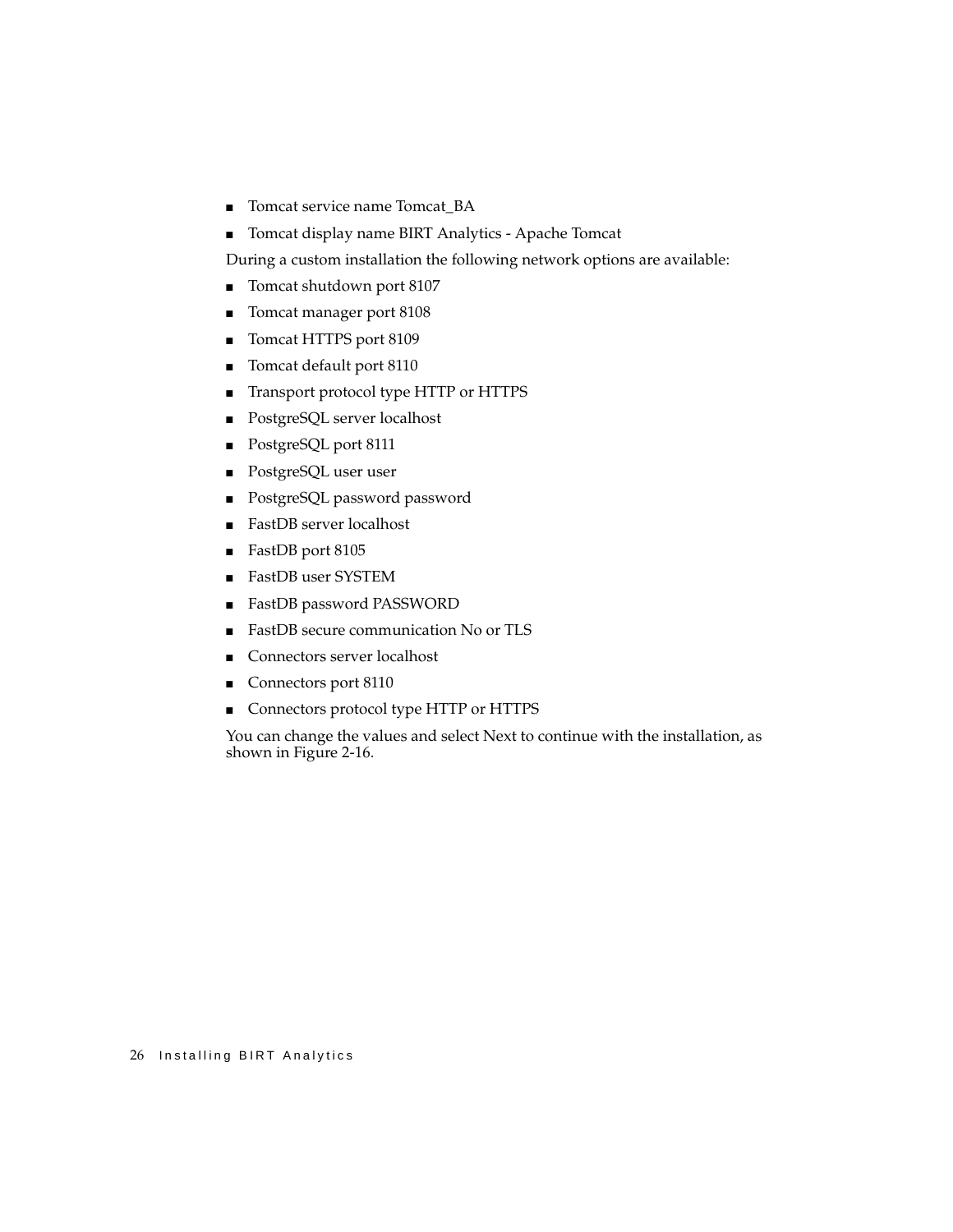| <b>IzPack - Installation of BIRTAnalytics</b> |                                                                                                                                                                                                                                                                                                                                |                                                                                                                                    | $\boldsymbol{\mathsf{x}}$ |
|-----------------------------------------------|--------------------------------------------------------------------------------------------------------------------------------------------------------------------------------------------------------------------------------------------------------------------------------------------------------------------------------|------------------------------------------------------------------------------------------------------------------------------------|---------------------------|
| <b>Advanced Installation</b><br>Step 8 of 20  |                                                                                                                                                                                                                                                                                                                                |                                                                                                                                    | The <b>BIRT</b> Company   |
|                                               | Tenant name<br>Tomcat service name<br>Tomcat display name<br>Tomcat shutdown port 8107<br>Tomcat manager port<br>Tomcat HTTPS port<br>Tomcat default port<br>Transport Protocol type:<br>$C$ http<br>$C$ https<br>PostgreSQL host<br>PostgreSQL port<br>PostgreSQL user<br>PostgreSQL password<br>FastDB server<br>FastDB port | Tomcat_BA<br>BIRT Analytics - Apache Tomcat<br>8108<br>8109<br>8110<br>localhost<br>8111<br>luser<br>password<br>localhost<br>8105 |                           |
|                                               | FastDB user<br>FastDB password<br>FastDB secure communication:<br>$\subset$ No<br>$C$ TLS<br>Connectors server<br>Connectors port<br>Connectors Protocol type:<br>$C$ http<br>$C$ https                                                                                                                                        | SYSTEM<br>PASSWORD<br>llocalhost<br>8110                                                                                           |                           |
| (Made with IzPack - http://izpack.org/)       |                                                                                                                                                                                                                                                                                                                                | Previous                                                                                                                           | Quit<br>Next              |

<span id="page-34-1"></span>**Figure 2-16** Customizing the installation of Tomcat and Application

For more information about multi-tenant installations see ["Installing for multiple](#page-38-0)  [tenants,"](#page-38-0) later in this chapter.

For more information about HTTPS secured installations see [Chapter 3, "Setting](#page-44-2)  [up BIRT Analytics."](#page-44-2)

## <span id="page-34-0"></span>**Customizing Tomcat, Administration, Web Client and REST API**

During a custom installation of Tomcat, Administration, Web Client and the REST API the following multi-tenant options are available:

- Tenant name
- Tomcat service name Tomcat\_BA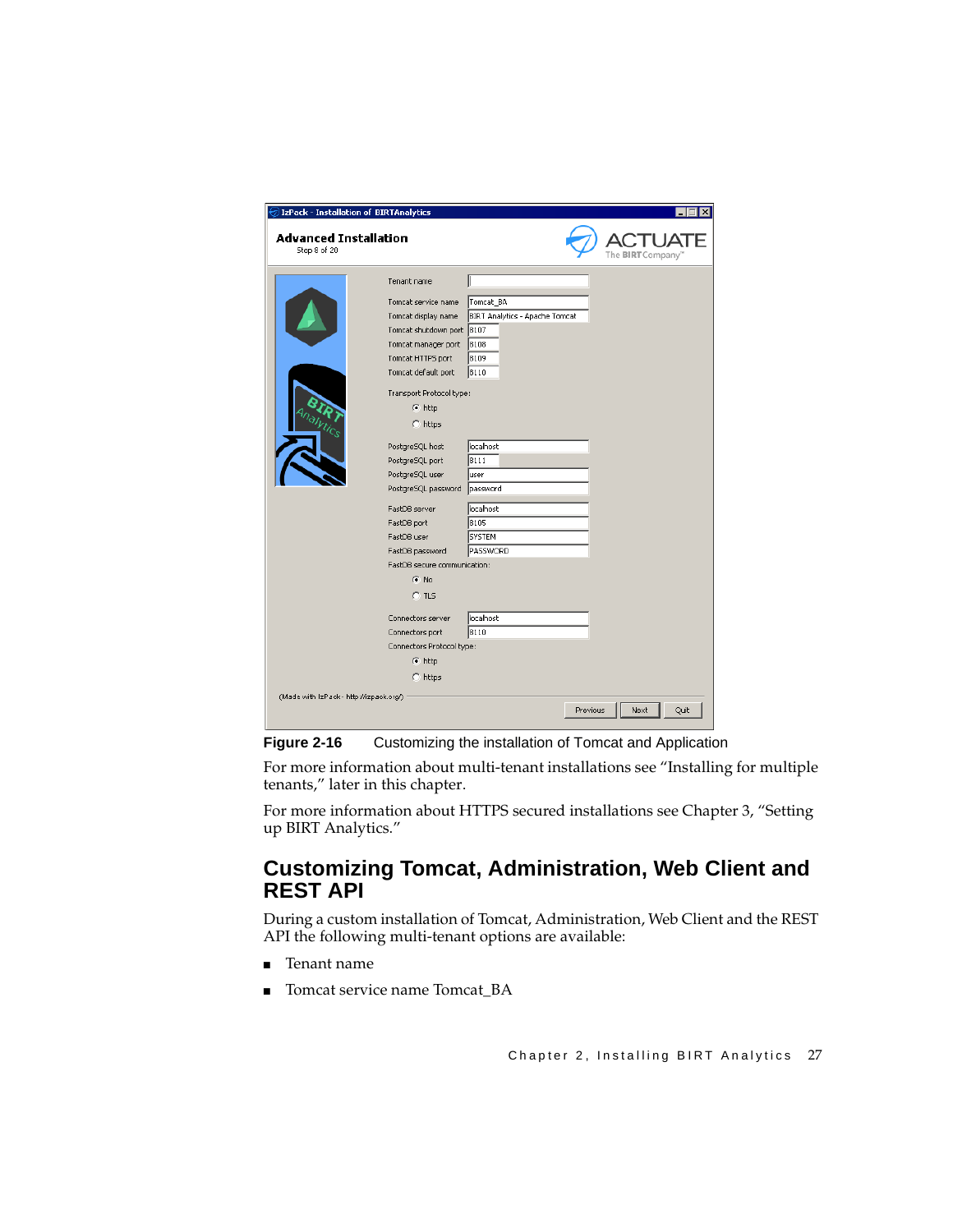■ Tomcat display name BIRT Analytics - Apache Tomcat

During a custom installation the following network options are available:

- Tomcat shutdown port 8107
- Tomcat manager port 8108
- Tomcat HTTPS port 8109
- Tomcat default port 8110
- Transport protocol type HTTP or HTTPS
- Application server localhost
- Application port 8110
- Application protocol type HTTP or HTTPS

You can change the values and select Next to continue with the installation, as shown in [Figure 2-17](#page-35-0).

| DIzPack - Installation of BIRTAnalytics      |                            |                                |                          |
|----------------------------------------------|----------------------------|--------------------------------|--------------------------|
| <b>Advanced Installation</b><br>Step 8 of 20 |                            |                                | The <b>BIRT</b> Company" |
|                                              | Tenant name                |                                |                          |
|                                              | Tomcat service name        | Tomcat_BA                      |                          |
|                                              | Tomcat display name        | BIRT Analytics - Apache Tomcat |                          |
|                                              | Tomcat shutdown port 8107  |                                |                          |
|                                              | Tomcat manager port        | 8108                           |                          |
|                                              | Tomcat HTTPS port          | 8109                           |                          |
|                                              | Tomcat default port        | 8110                           |                          |
|                                              | Transport Protocol type:   |                                |                          |
|                                              | $C$ http                   |                                |                          |
|                                              | $C$ https                  |                                |                          |
|                                              |                            |                                |                          |
|                                              | Application server         | llocalhost                     |                          |
|                                              | Application port           | 8110                           |                          |
|                                              | Application Protocol type: |                                |                          |
|                                              | $C$ http                   |                                |                          |
|                                              | $C$ https                  |                                |                          |
| (Made with IzPack - http://izpack.org/)      |                            |                                |                          |
|                                              |                            | Previous                       | Quit<br>Next             |
|                                              |                            |                                |                          |

<span id="page-35-0"></span>**Figure 2-17** Customizing the installation of Tomcat, Administration, Web Client and REST API

For more information about multi-tenant installations see ["Installing for multiple](#page-38-0)  [tenants,"](#page-38-0) later in this chapter.

For more information about HTTPS secured installations see [Chapter 3, "Setting](#page-44-2)  [up BIRT Analytics."](#page-44-2)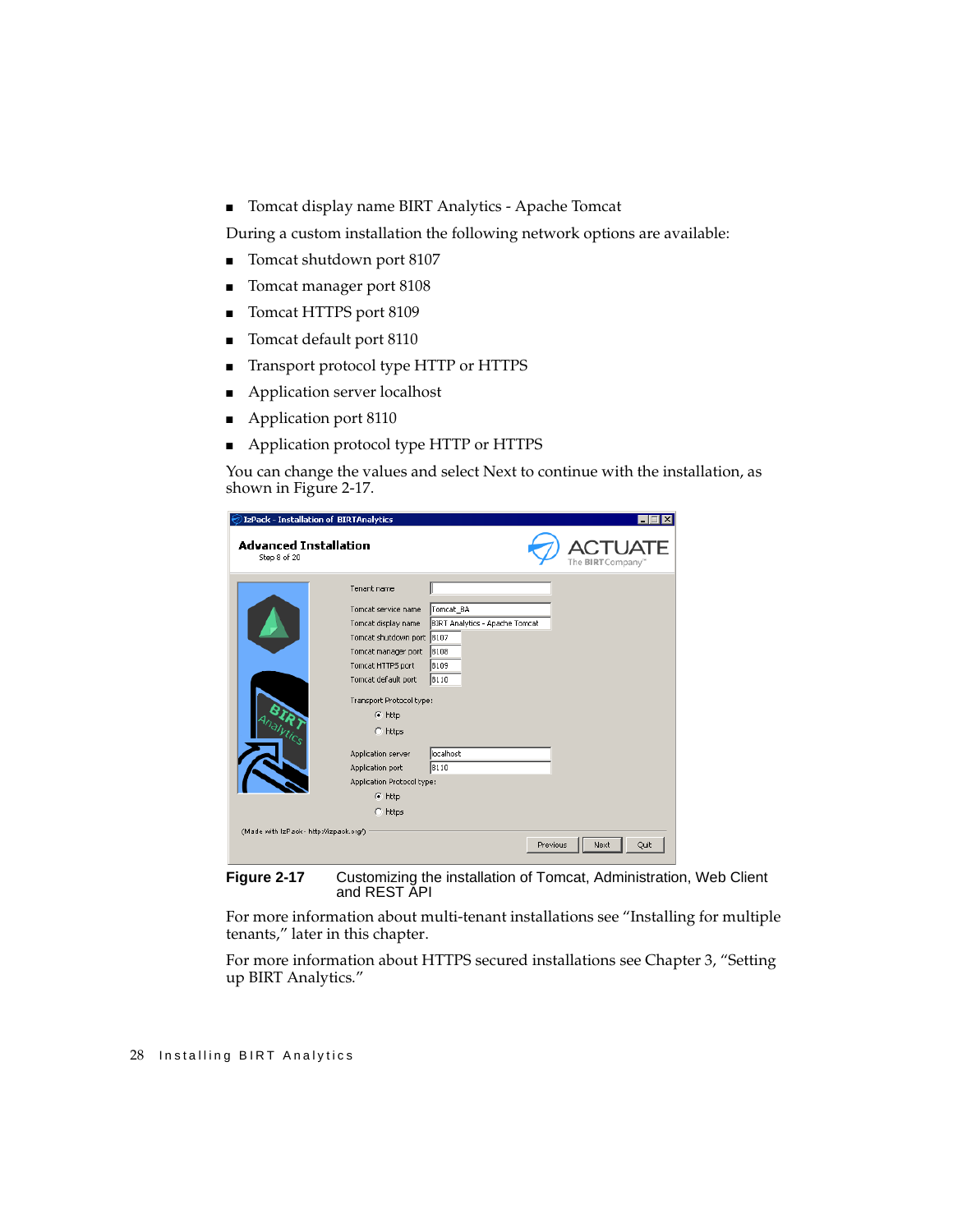#### **Installing to multiple servers**

A multi-server enables each package of BIRT Analytics to install into a different server. It is common to group the packages in two servers, an applications server and a core server as follows:

- Application server for applications such as the Administration, ApplicationWS, Connectors, BIRT Analytics web client, and the REST API
- Core server for core packages such as FastDB and Loader

When using 2 or more servers, the HTTPS communication protocol is an important security necessity. Use FastDB TLS secured communication in cases when FastDB (dubnium) is on a different server than the ApplicationWS (electronws) package.

The multi-server installation process uses the custom installation type and installs only the packages required for each server.

Before starting a multi-server installation verify that the IP and hostname.domain entries appear in the host files. In a distributed installation between two servers, each server must have the IP and hostname.domain entries for both servers.

The following example shows the packages required for a two server installation.

To install a server for core packages, install the following packages:

- Apache Tomcat
- Base system
- Demo data set (optional)
- FastDB
- JRE
- Legal agreement

[Figure 2-18](#page-37-0) shows the BIRT Analytics core package selection.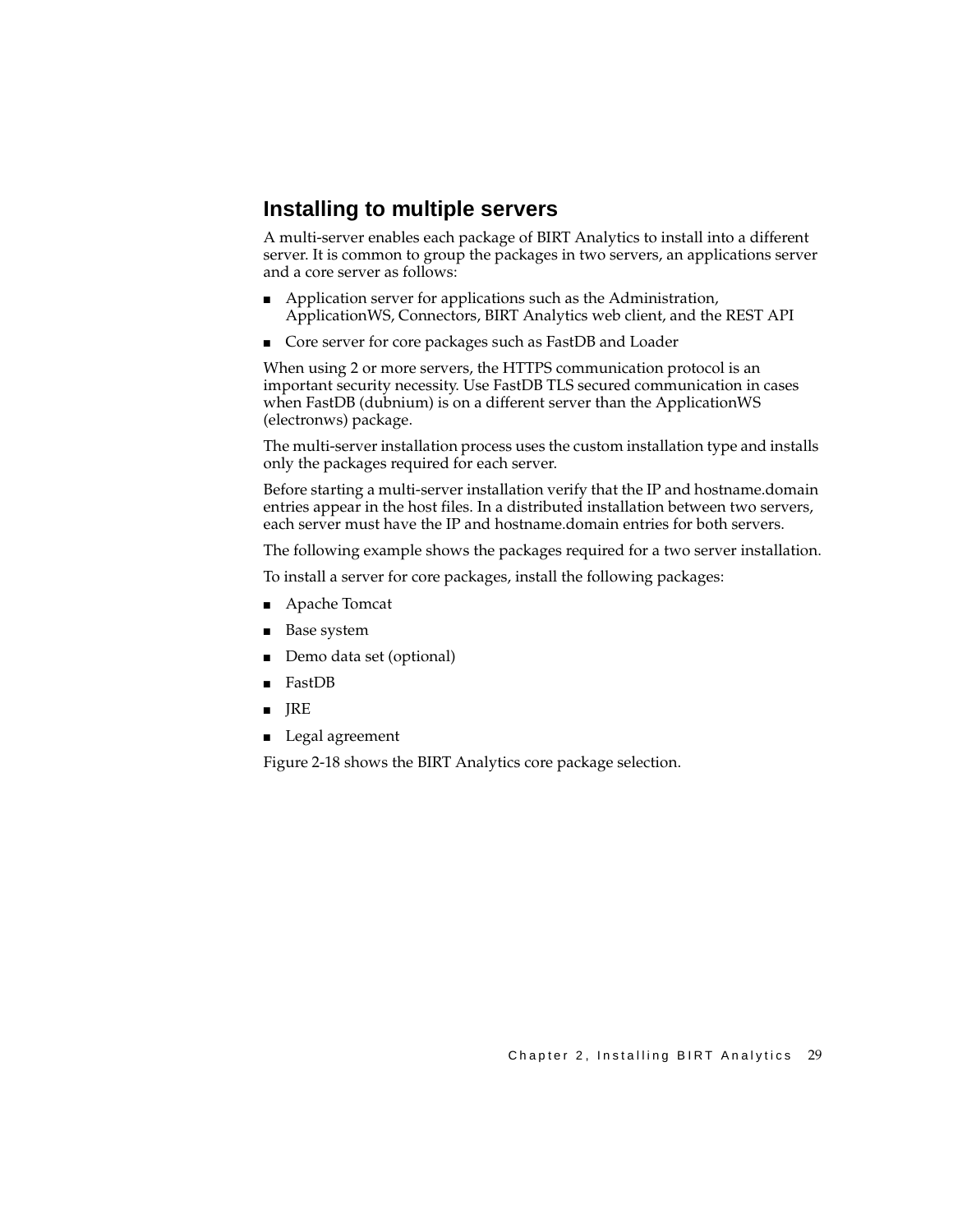|                                         | Expack - Installation of BIRTAnalytics                                                                                                                                                                                                                                                          |                                                                                                                                   |
|-----------------------------------------|-------------------------------------------------------------------------------------------------------------------------------------------------------------------------------------------------------------------------------------------------------------------------------------------------|-----------------------------------------------------------------------------------------------------------------------------------|
| Step 5 of 20                            | <b>Select Installation Packages</b>                                                                                                                                                                                                                                                             | 'l JATF<br>The <b>BIRT</b> Company"                                                                                               |
|                                         | Select the packs you want to install:<br>Note: Grayed packs are required.                                                                                                                                                                                                                       |                                                                                                                                   |
|                                         | Legal agreement<br>⊽<br>Base system<br>⊽<br>⊽<br><b>JRE</b><br>PostgreSQL<br>Apache Tomcat<br>⊽<br>⊽<br>FastDB<br>Demo dataset<br>⊽<br>Connectors<br>Application<br>Administration<br>Web client<br>The selected package has the following dependencies and/or excludes<br>Dependencies: FastDB | 2.54 MB<br>859.21 KB<br>143.22 MB<br>148.65 MB<br>9.95 MB<br>115.98 MB<br>20.58 MB<br>6.79 MB<br>47.43 MB<br>19.49 MB<br>34.81 MB |
|                                         | Description<br>Demo dataset to play with                                                                                                                                                                                                                                                        |                                                                                                                                   |
|                                         | Total space required:<br>Available space:                                                                                                                                                                                                                                                       | 441.76 MB<br>314.48 GB                                                                                                            |
| (Made with IzPack - http://izpack.org/) | Previous                                                                                                                                                                                                                                                                                        | Ouit<br>Next                                                                                                                      |

<span id="page-37-0"></span>**Figure 2-18** Customizing the installation of core packages

To install a server for applications, install the following packages on a different server:

- Administration
- Apache Tomcat
- Application
- Base system
- Connector
- JRE
- Legal agreement
- PostgreSQL
- REST API
- Web Client

[Figure 2-19](#page-38-0) shows the BIRT Analytics application package selection.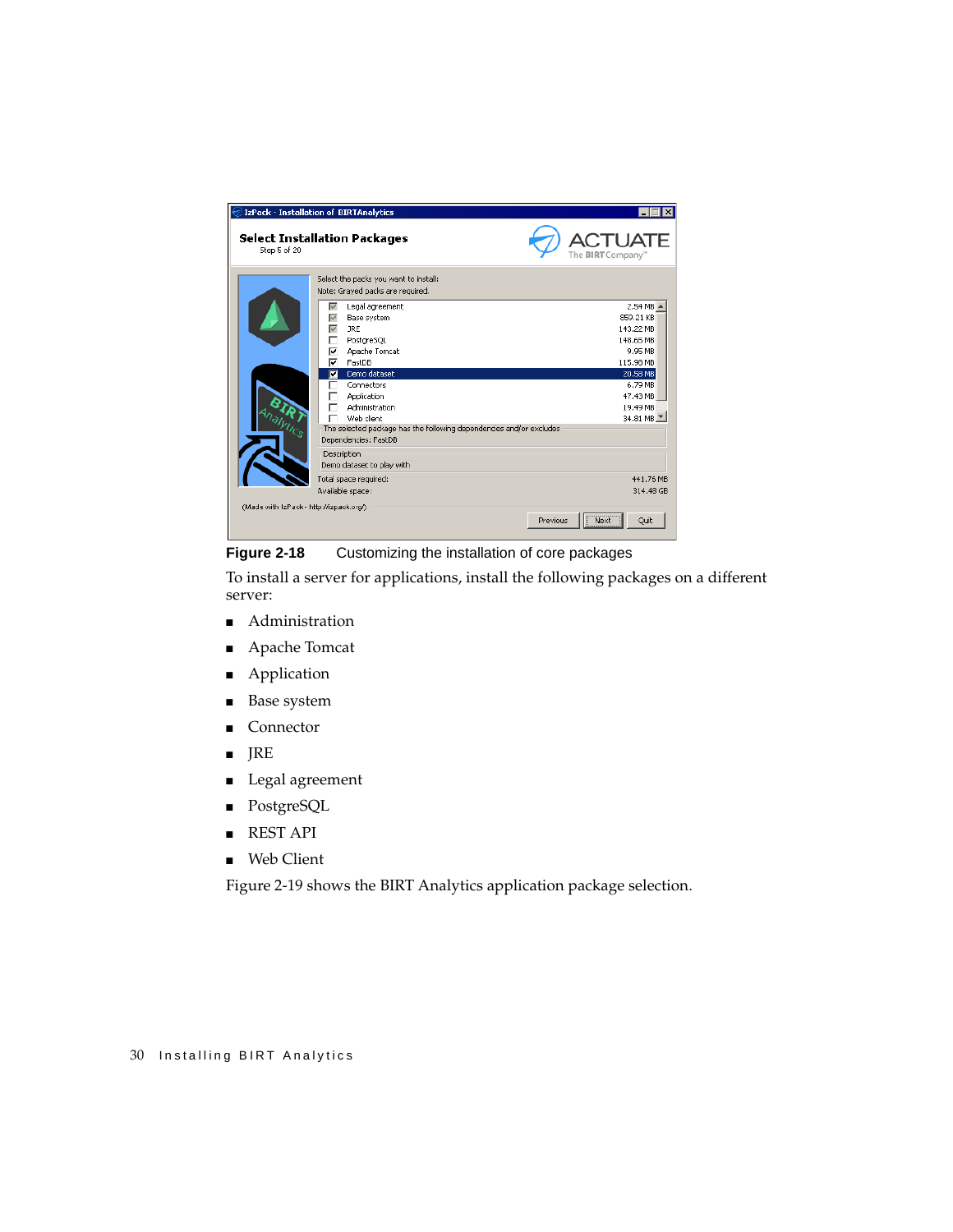

**Figure 2-19** Customizing the installation of application packages

<span id="page-38-0"></span>During the install process, you select information concerning the FastDB server, port and credentials where the core server was installed.

You also identify the type of connection if you require secure communication by TLS between Application (electronws) and FastDB (dubnium).

#### **Installing for multiple tenants**

A multi-tenancy architecture provides the possibility of running multiple instances on the same infrastructure, to serve multiple client organizations (tenants).

Each tenant works with a customized virtual application instance that:

- Runs a different services of the FastDB engine
- Runs load processes in a separate configuration
- Loads data in a separate repository
- Manages a separate backend database (PostgreSQL / wpt)
- Runs an independent BIRT Analytics configuration:
	- 2 or more ApplicationWS configurations
	- 2 or more BAadmin configurations
	- 2 or more BAfrontend configurations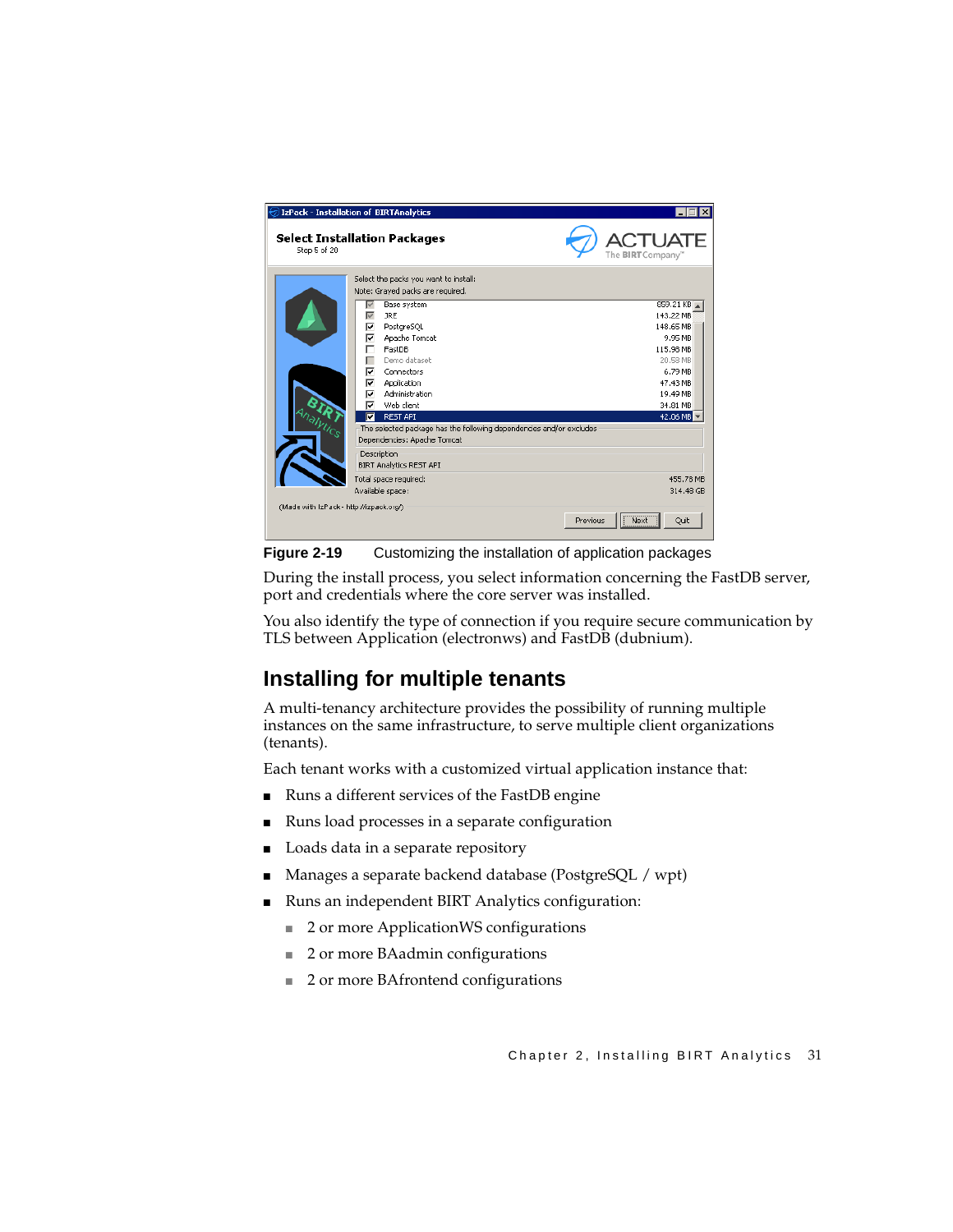- 2 or more Connectors configurations
- 2 or more REST API configurations
- Runs a different instance of Tomcat
- Runs a different instance of PostgreSQL

Run a custom installation of BIRT Analytics multiple times. Each time change multi-tenant installation install to a different location and customize the service names and port numbers. The installation process automatically adds the Tenant name as a suffix in service and display names for the BIRT Analytic services. A common method of managing port numbers is to increase them by 100 for each tenant.

[Table 2-5](#page-39-0) summarizes the changes for a two tenant installation:.

| Parameter                  | <b>Tenant 1</b>                          | <b>Tenant 2</b>                          |  |
|----------------------------|------------------------------------------|------------------------------------------|--|
| Install path               | \Install1\BIRTAnalytics                  | \Install2\BIRTAnalytics                  |  |
| Tenant name                | Tenant1                                  | Tenant2                                  |  |
| Tomcat service name        | Tomcat_BA                                | Tomcat_BA                                |  |
| Tomcat display name        | <b>BIRT Analytics - Apache</b><br>Tomcat | <b>BIRT Analytics - Apache</b><br>Tomcat |  |
| Tomcat shutdown port       | 8107                                     | 8207                                     |  |
| Tomcat manager port        | 8108                                     | 8208                                     |  |
| Tomcat HTTPS port          | 8109                                     | 8209                                     |  |
| Tomcat default port        | 8110                                     | 8210                                     |  |
| PostgreSQL service<br>name | PostgreSQL_BA                            | PostgreSQL_BA                            |  |
| PostgreSQL display<br>name | <b>BIRT</b> Analytics -<br>PostgreSQL    | <b>BIRT</b> Analytics -<br>PostgreSQL    |  |
| PostgreSQL host            | localhost                                | localhost                                |  |
| PostgreSQL port            | 8111                                     | 8211                                     |  |
| PostgreSQL user            | user                                     | user                                     |  |
| PostgreSQL password        | password                                 | password                                 |  |
| FastDB service name        | dubnium                                  | dubnium                                  |  |
| FastDB display name        | <b>BIRT</b> Analytics - FastDB           | <b>BIRT Analytics - FastDB</b>           |  |
| FastDB port                | 8105                                     | 8205                                     |  |

<span id="page-39-0"></span>**Table 2-5** Planning a multi-tenant installation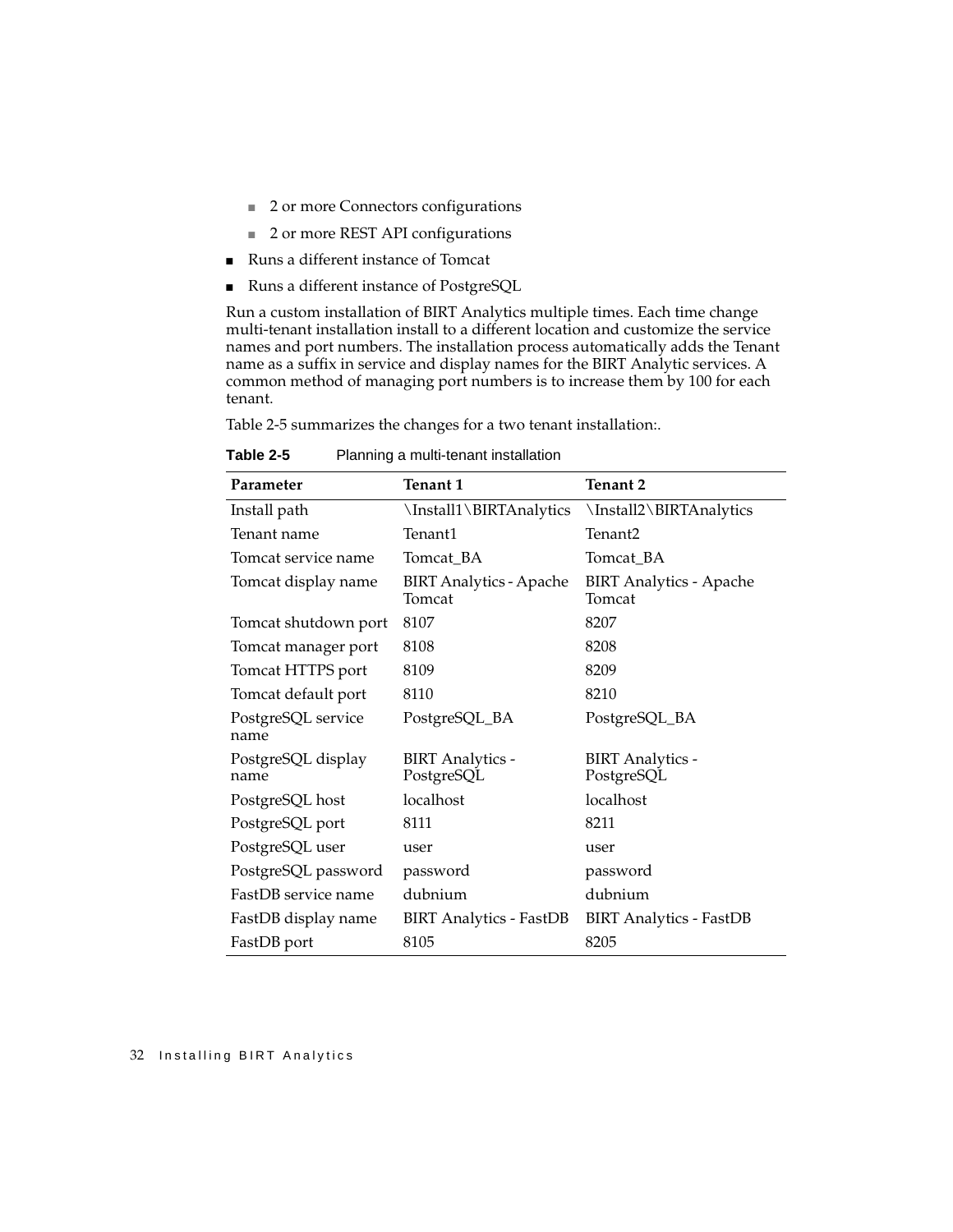#### **How to make a multi-tenant installation**

The following steps show a multi-tenant installation:

- **1** Start the BIRT Analytics installation
- **2** In target Path, select a different path for each tenant
- **3** Select the Custom installation type and choose Next
- **4** Select a descriptive name for tenant, (Tenant name), select Ports and Transport Protocol type. For every instance use different ports.The process adds automatically the Tenant name as a suffix in service names and display names for the 3 BA services.
- **5** Creating desktop shortcuts
	- Each desktop shortcut includes the tenant name as a prefix
	- Set the Program Groups name for each tenant to the same name to place all tenant shortcuts in the same group. Optionally, set the Program Groups name to a different name for each tenant to keep the shortcuts in separate groups.

Repeat the process for each tenant installation.

#### <span id="page-40-0"></span>**Reviewing the BIRT Analytics installation**

The BIRT Analytics installation programs create log files containing information about the tasks completed during the installation process in a log folder. This folder is located in the following folder, where Installation path is the folder where BIRT Analytics was installed:

```
[Installation path]\log
```
For example, log files for a Windows installation are located in the following location:

```
C:\Program Files\BIRTAnalytics\log
```
#### **Starting and stopping BIRT Analytics services**

BIRT Analytics controls the Tomcat\_BA, Dubnium, and PostgreSQL\_BA services using the following scripts:

- Start: [Installation path]/scripts/startServices
- Stop: [Installation path]/scripts/stopServices

You can manually control each of these services in Windows, Linux and Mac OS X using the following scripts: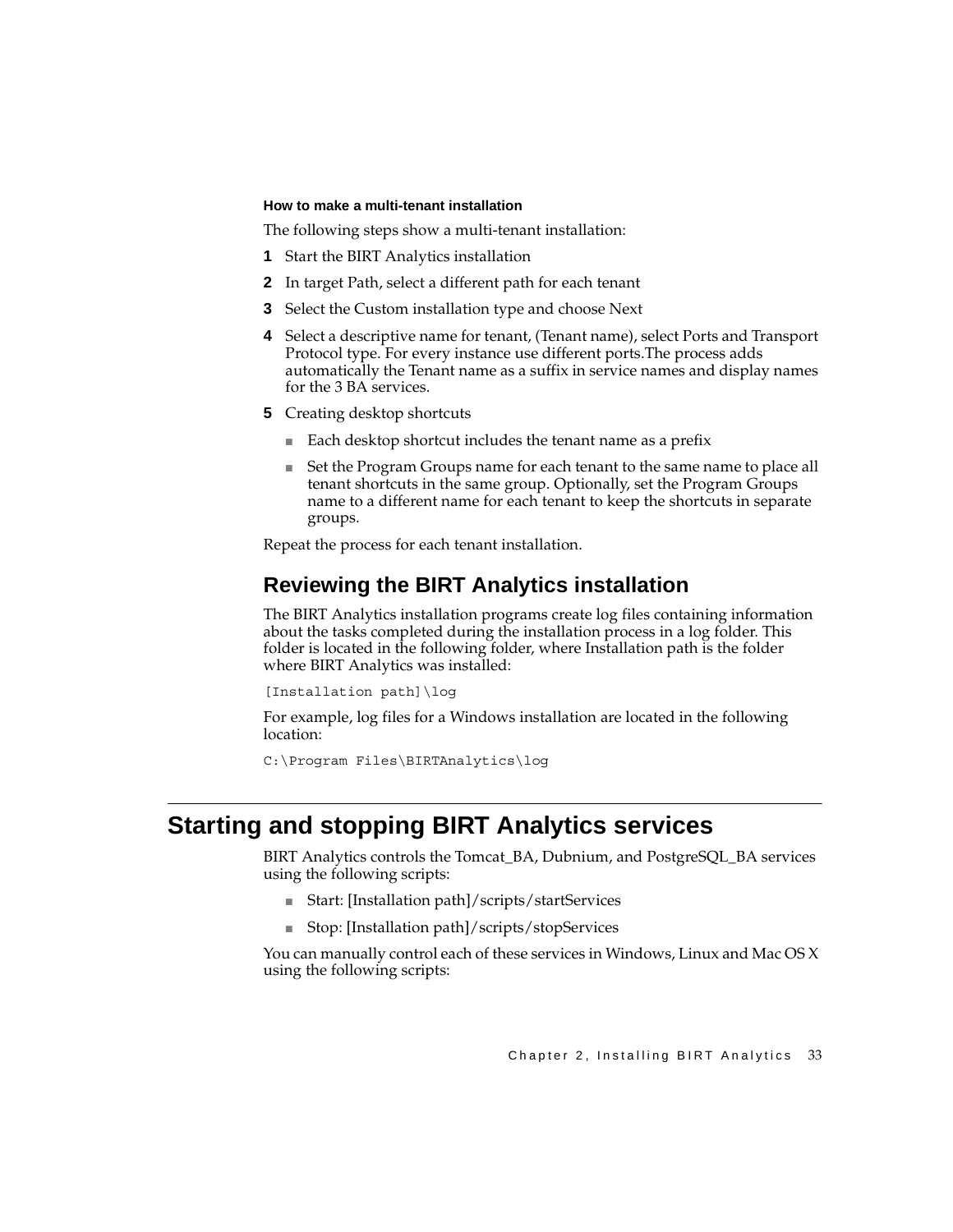- Tomcat\_BA
	- Start: [Installation path]/scripts/startTomcat
	- Stop: [Installation path]/scripts/stopTomcat
- Dubnium, also known as FastDB
	- Start: [Installation path]/scripts/startFastDB
	- Stop: [Installation path]/scripts/stopFastDB
- PostgreSQL\_BA
	- Start: [Installation path]/scripts/startPostgreSQL
	- Stop: [Installation path]/scripts/stopPostgreSQL

The following file extensions are used:

- bat file extension for Windows scripts.
- .sh file extension for Linux scripts
- .command file extension for Mac OS X scripts.

## **Uninstalling BIRT Analytics**

Uninstalling BIRT Analytics deletes the BIRT Analytics from your computer. If you plan to move your installation to another computer, create a backup of your BIRT Analytics files before starting the uninstall process.

The uninstall program unregisters the modules from the operating system and shuts down the specified BIRT Analytics services.

Complete the following methods to uninstall BIRT Analytics:

- **1** Run the uninstall script:
	- In Windows, run the following command as Administrator:

[installation path]\Installer\uninstall.bat

■ In Linux, run the following command:

[installation path]\Installer\./uninstall.sh

 $\blacksquare$  In Mac OS X, run the following command:

[installation path]\Installer\uninstall.command

The installation path is the folder where you installed BIRT Analytics.

**2** In Uninstaller, choose Uninstall, as shown in [Figure 2-20.](#page-42-0) Select Force the deletion of [installation path] when you are removing all files from the BIRT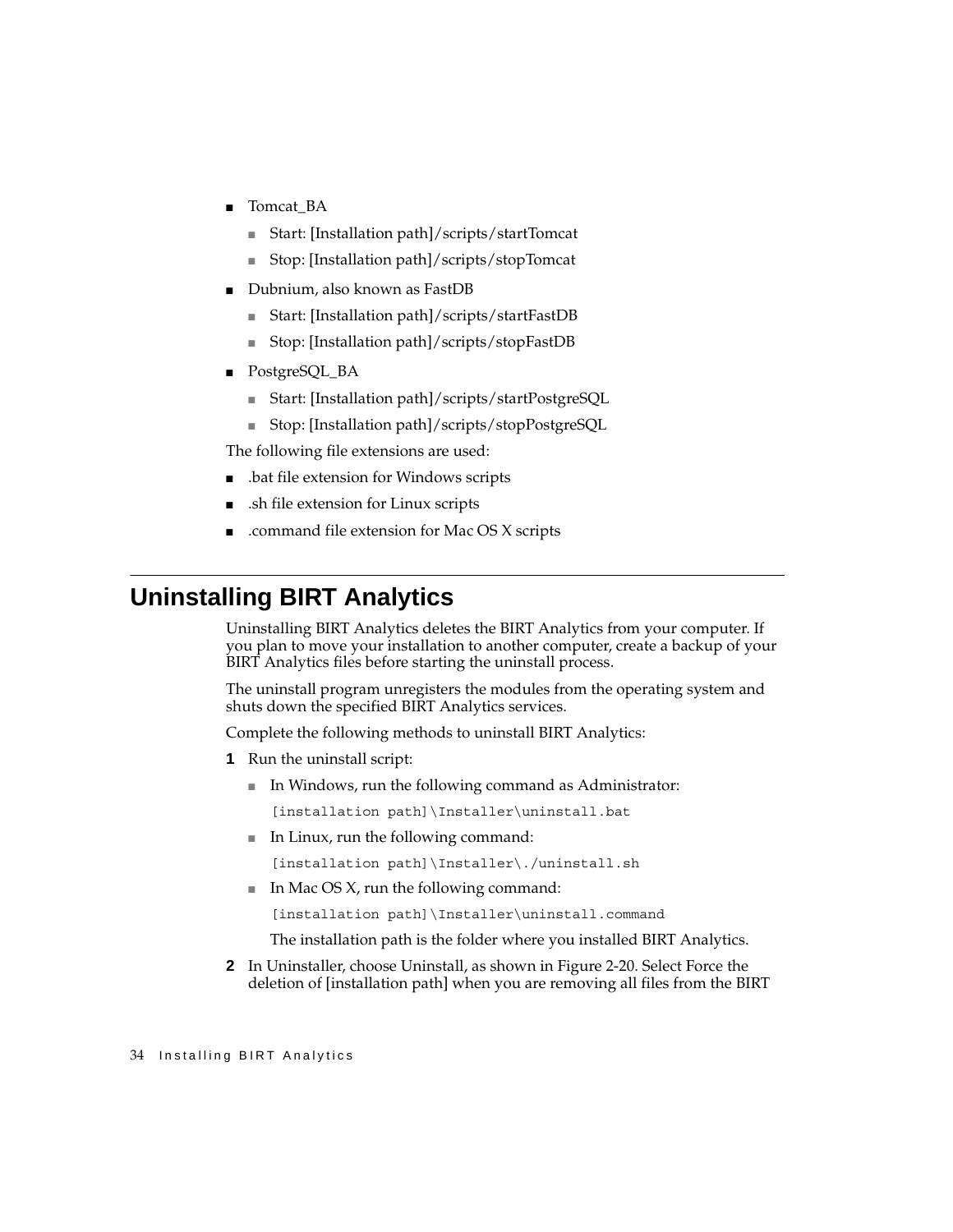Analytics installation. If you are migrating to a newer version of BIRT Analytics, do not select the Force the deletion of [installation path].-

| IzPack - Uninstaller                                          |       |  |  |
|---------------------------------------------------------------|-------|--|--|
| This will remove the installed application!                   |       |  |  |
| $\nabla$ Force the deletion of C:\Program Files\BIRTAnalytics |       |  |  |
|                                                               |       |  |  |
| I Ininstall                                                   | Oriit |  |  |

<span id="page-42-0"></span>**Figure 2-20** Starting the uninstaller process

**3** When the Uninstaller is finished choose Quit, as shown in [Figure 2-21](#page-42-1).

| IzPack - Uninstaller                                 |  |  |
|------------------------------------------------------|--|--|
| This will remove the installed application!          |  |  |
| Force the deletion of C:\Program Files\BIRTAnalytics |  |  |
|                                                      |  |  |
| Uninstall                                            |  |  |

<span id="page-42-1"></span>**Figure 2-21** Finishing the uninstaller process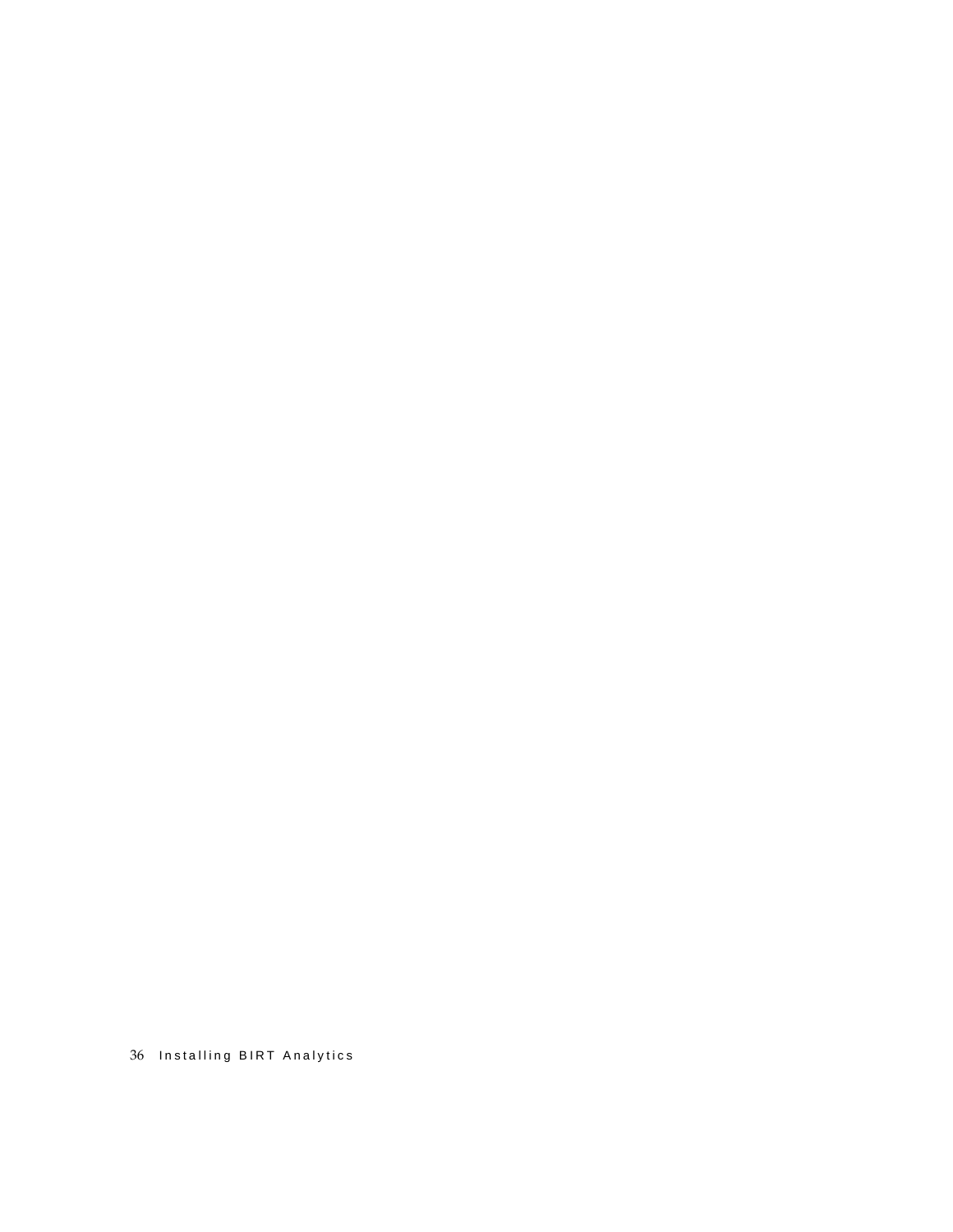# **3**

# **Setting up BIRT Analytics**

This chapter contains the following topics:

- [Accessing BIRT Analytics](#page-45-0)
- [Configuring BIRT Analytics security](#page-47-0)
- [Securing web applications using HTTPS](#page-49-0)
- [Migrating BIRT Analytics from release 5.1](#page-62-0)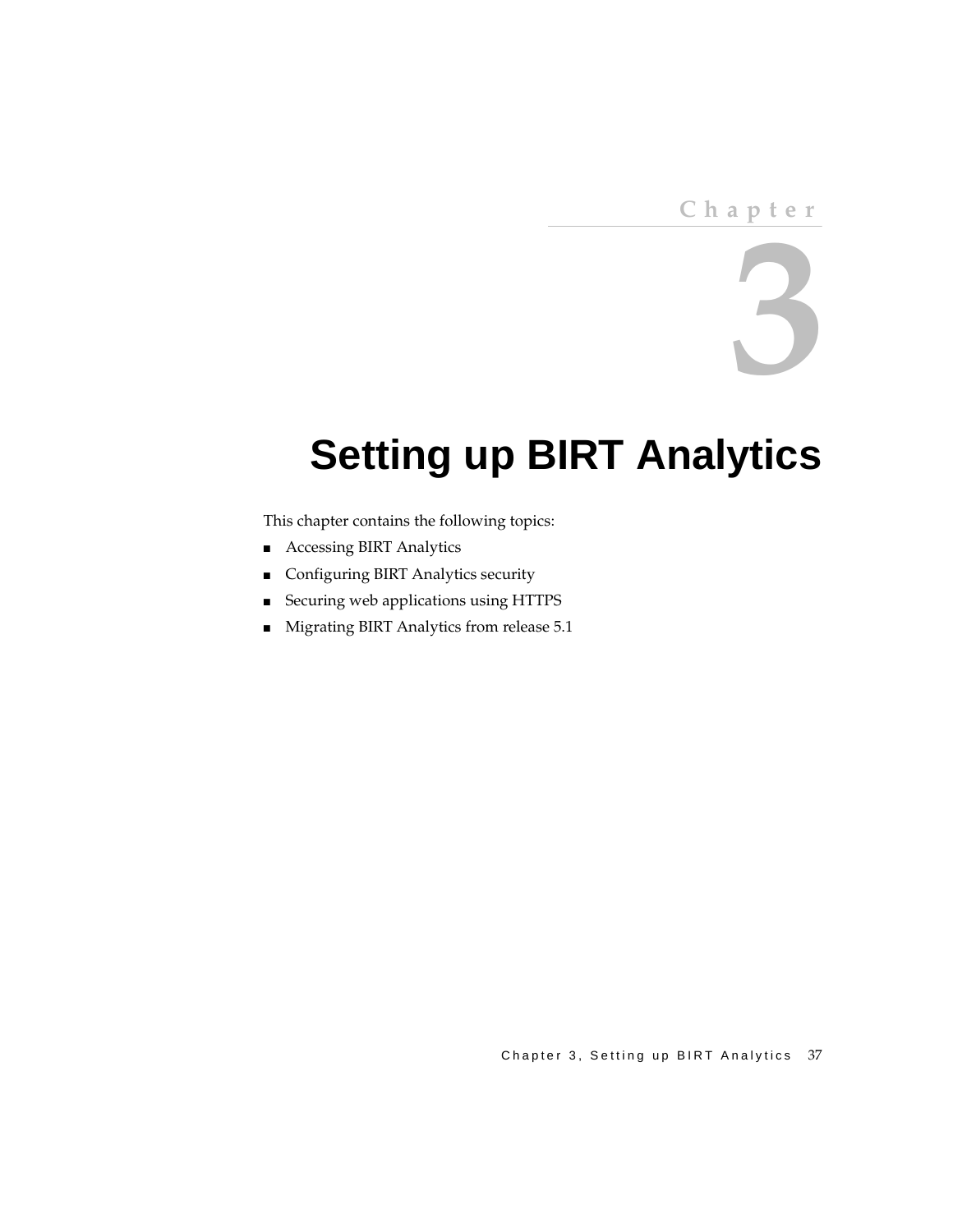## <span id="page-45-0"></span>**Accessing BIRT Analytics**

BIRT Analytics web client, administration, and data loader are available as web applications running in supported web browsers. Accessing these web applications from another computer requires any network firewalls to allow inbound and outbound TCP traffic on port 8110. For example, if using Windows Firewall, change the Windows Firewall advanced settings to open port 8110 to TCP inbound traffic.

#### **Using BIRT Analytics web client**

To access the BIRT Analytics web client, double-click the BIRT Analytics icon on the computer where BIRT Analytics is installed or open a browser manually and type the following URL:

http://localhost:8110/bafrontend

To access the BIRT Analytics web client from another computer, replace localhost with the name or IP address of the computer where BIRT Analytics is installed.

For more information about BIRT Analytics, see *Using BIRT Analytics.*

#### **Managing BIRT Analytics**

To access BIRT Analytics administration tools, double-click the BIRT Analytics Administration icon on the computer where BIRT Analytics is installed or open a browser manually and type the following URL:

http://localhost:8110/baadmin

To access BIRT Analytics administration tools from another computer, replace localhost with the name or IP address of the computer where BIRT Analytics is installed.

For more information about BIRT Analytics administration tools, see *Administering BIRT Analytics.*

#### **Loading BIRT Analytics data**

To access BIRT Analytics data loading tools, double-click the FastDB Loader icon on a Windows desktop or open a browser manually and type the following URL:

http://localhost:8110/qloader

To access BIRT Analytics data loading tools from another computer, replace localhost with the name or IP address of the computer where BIRT Analytics is installed.

For more information about BIRT Analytics administration tools, see *Using BIRT Analytics Loader.*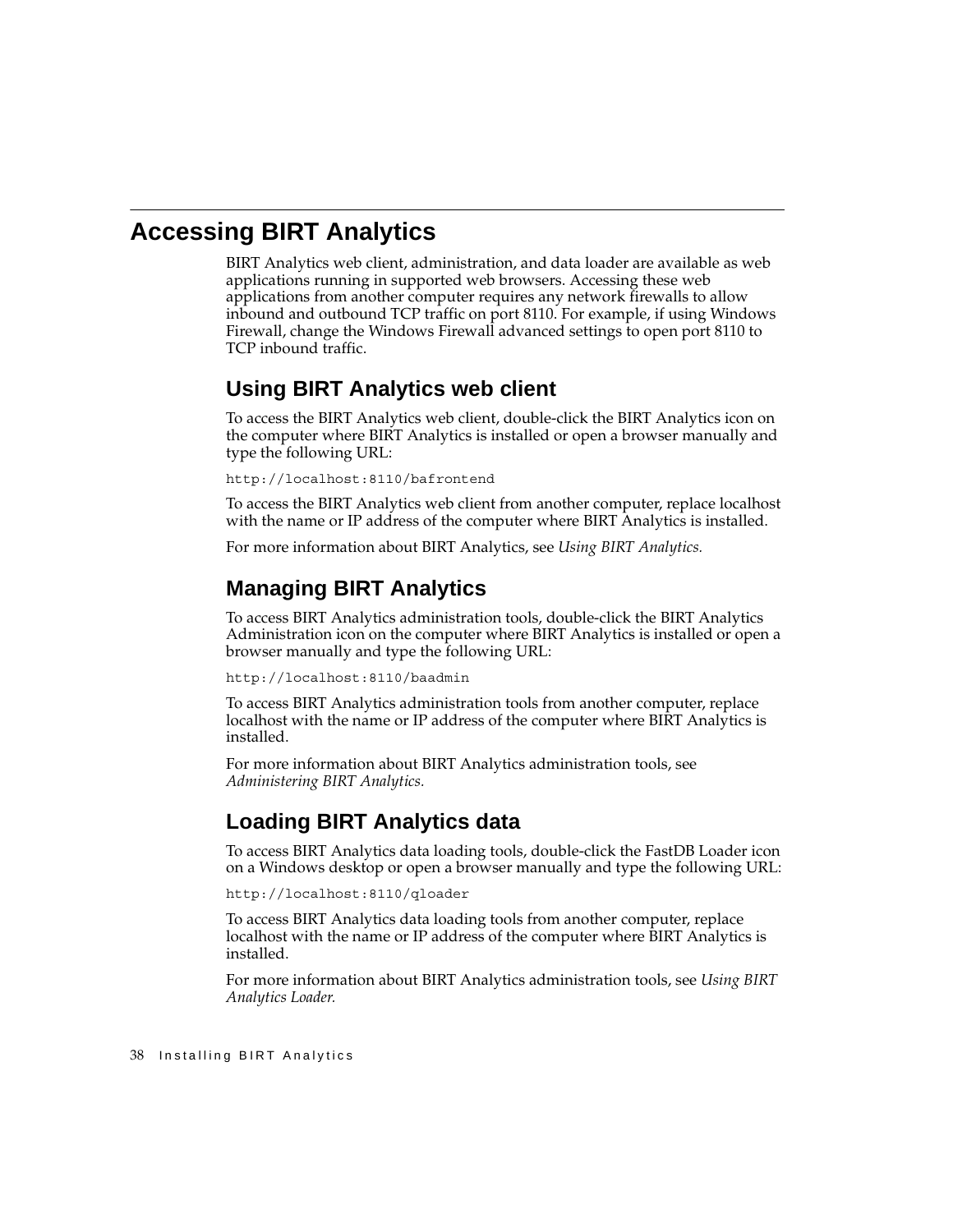#### **Accessing REST API documentation**

After installing the REST API, the interactive documentation is configured for use from the computer where BIRT Analytics is installed. All of the URLs generated by the interactive documentation use localhost. To use the REST API interactive documentation from a remote computer you must change the REST API configration.

A direct query to the REST API does not require any changes after installation. For example, the following REST request will work after an installation:

```
http://analytics.example.com:8110/restapi/rest/user/
  login?username=Administrator&password=PASSWORD
```
#### **How to configure remote access to REST API documentation**

The following steps enables remote access to the REST API interactive documentation:

**1** Edit the REST API configuration file. This configuration file is in the following location:

[installation path]\restAPI\WEB-INF\settings\configuration.xml

The installation path is the folder where you installed BIRT Analytics. For example, in Windows this path would be:

```
C:\Program Files\BIRTAnalytics\restAPI\WEB-INF\settings\
  configuration.xml
```
If you are using Windows, you will need to first open your text editor, such as notepad, as Administrator to edit files in the C:\Program Files path.

**2** Modify the following elements in the configuration file:

<bootstrap>http://localhost:8110/restapi/rest</bootstrap>

to

<bootstrap>http://hostname.domain:8110/restapi/rest</bootstrap>

Replace hostname.domain with the name of the computer running BIRT Analytics, such as analytics.example.com. In a distributed installation using two servers, apply these changes in SERVER1 - BAapps.

**3** Restart the BIRT Analytics - Apache Tomcat service.

## **Using ODA drivers**

Open Data Access (ODA) drivers enable BIRT Designer Professional and BIRT iHub to access BIRT Analytic data from existing analysis and directly from the FastDB engine. These drivers must be downloaded and installed in the BIRT software you use.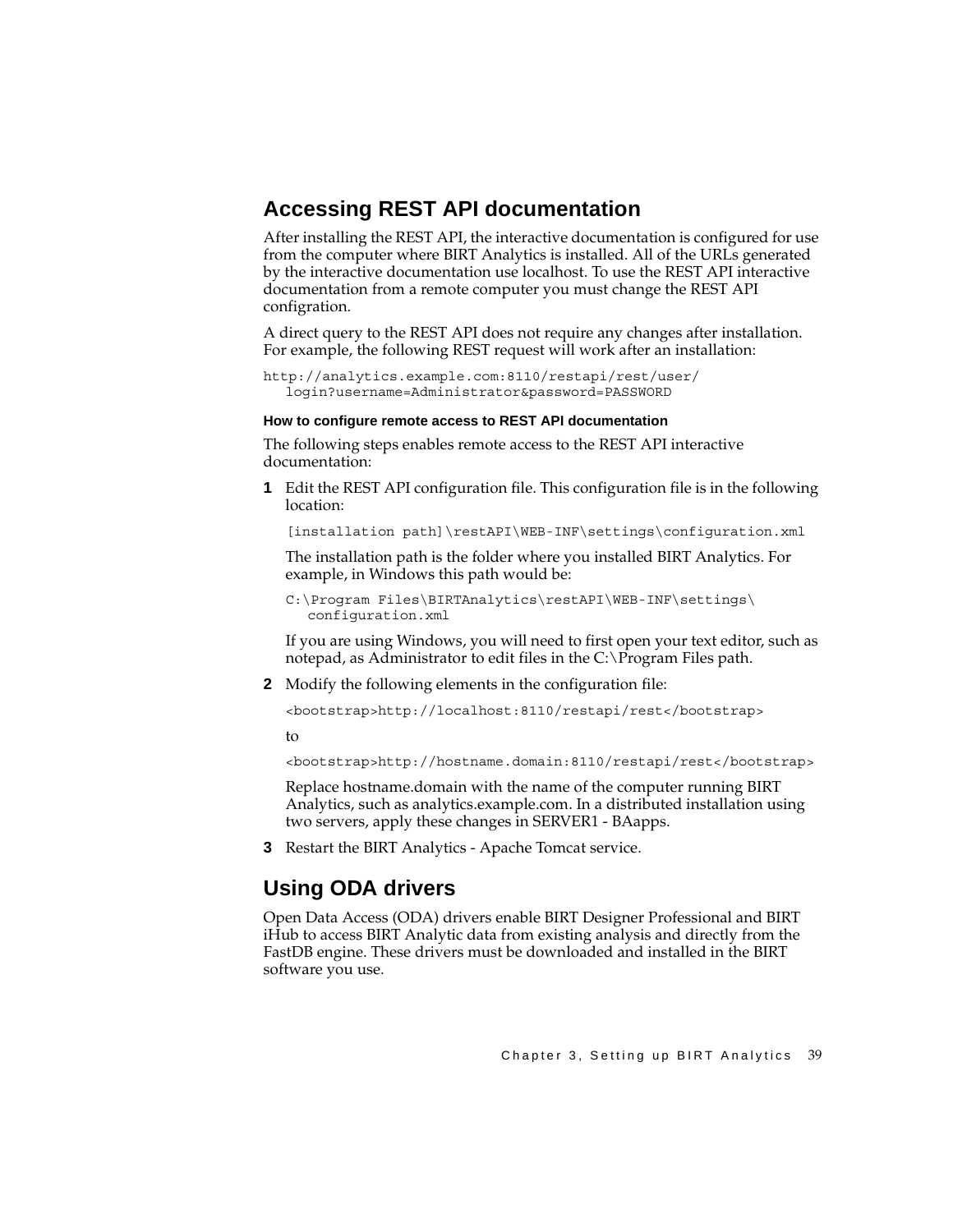BIRT design files exported from BIRT Analytics requires ODA analytic drivers to use the design file in both BIRT Designer Professional and BIRT iHub. For example, you export a cross tab analysis to a BIRT design file. Install BIRT Analytic ODA drivers in BIRT Designer Professional to edit the file in BIRT Designer Professional. Install BIRT Analytic ODA drivers in BIRT iHub to view and schedue the file in BIRT iHub.

Install the ODA FastDB drivers when you want to retrieve data directly from the FastDB engine. This enables users to analyze the data directly in BIRT reports, dashboards, and visualizations. The ODA drivers are available from the following URL:

```
http://developer.actuate.com/community/forum/index.php?/files/
file/1093-oda-for-birt-analytics/
```
For more information about BIRT Analytic ODA drivers see *Using BIRT Analytics.*

## <span id="page-47-0"></span>**Configuring BIRT Analytics security**

<span id="page-47-1"></span>BIRT Analytics secures data in transit to prevent unauthorized third parties from accessing information passing between BIRT Analytics services and between the BIRT Analytics server and the end user. Data in transit use the following security protocols:

<span id="page-47-2"></span>HyperText Transfer Protocol Secure (HTTPS) and Transport Layer Security (TLS) is used for:

- <span id="page-47-3"></span>■ Communication between the user's web browser and the web client, administration and loader services.
- BIRT Analytic packages that communicate with each other, such as FastDB and the ApplicationWS packages

For testing purposes you can enable the use of a self-signed certificate with the common name localhost.

#### **Understanding HTTPS**

HyperText Transfer Protocol Secure (HTTPS) is a protocol used to enable secure communication over a computer network. When HTTPS is at the beginning of a URL web address such as https://www.actuate.com, the web browser attempts to activate an encrypted connection using the Transport Layer Security (TLS).

A server requires two keys and one certificate to build the HTTPS connection. These establish a TLS handshake to encrypt the data between the client and the server. HTTPS also encrypts the URL's query parameters, headers, and cookies.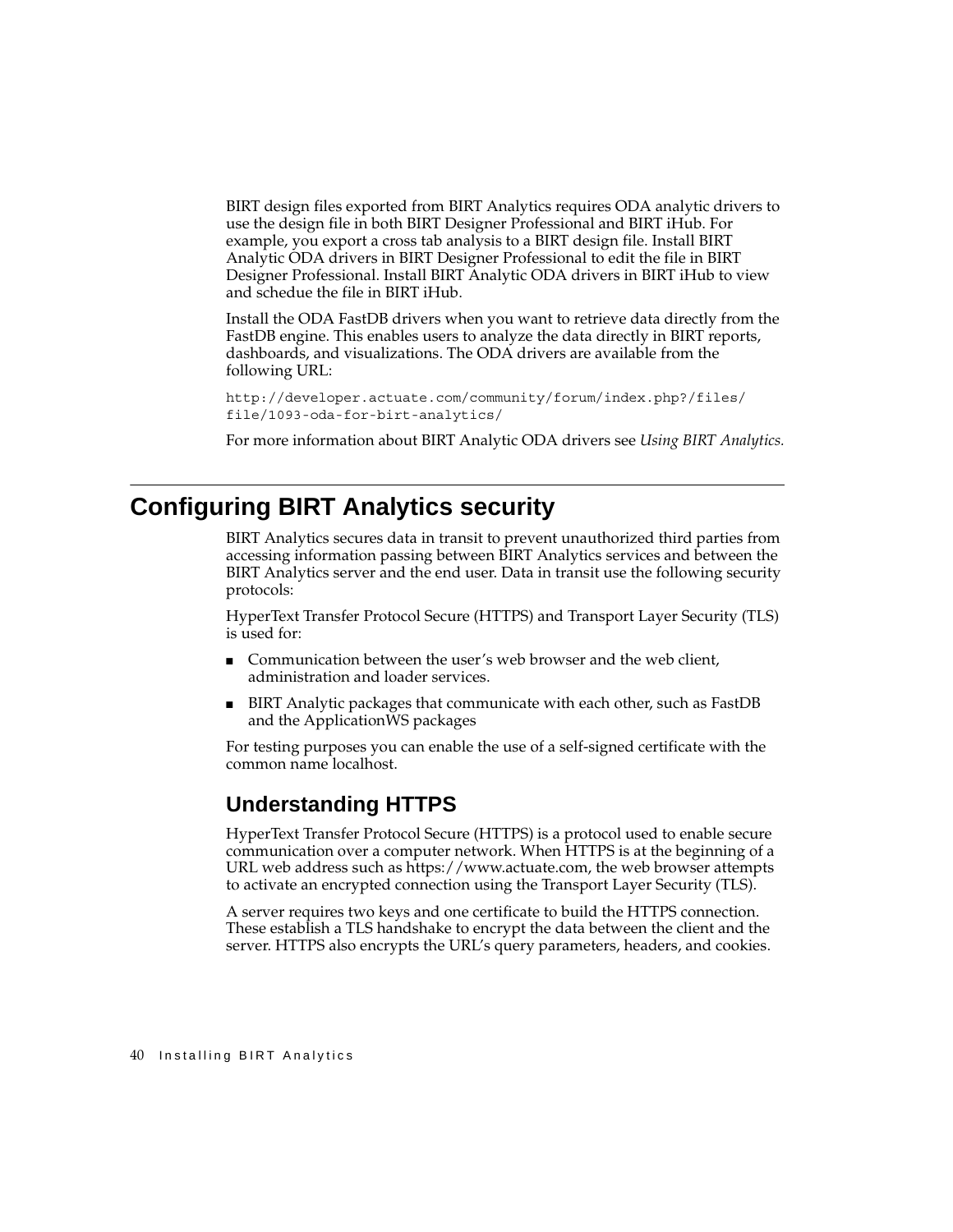After the client completes the TLS handshake, the web browser securely uses the same features available to an HTTP connection, such as hyperlinks and JavaScript.

#### **Understanding TLS**

Transport Layer Security (TLS) is a protocol for securely exchanging information, such as passwords, credit card numbers, medical, and other private data, over a computer network. TLS provides the means to:

- Encrypt data exchanged between two parties.
- Verify the identity of the server and optionally the client.
- Verify the integrity of the message, that no tampering of the data occurred.

TLS uses the following components:

<span id="page-48-4"></span>■ Private key

Available only to the owner of the private key. Used to decrypt a message encrypted by the public key.

<span id="page-48-5"></span>■ Public key

Available to the public. Used to encrypt a message sent to the owner of the private key.

<span id="page-48-1"></span>■ Digital certificate

<span id="page-48-2"></span>Contains information such as the certificate issuer, certificate expiration date, information about the certificate owner, and the certificate owner's public key. The certificate is signed by a certificate authority, using a digital signature.

<span id="page-48-0"></span>■ Certification authority  $(CA)$ 

A trusted agency that validates information about an entity such as an online business and signs a digital certificate for the entity to use.

#### **BIRT Analytics secure communication process**

<span id="page-48-6"></span>A client uses a web browser to access a server hosting BIRT Analytics. The secured connection starts when a client visits the server using a URL web address beginning with HTTPS. The client receives the server's digital certificate identifying the server and including the server's public key. The client web browser checks the following characteristics of the certificate:

- That the domain in the certificate matches the domain of the server
- That the certificate is trusted or signed by a trusted certificate authority
- That the certificate is not expired
- <span id="page-48-3"></span>That the certificate is not revoked
- That the encryption cipher chosen by the server is supported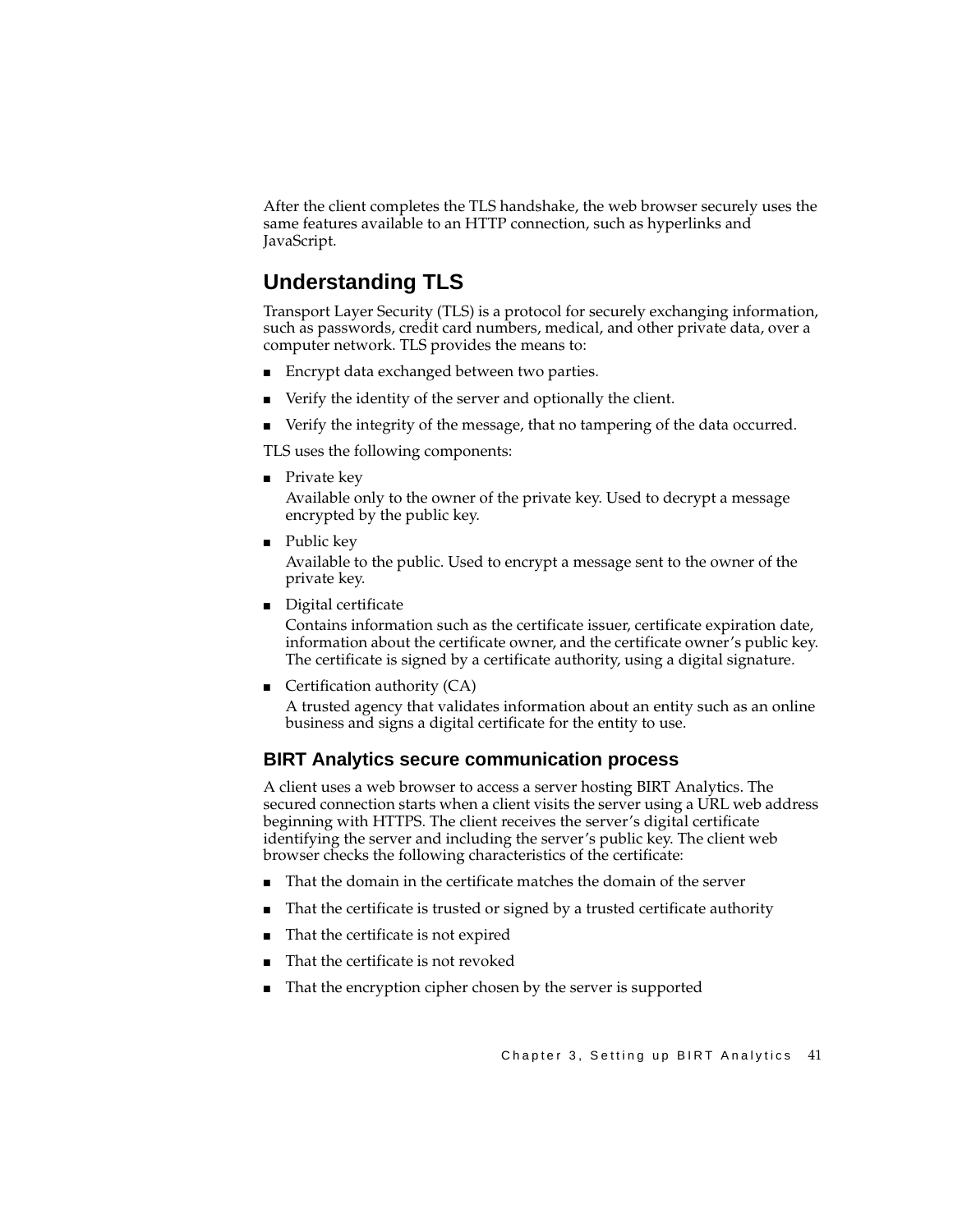<span id="page-49-6"></span><span id="page-49-5"></span>After accepting the server's certificate, the client uses the public key from the server's certificate to encrypt a message. The client then sends the message to the server. The message requests that the server generate a session key, also known as a shared secret key. At the same time, the client uses the data in the message to generate the same session key that the client expects the server to generate.

The server uses its private key to decrypt the message from the client. Then, the server uses the data in the message to generate a session key, identical to the session key the client generated. The client and the server use the generated session key to encrypt data, decrypt data, and verify data integrity using checksums.

The server sends a message encrypted using the generated session key back to the client. This message completes the TLS handshake and confirms that data travels securely between both sides of the connection.

#### <span id="page-49-0"></span>**Securing web applications using HTTPS**

<span id="page-49-7"></span><span id="page-49-2"></span>Using a security certificate with BIRT Analytics enables verification of the identity of the BIRT iHub Analytics and encryption of data sent between the web browser and BIRT Analytics services. The certificate installed with BIRT Analytics is self-signed and is for demonstration purposes only. A self-signed certificate is not signed by a Certification Authority (CA). A CA verifies that a certificate is valid and that no tampering has occurred. Using this demonstration a security certificate shows a warning in the web browser. Use the self-signed certificate to test the creation of an TLS-based connection between the web browser and the BIRT Analytics server.

<span id="page-49-4"></span>Using self-signed certificates during server testing is common practice for web developers. To test a secure HTTPS connection, generate a root certificate that signs and validates the self-signed certificate. This root certificate can then be installed and trusted in web browsers that connect to BIRT Analytics. Root certificates from many certificate authorities are preinstalled in operating systems.

A security certificate has the following general characteristics:

- Domain name, such as actuate.com. The name confirms the server is associated with the domain name of the website.
- <span id="page-49-1"></span>■ Expiration date. After this expiration date, the certificate will not be trusted.
- Certificate authority signature. The certificate authority distributes a public root certificate that, when trusted, can validate an security certificate. Most commercial certificate authorities distribute a public root certificate to computer operating systems. Check that this is the case with your certificate authority.
- <span id="page-49-3"></span>■ The server's public key, used to send encrypted information to the server.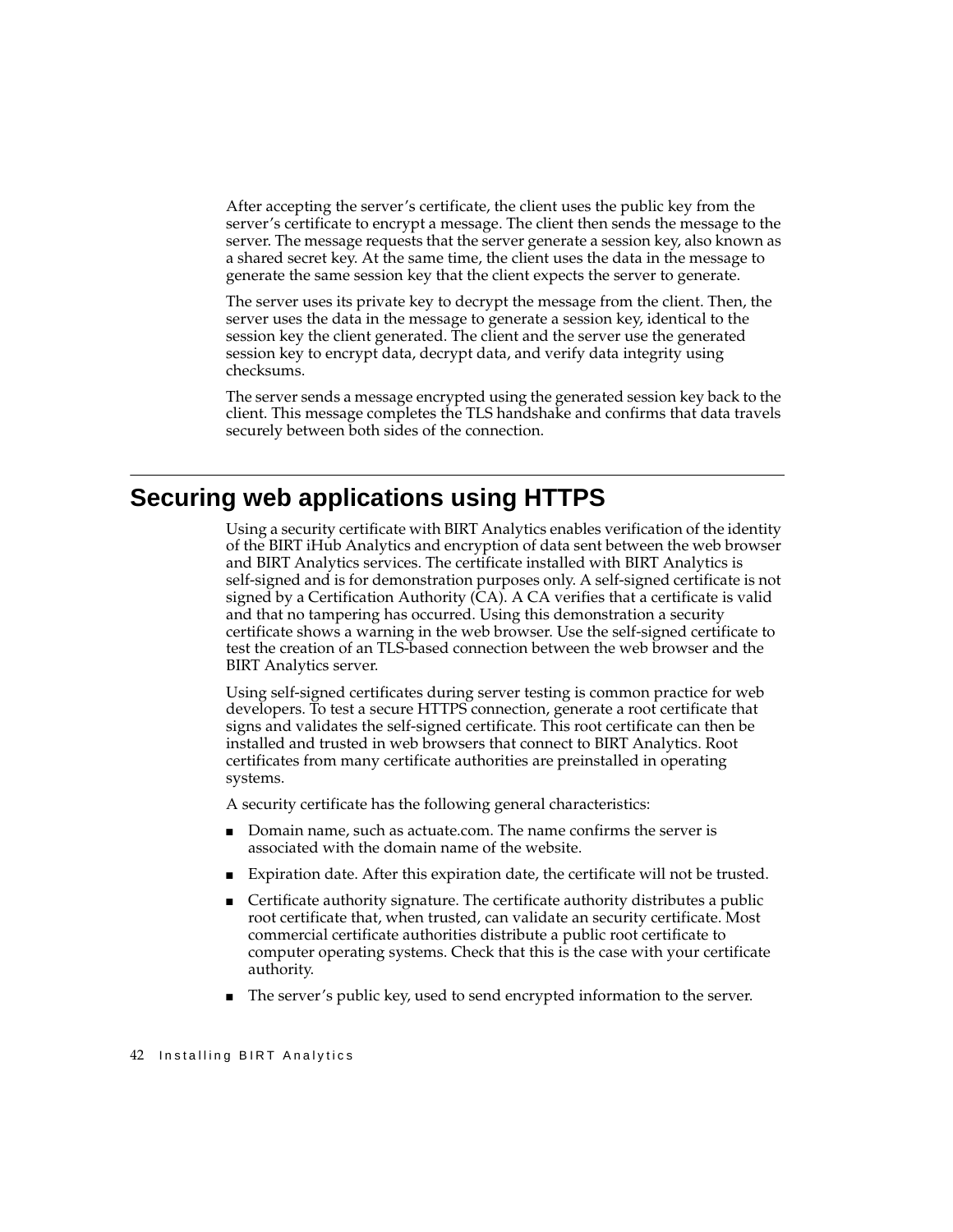#### **How to enable HTTPS secured communication**

Complete the following steps during the BIRT Analytics installation process to enable HTTPS secured communications.

- **1** In Installation Type, verify that Custom is selected and choose Next.
- **2** In Advanced Installation enable the HTTPS transport protocol type, as shown in [Figure 3-1](#page-50-0).

| IzPack - Installation of BIRTAnalytics       |                                       |                                |                          |
|----------------------------------------------|---------------------------------------|--------------------------------|--------------------------|
| <b>Advanced Installation</b><br>Step 8 of 20 |                                       |                                | The <b>BIRT</b> Company" |
|                                              | Tenant name                           |                                |                          |
|                                              | Tomcat service name                   | Tomcat BA                      |                          |
|                                              | Tomcat display name                   | BIRT Analytics - Apache Tomcat |                          |
|                                              | Tomcat shutdown port                  | 8107                           |                          |
|                                              | Tomcat manager port                   | 8108                           |                          |
|                                              | Tomcat HTTPS port                     | 8109                           |                          |
|                                              | Tomcat default port                   | 8110                           |                          |
|                                              | Transport Protocol type:              |                                |                          |
|                                              | $C$ http                              |                                |                          |
|                                              | C https                               |                                |                          |
|                                              | PostgreSQL service name PostgreSQL BA |                                |                          |
|                                              | PostgreSQL display name               | BIRT Analytics - PostgreSQL    |                          |
|                                              | PostgreSQL port                       | 8111                           |                          |
|                                              | PostgreSQL user                       | luser                          |                          |
| (Made with IzPack - http://izpack.org/)      |                                       |                                |                          |
|                                              |                                       | Previous                       | Next<br>Quit             |

<span id="page-50-0"></span>

**Figure 3-1** Enabling HTTPS communication

- **3** Finish the rest of the BIRT Analytics installation process. The desktop and start menu links for BIRT Analytics services will use the HTTPS secured URLs to access services.
- **4** Test the use of HTTPS in your web browser to access the different BIRT Analytics applications. For example shortcuts in the Windows start menu and on the desktop enable you to access the HTTPS secured applications.
	- BIRT Analytics at the following URL:

https://localhost:8109/bafrontend

■ BIRT Analytics Administration at the following URL:

https://localhost:8109/baadmin

■ FastDB Loader at the following URL:

https://localhost:8109/qloader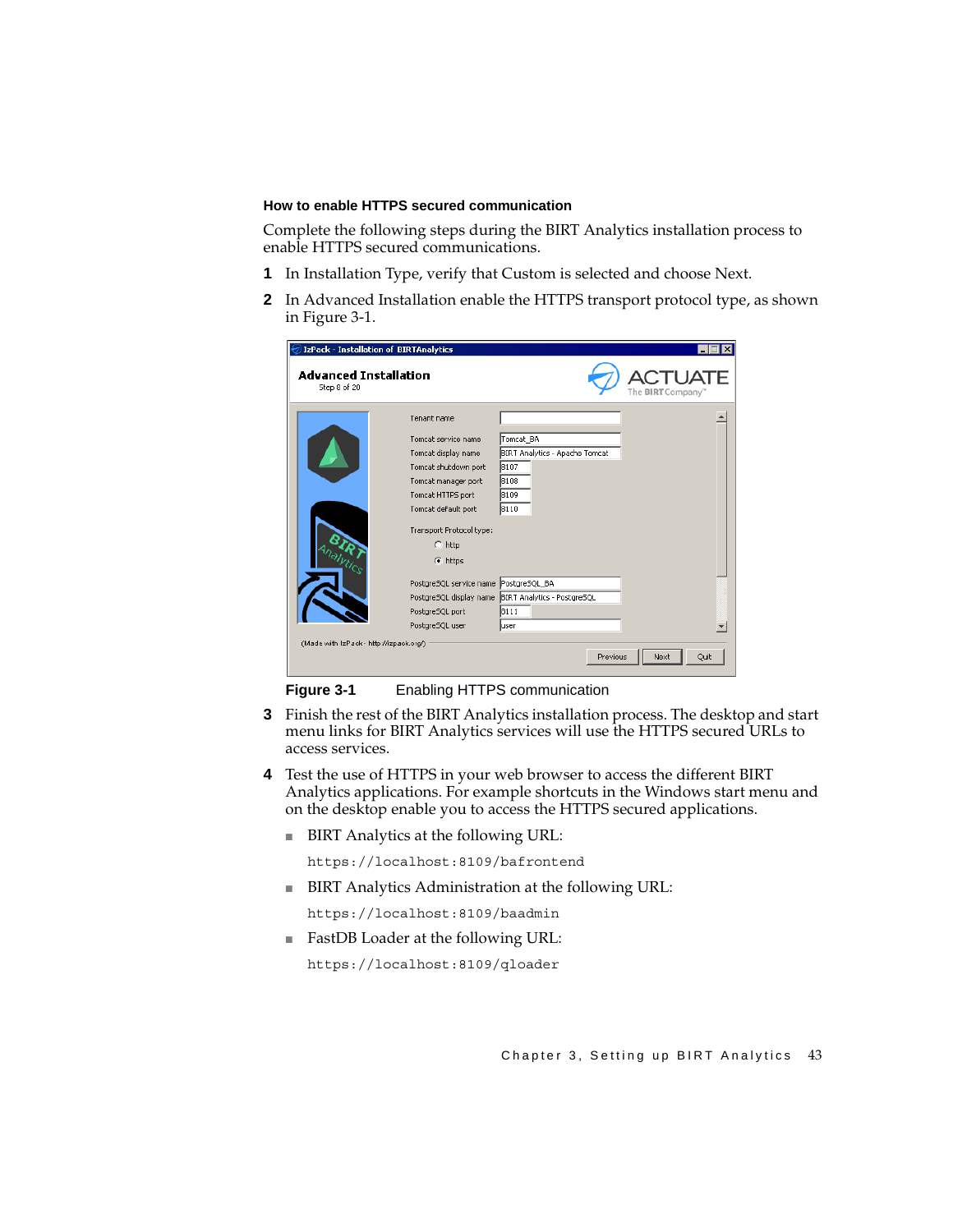■ REST API at the following URL:

```
http://localhost:8109/restapi
```
- **5** The self-signed certificate used for testing HTTPS secure communication with BIRT Analytics will trigger a warning with your web browser because this certificate is not signed by a certificate authority and uses the domain name localhost. Choose the option with your browser to continue viewing the HTTPS URL for BIRT Analytics.
	- In Internet Explorer, choose Continue to this website.
	- In Chrome, select Advanced. Then, choose Proceed to localhost.
	- In Firefox, select I Understand the Risks. Choose Add Exception. Then, choose Confirm Security Exception.

When you use an security certificate signed by a trusted certificate authority, these warnings will not appear.

**6** Verify that the BIRT Analytics website appears and that the URL is using HTTPS, as shown in [Figure 3-2.](#page-51-0)

| Actuate - BIRT Analytics - Login Page - Windows Internet Explorer |             |                                                                                                             |                         |                                 | $\Box$ D $\Box$ |
|-------------------------------------------------------------------|-------------|-------------------------------------------------------------------------------------------------------------|-------------------------|---------------------------------|-----------------|
|                                                                   |             | ● 8 https://localhost:8109/bafrontend/ Q -                                                                  | Certificate             | Actuate - BIRT Analytics - Lo X | 而大的             |
| <b>ACTUATE</b>                                                    |             | Untrusted Certificate                                                                                       | $\overline{\mathbf{x}}$ |                                 |                 |
|                                                                   |             | The security certificate presented by this<br>website was not issued by a trusted<br>certificate authority. |                         |                                 |                 |
|                                                                   | the server. | This problem might indicate an attempt to<br>fool you or intercept any data you send to                     |                         |                                 |                 |
|                                                                   | webpage.    | We recommend that you close this                                                                            |                         |                                 |                 |
|                                                                   |             | About certificate errors                                                                                    |                         | <b>BIRT</b> Analytics           |                 |
|                                                                   |             | View certificates                                                                                           |                         |                                 |                 |
|                                                                   |             |                                                                                                             |                         |                                 |                 |
|                                                                   |             |                                                                                                             | Username                |                                 |                 |
|                                                                   |             |                                                                                                             | Password                |                                 |                 |
|                                                                   |             |                                                                                                             |                         | Log In                          |                 |
| ←                                                                 |             |                                                                                                             |                         |                                 |                 |

<span id="page-51-0"></span>**Figure 3-2** Verifying an HTTPS secured connection

**7** Choose View certificates to see the content of the security certificate used to secure the connection, as shown in [Figure 3-3](#page-52-0).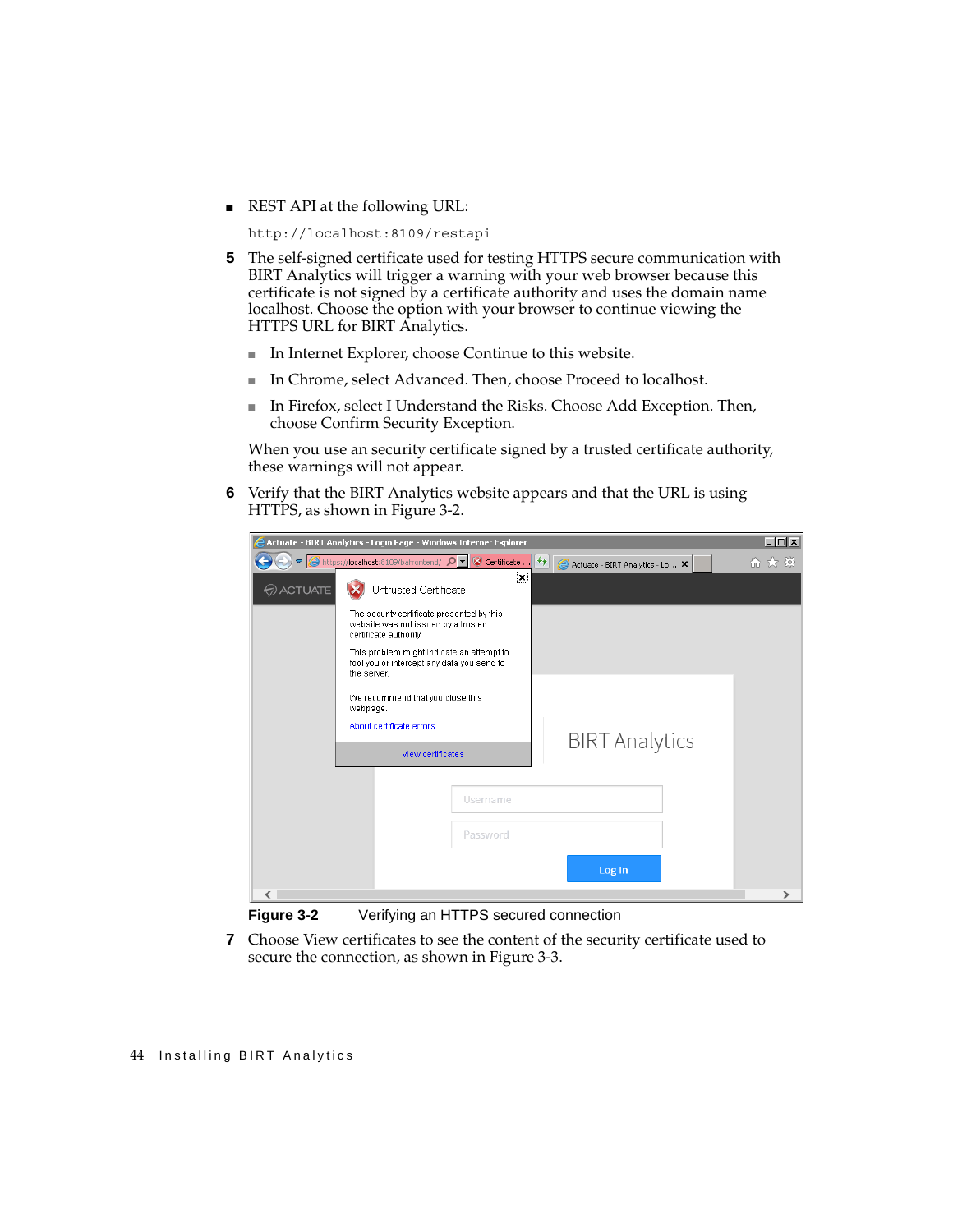| Certificate<br>$\vert x \vert$                                                                                                                       |           |  |  |
|------------------------------------------------------------------------------------------------------------------------------------------------------|-----------|--|--|
| General Details   Certification Path                                                                                                                 |           |  |  |
| <b>Certificate Information</b>                                                                                                                       |           |  |  |
| This CA Root certificate is not trusted. To enable trust,<br>install this certificate in the Trusted Root Certification<br><b>Authorities store.</b> |           |  |  |
|                                                                                                                                                      |           |  |  |
| <b>Issued to: localbost</b>                                                                                                                          |           |  |  |
| Issued by: localhost                                                                                                                                 |           |  |  |
| Valid from 11/18/2014 to 11/15/2024                                                                                                                  |           |  |  |
|                                                                                                                                                      |           |  |  |
| Issuer Statement<br>Learn more about certificates                                                                                                    |           |  |  |
|                                                                                                                                                      |           |  |  |
|                                                                                                                                                      | <b>OK</b> |  |  |

<span id="page-52-0"></span>**Figure 3-3** Viewing the security certificate

#### **Using custom security certificates**

The following steps install your own client certificate, self-signed or signed by a certificate authority. Complete these steps after installing BIRT Analytics with the HTTPS secured communication enabled.

Before starting, verify that the hostname.domain are resolved by your domain name server (DNS). Optionally, verify that the IP and hostname.domain entries appear in the host files of connecting computers and servers. In a distributed installation between two servers, each server must have the IP and hostname.domain entries for both servers.

The following terms are used during the installation of a custom security certificate:

■ cert.p12

The name of the PKCS#12 file that contains your new certificate.

■ keystore.jks

The output file name for your Java keystore.

■ original\_alias

This is the Friendly Name of the certificate in the PKCS#12 file. Use quotation marks if this name contains spaces.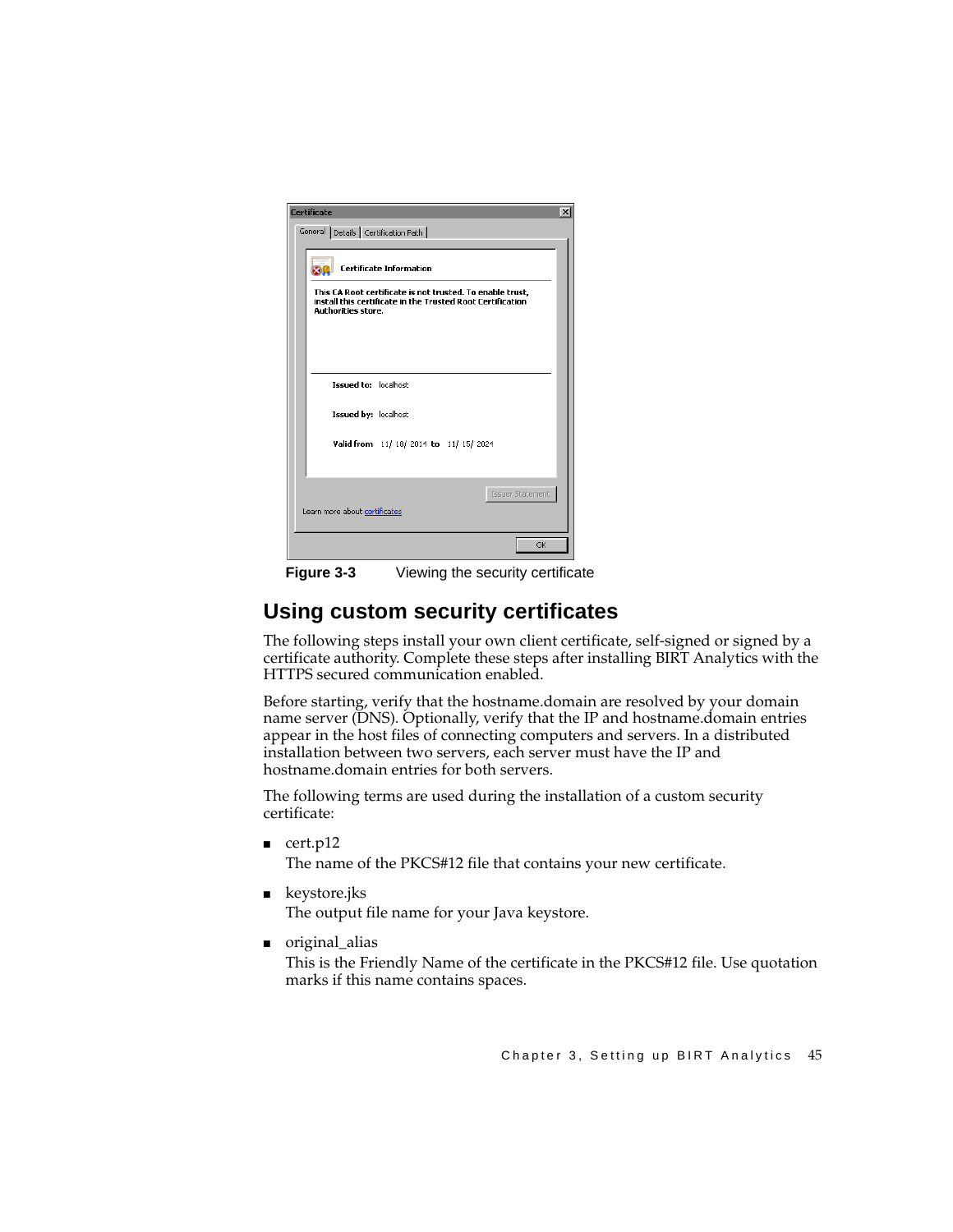■ new\_alias

The alias of the Java Keystore you are creating. Consider using the same alias as you used during installation in order to ensure there is only one signature per jar. To determine what value was used, open the install.log file and search for "Enter the alias of your private key."

■ password

This password protects the keystore you are creating.

■ PFX

A PKCS#12 archive that contains a private key, one or more Certificate authority certificates and an optional password.

■ same\_password

This password protects the private key in the keystore you are creating. Use the same password that you specified for deststorepass.

■ TLS

Transport Layer Security security protocol

#### **How to use a custom security certificate**

These steps configure security secured access to the webclient, administration and FastDB Loader using TCP port 8109. You import your custom security certificate in the PKCS#12 format into a new Java keystore file. These steps use the keytool software included with the BIRT Analytics Java Runtime Environment.

In a distributed installation using two servers, apply these changes in both servers; SERVER1 – BAapps and SERVER2 – BAcore.

- **1** Stop the BIRT Analytics Apache Tomcat service.
- **2** Verify the location of your Java keystore with the file name keystore.jks. The default location is in the following location:

[installation path]\data\Tomcat\keystore.jks

The installation path is the folder where you installed BIRT Analytics. For example, in Windows this path would be:

C:\Program Files\BIRTAnalytics\data\Tomcat\

This will be the location for your new keystore file in this example. You can store your new keystore file in another location.

- **3** Obtain the following information about your PKCS#12 file:
	- The password that protects the PKCS#12 file.
	- The Friendly Name of the certificate in the PKCS#12.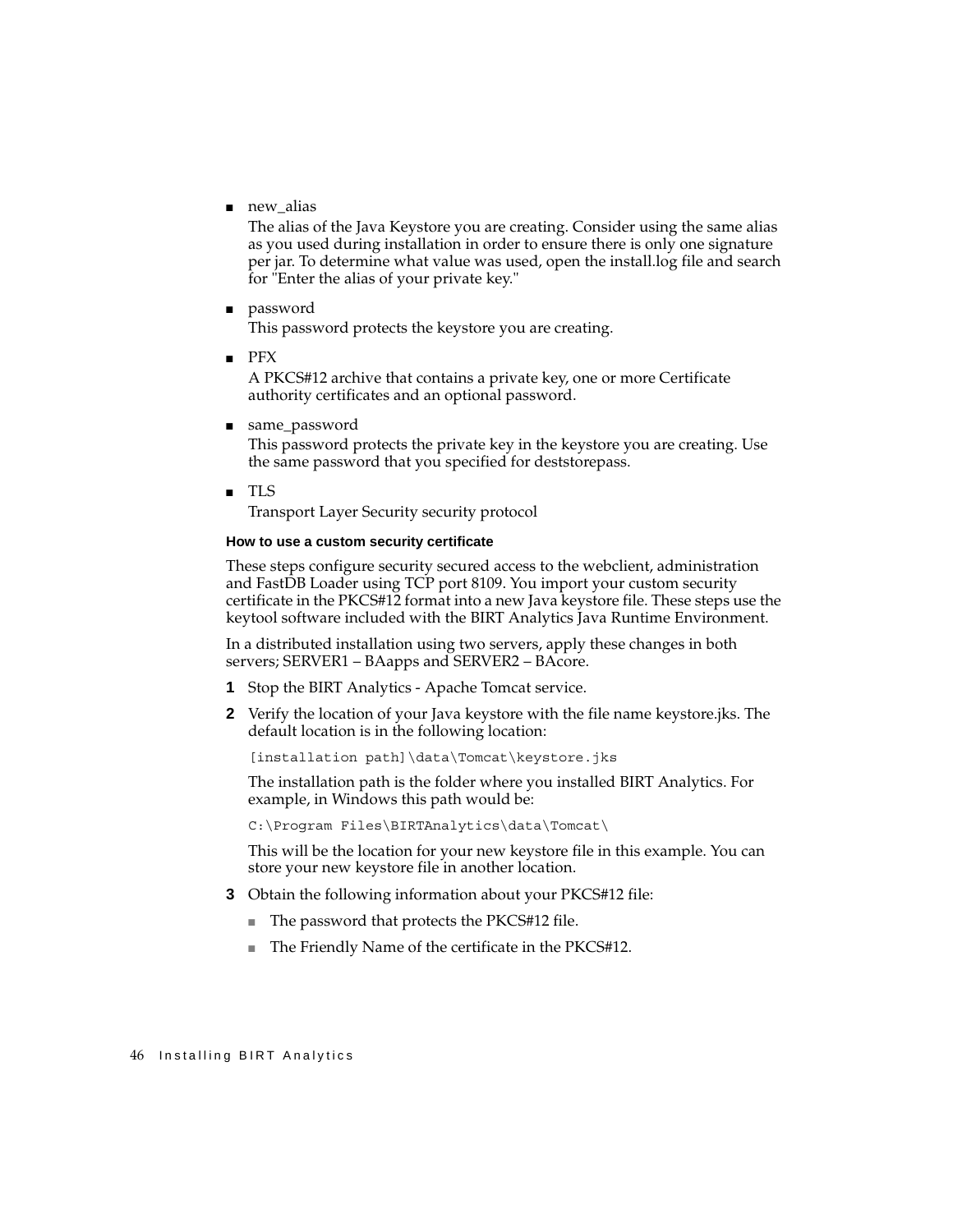You can see the Friendly Name, also called the alias name, with the following command:

keytool –list –v -storetype pkcs12 –keystore <cert.p12>

Replace <cert.p12> with your certificate file and type the password that protects your PKCS#12 file when prompted to do so. For example, the following command displays the Friendly Name of the PKCS#12 archive quite4me.pfx:

```
C:\Program Files\BIRTAnalytics\3rdParty\JRE64\bin>keytool –list 
  –v –storetype pkcs12 –keystore "C:\Program Files\
  BIRTAnalytics\data\Tomcat\quite4me.pfx"
```
**4** Use the following command to import your PKCS#12 file into a new Java keystore file:

```
keytool -importkeystore -srckeystore <cert.p12> -destkeystore 
  <new_keystore_name.jks> -srcstoretype pkcs12 -deststoretype 
  JKS -alias <original alias> -destalias <new alias> -
  deststorepass <password> -destkeypass <same_password>
```
When prompted to type the source keystore password, type the password that protects your PKCS#12 file. For example, the following command imports the custom certificate from the PKCS#12 archive quite4me.pfx into a new keystore birtanalytics.jks:

```
C:\Program Files\BIRTAnalytics\3rdParty\JRE64\bin>keytool -
  importkeystore -srckeystore "C:\Program Files\BIRTAnalytics\
  data\Tomcat\quite4me.pfx" -destkeystore "C:\Program Files\
  BIRTAnalytics\data\Tomcat\birtanalytics.jks" -srcstoretype 
  pkcs12 -deststoretype JKS -alias 1 -destalias quite4me -
  deststorepass birtanalytics -destkeypass birtanalytics
```
**5** Verify the content of your new Java keystore using the following command:

keytool -list -v -keystore <keystore.jks>

For example, the following command verifies the contents of the keystore file birtanalytics.jks:

```
C:\Program Files\BIRTAnalytics\3rdParty\JRE64\bin>keytool –list 
  –v –keystore "C:\Program Files\BIRTAnalytics\data\Tomcat\
  birtanalytics.jks"
```
**6** Locate the Tomcat server.xml file and the section about the SSL connector. This file is located in the following location:

[installation path]\3rdParty\Tomcat\conf\server.xml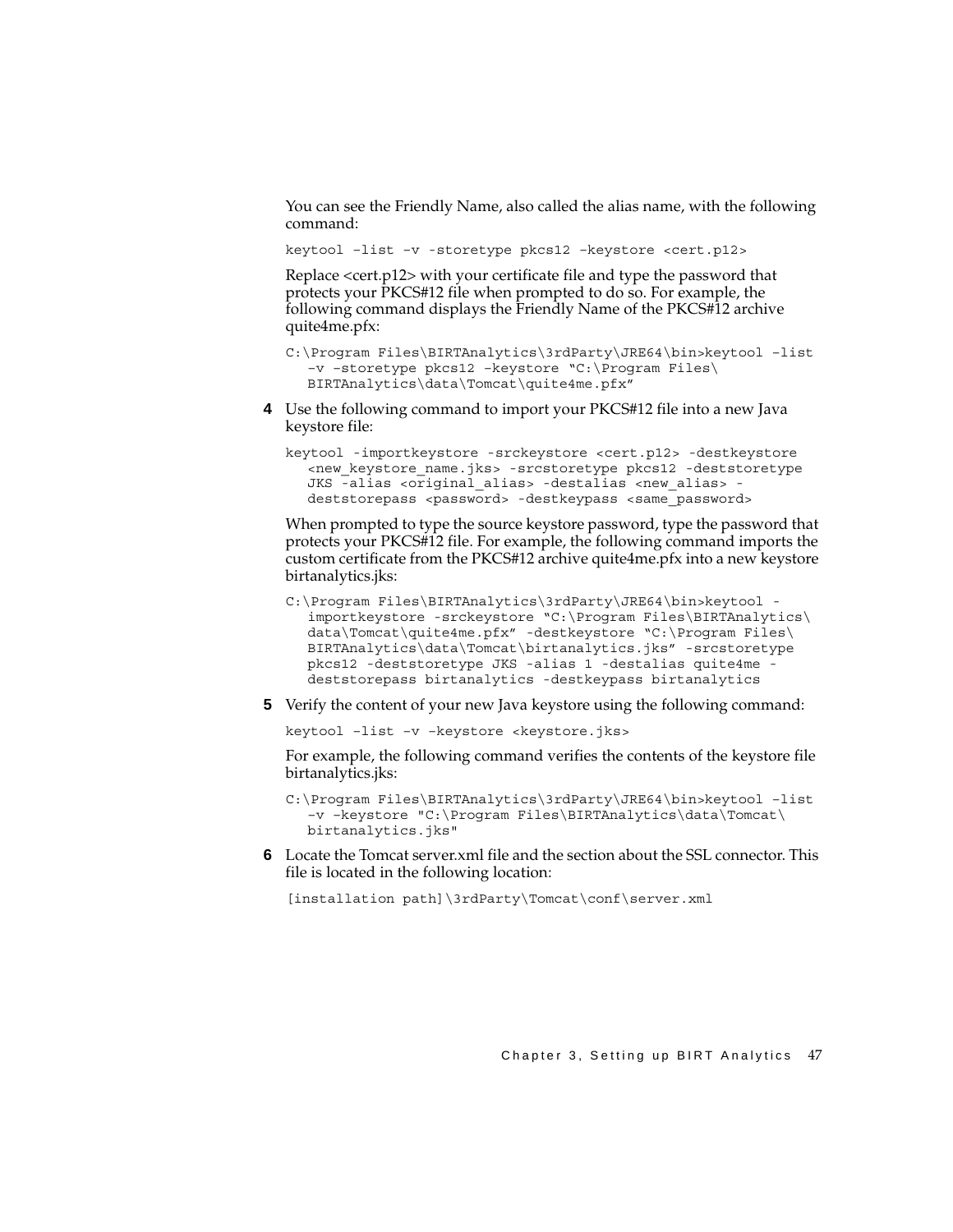```
The section about the SSL connector looks like the following code:
<!-- Define a SSL HTTP/1.1 Connector on port 8109
This connector uses the BIO implementation that requires the 
  JSSE
style configuration. When using the APR/native implementation, 
  the
OpenSSL style configuration is required as described in the 
  APR/native
documentation -->
<Connector port="8109" 
  protocol="org.apache.coyote.http11.Http11NioProtocol"
  maxThreads="150"
  SSLEnabled="true"
  scheme="https"
  secure="true"
  clientAuth="false"
  sslEnabledProtocols="TLSv1,TLSv1.1,TLSv1.2"
  keystoreFile="C:\Program Files\BIRTAnalytics\data\Tomcat\
  keystore" 
  keystorePass="changeit"/>
```
- **7** Edit the Tomcat server.xml to identify the location of the new keystore file, and include the password to access the new keystore file.
	- **1** Change the keystoreFile to the location of the new Java keystore that contains your custom security certificate
	- **2** Change the keystorePass to the password to access the keystore that you created.

For example, the following security connector configuration identifies the location of the Java keystore file named birtanalytics.jks. This example also sets the password to access the new keystore to birtanalytics:

```
<Connector port="8109" 
  protocol="org.apache.coyote.http11.Http11NioProtocol"
  maxThreads="150"
  SSLEnabled="true"
  scheme="https"
  secure="true"
  clientAuth="false"
  sslEnabledProtocols="TLSv1,TLSv1.1,TLSv1.2"
  keystoreFile="C:\Program Files\BIRTAnalytics\data\Tomcat\
  birtanalytics.jks"
  keystorePass="birtanalytics"/>
```
If your keystore file is in a different location, change keystoreFile to the network path where your file is located.

**8** Restart the BIRT Analytics - Apache Tomcat service.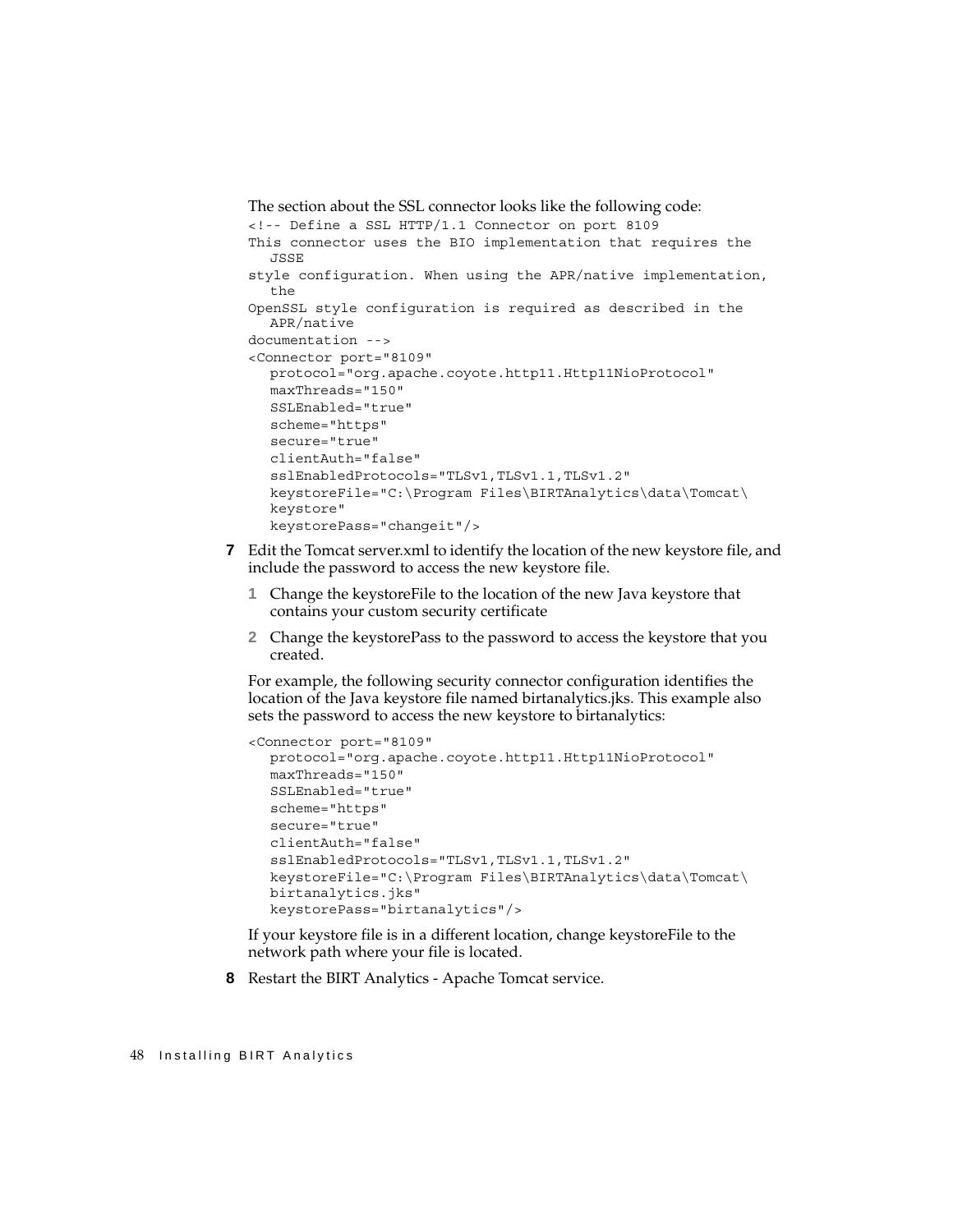**9** Visit one of the HTTPS secured BIRT Analytics services and verify the certificate that is used by your web browser.

#### **Securing communications to ApplicationWS**

You can secure communication to ApplicationWS using port 8109 and HTTPS. Add your certificate to the Java keystore and configure ApplicationWS to use the new certificate. In a distributed installation in two servers, apply these changes in both servers; SERVER1 – BAapps and SERVER2 – BAcore.

#### **How to use HTTPS with ApplicationWS**

The following steps enable HTTPS communication to ApplicationWS. You also configure BIRT Analytics Administration, Loader, REST API, and Web Client to use HTTPS to access ApplicationWS.

- **1** Open Windows Command Prompt or a terminal session in Linux or Mac OS X.
- **2** Navigate to the following folder:

[installation path]\3rdParty\JRE64\bin

The installation path is the folder where you installed BIRT Analytics. For example, in Windows this path would be:

C:\Program Files\BIRTAnalytics\3rdParty\JRE64\bin

**3** In this folder, run the following command to import your PEM format security certificate into the cacerts keystore:

```
keytool -import -trustcacerts -file "[path to your 
  certificate]\root.pem" -alias ALIAS -keystore "[installation 
  path]\3rdParty\JRE64\lib\security\cacerts"
```
When prompted to type the cacerts keystore password use the default "changeit". For example, in Windows this path would be:

- C:\Program Files\BIRTAnalytics\3rdParty\JRE64\bin >keytool import -trustcacerts -file " C:\Program Files\BIRTAnalytics\ data\Tomcat\gdig2.pem" -alias CA\_DADDY\_Q -keystore " C:\ Program Files\BIRTAnalytics\3rdParty\JRE64\lib\security\ cacerts "
- **4** Configure the Administration configuration file to enable HTTPS access to ApplicationWS by completing the following steps:
	- **1** Edit the configuration file is in the following location:

```
[installation path]\Administration\WEB-INF\settings\
  configuration.xml
```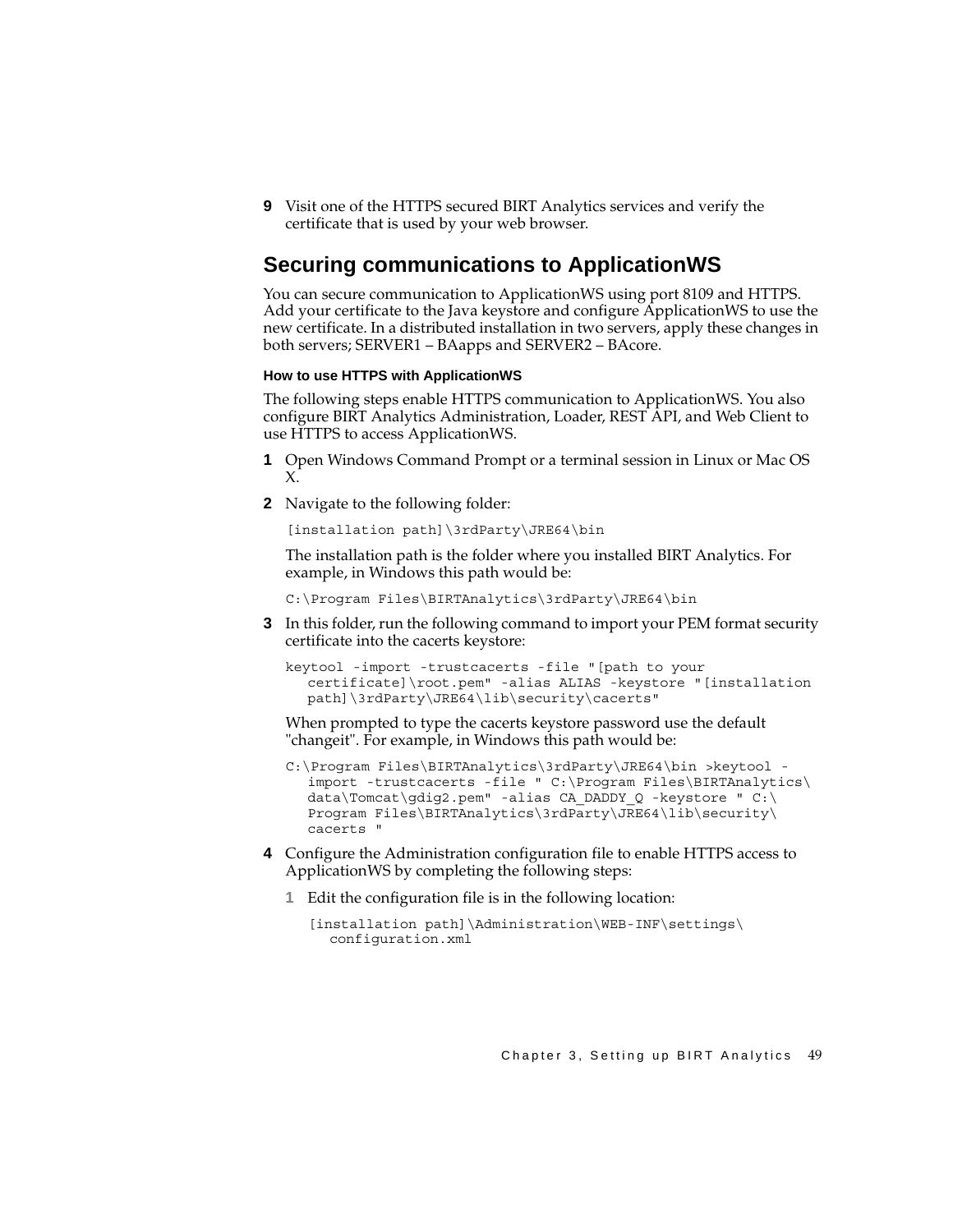**2** Modify the following element in the configuration file:

```
<electronurl>https://localhost:8109/electronws/services</
  electronurl>
```
to

```
<electronurl>https://hostname.domain:8109/electronws/
  services</electronurl>
```
Replace hostname.domain with the name of the computer running ApplicationWS, such as server1.quite4me.com. In a distributed installation in two servers, apply these changes in SERVER1 - BAapps.

- **5** Configure the Web Client configuration file to enable HTTPS access to ApplicationWS by completing the following steps:
	- **1** Edit the configuration file is in the following location:

[installation path]\WebClient\WEB-INF\settings\ configuration.xml

**2** Modify the following element in the configuration file:

```
<electronurl>https://localhost:8109/electronws/services</
  electronurl>
```
to

```
<electronurl>https://hostname.domain:8109/electronws/
  services</electronurl>
```
Replace hostname.domain with the name of the computer running ApplicationWS, such as server1.quite4me.com. In a distributed installation using two servers, apply these changes in SERVER1 - BAapps.

- **6** Configure the Loader configuration file to enable HTTPS access to ApplicationWS by completing the following steps:
	- **1** Edit the configuration file is in the following location:

```
[installation path]\FastDB\Loader\WEB-INF\settings\
  configuration.xml
```
The installation path is the folder where you installed BIRT Analytics. For example, in Windows this path would be:

```
C:\Program Files\BIRTAnalytics\FastDB\Loader\WEB-INF\
  settings\configuration.xml
```
**2** Modify the following element in the configuration file:

```
<electronurl>https://localhost:8109/electronws/services</
  electronurl>
```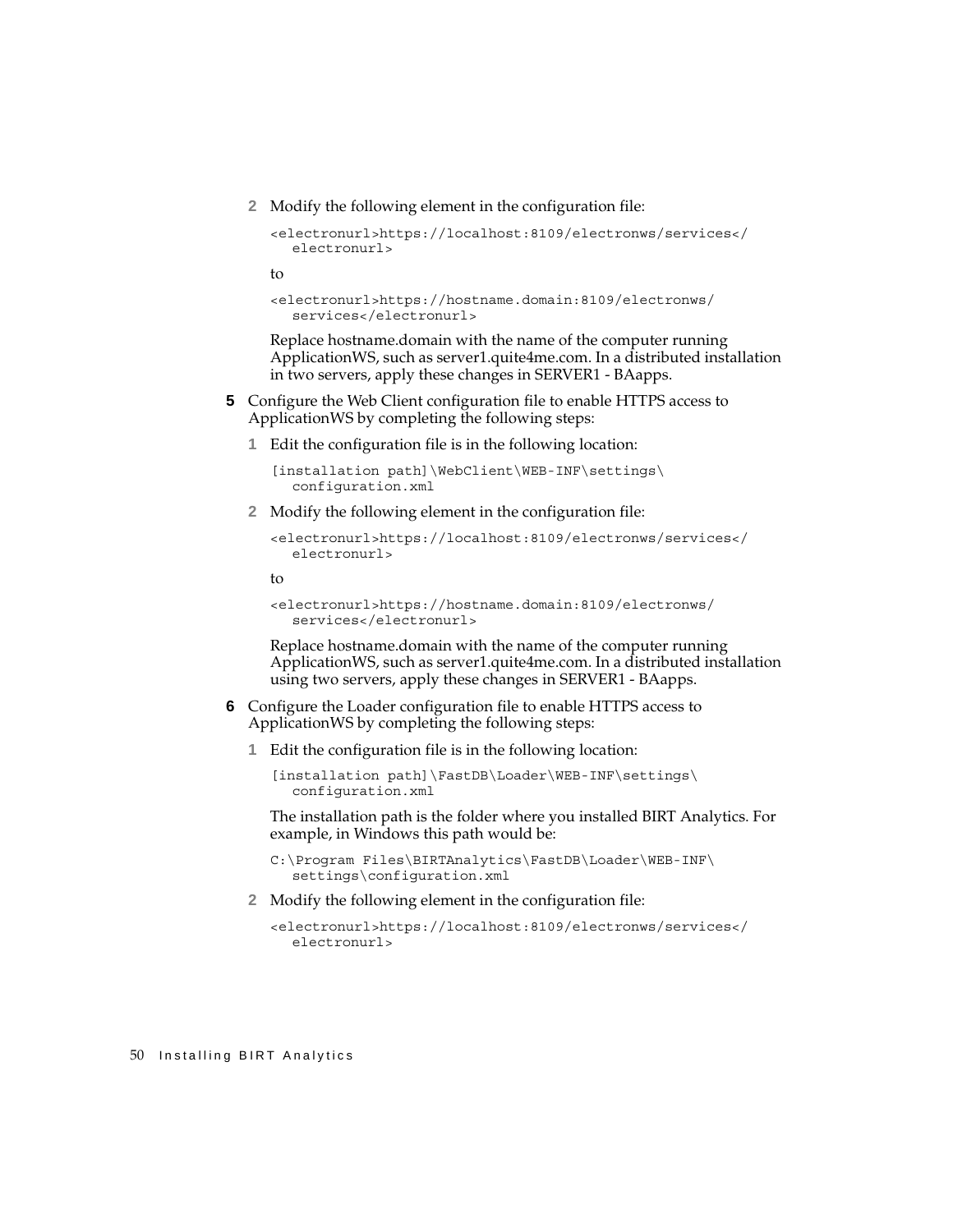to

```
<electronurl>https://hostname.domain:8109/electronws/
  services</electronurl>
```
Replace hostname.domain with the name of the computer running ApplicationWS, such as server1.quite4me.com. In a distributed installation using two servers, apply these changes in SERVER2 - BAcore

- **7** Configure the REST API configuration file to enable HTTPS access to ApplicationWS by completing the following steps:
	- **1** Edit the configuration file is in the following location:

```
[installation path]\restAPI\WEB-INF\settings\
  configuration.xml
```
The installation path is the folder where you installed BIRT Analytics. For example, in Windows this path would be:

```
C:\Program Files\BIRTAnalytics\restAPI\WEB-INF\settings\
  configuration.xml
```
**2** Modify the following element in the configuration file:

```
<electronurl>https://localhost:8109/electronws/services</
  electronurl>
```
to

```
<electronurl>https://hostname.domain:8109/electronws/
  services</electronurl>
```
Replace hostname.domain with the name of the computer running ApplicationWS, such as server1.quite4me.com. In a distributed installation using two servers, apply these changes in SERVER1 - BAapps.

#### **Securing communications to Connectors**

You can secure communication to Connectors using port 8109 and HTTPS. Add your certificate to the Java keystore and configure ApplicationWS to use the new certificate. In a distributed installation in two servers, apply these changes in SERVER1 - BAapps.

#### **How to configure ApplicationWS to use HTTPS with Connectors**

The following steps configures ApplicationWS to access Connectors using HTTPS.

**1** Edit the ApplicationWS configuration file to enable HTTPS access to Connectors. This configuration file is in the following location:

```
[installation path]\ApplicationWS\WEB-INF\settings\
  configuration.xml
```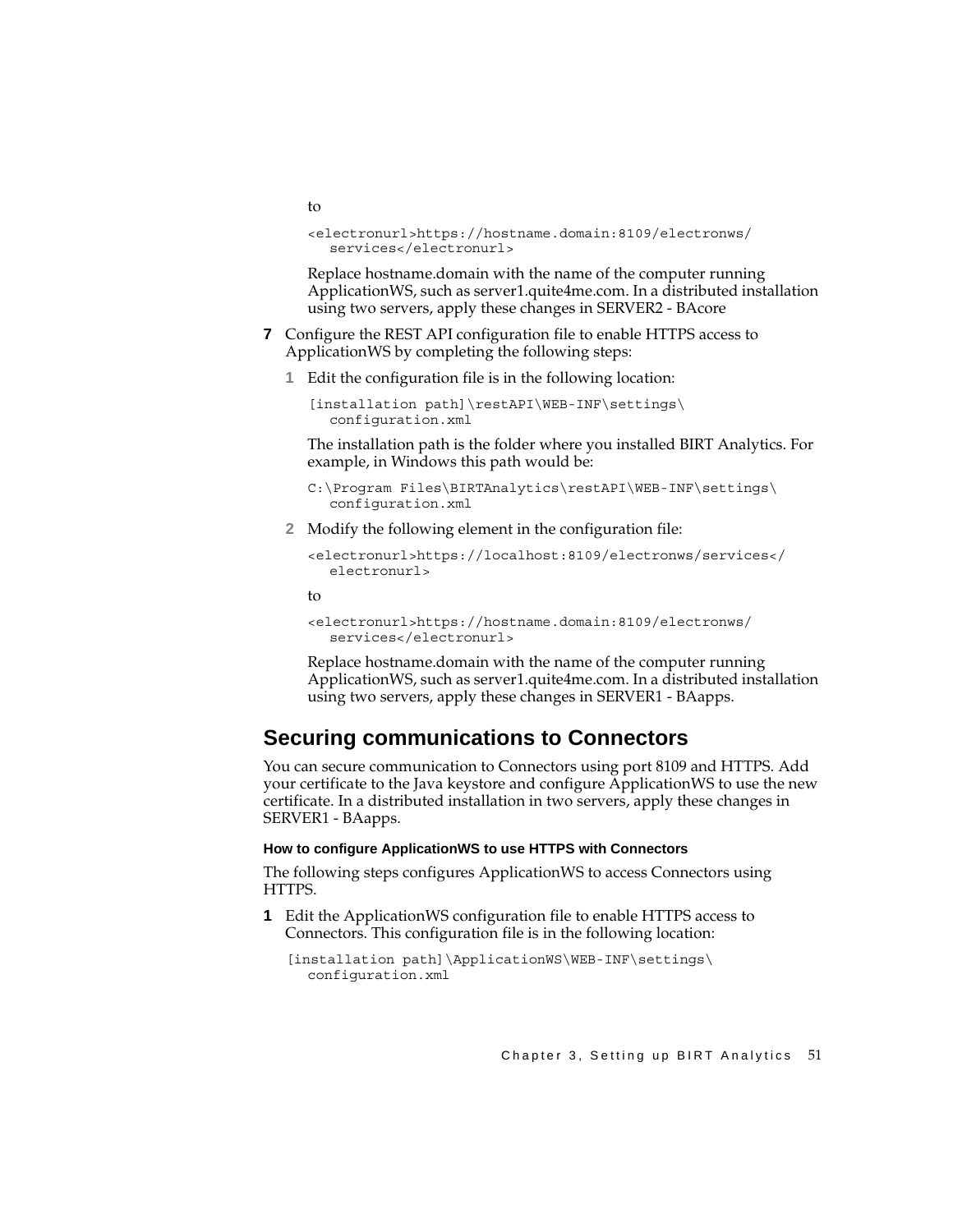The installation path is the folder where you installed BIRT Analytics. For example, in Windows this path would be:

```
C:\Program Files\BIRTAnalytics\ApplicationWS\WEB-INF\settings\
  configuration.xml
```
**2** Modify the following elements in the configuration file:

```
<baconnector>https://localhost:8109/baconnectors/metainf</
  baconnector>
<baconnectordata>https://localhost:8109/baconnectors/data</
  baconnectordata>
```
to

```
<baconnector>https://hostname.domain:8109/baconnectors/
  metainf</baconnector>
```

```
<baconnectordata>https://hostname.domain:8109/baconnectors/
  data</baconnectordata>
```
Replace hostname.domain with the name of the computer running Connectors, such as server1.quite4me.com. In a distributed installation using two servers, apply these changes in SERVER1 - BAapps.

#### **Securing communications to FastDB**

You can secure communication to FastDB using port 8106 and TLS. Using TLS secure communication to access FastDB is only used in a distributed installation when FastDB, also known as dubnium, is installed in a different server than ApplicationWS, also known as electronws.

Configure FastDB to use the new certificate and configure ApplicationWS to access FastDB with a secured connection. In a distributed installation in two servers, apply these changes in SERVER1 - BAapps.

#### **How to configure ApplicationWS to use TLS with FastDB**

The following steps configures ApplicationWS to access FastDB using TLS.

**1** Edit the ApplicationWS configuration file to enable HTTPS access to Connectors. This configuration file is in the following location:

```
[installation path]\ApplicationWS\WEB-INF\settings\
  configuration.xml
```
The installation path is the folder where you installed BIRT Analytics. For example, in Windows this path would be:

C:\Program Files\BIRTAnalytics\ApplicationWS\WEB-INF\settings\ configuration.xml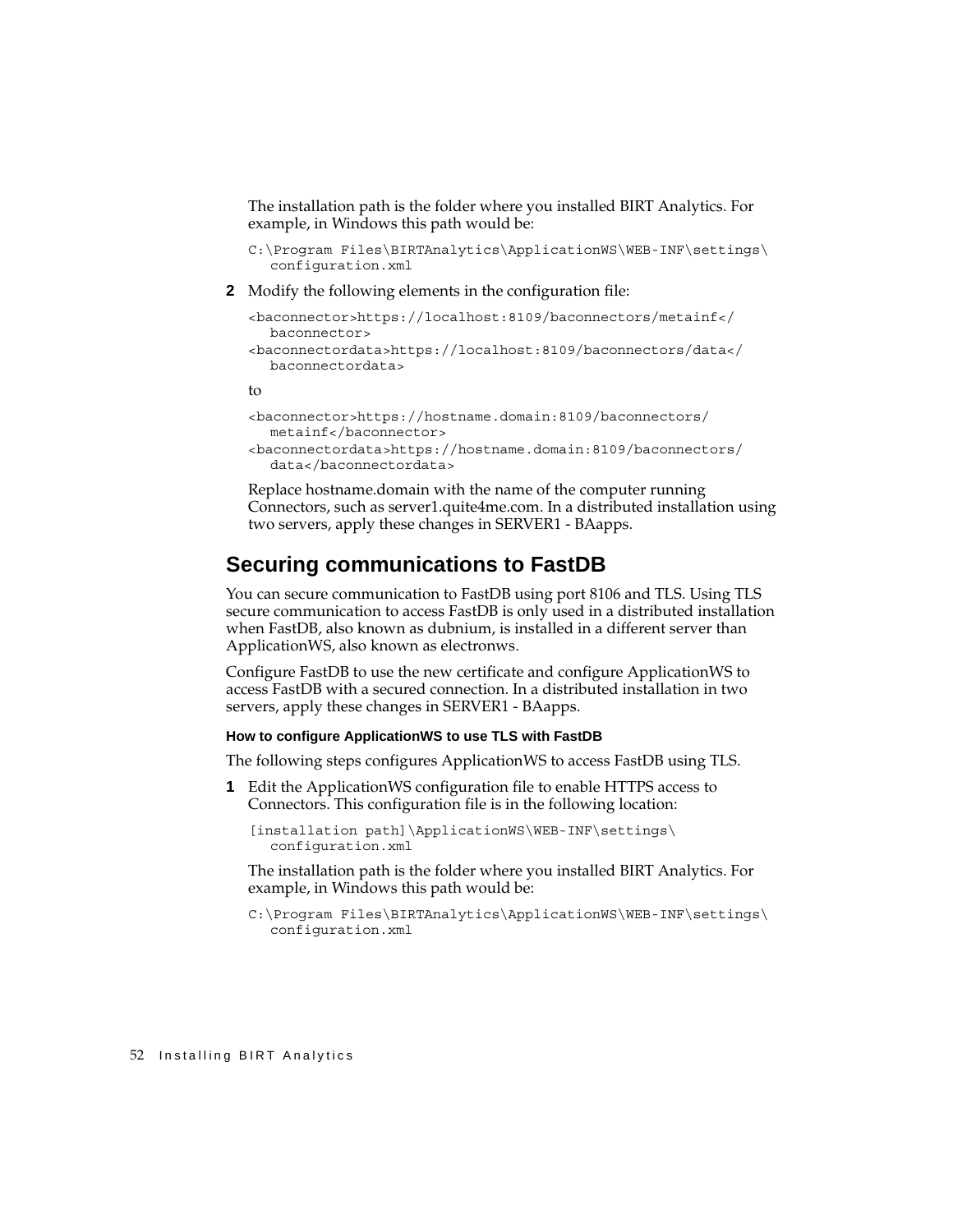**2** Modify the following elements in the configuration file:

```
<engineserver>localhost</engineserver>
<engineport>8105</engineport>
<engineignoredangerous>false</engineignoredangerous> 
<enginesecure>false</enginesecure>
```
to

```
<engineserver>SERVER2</engineserver>
<engineport>8106</engineport>
<engineignoredangerous>true</engineignoredangerous>
<enginesecure> true </enginesecure>
```
Replace SERVER2 with the name of the computer running Connectors, such as server1.quite4me.com. In a distributed installation using two servers, apply these changes in SERVER1 - BAapps.

#### **How to configure FastDB to use TLS**

The following steps configure FastDB to use TLS if you did not enable it during installation or you are using your own certificate. In a distributed installation using two servers, apply these changes in SERVER2– BAcore.

- **1** Stop the BIRT Analytics FastDB service.
- **2** Open the FastDB configuration file in a text editor. This configuration file is in the following location:

[installation path]\data\FastDB\engine\_configuration.ini

The installation path is the folder where you installed BIRT Analytics. For example, in Windows this path would be:

```
C:\Program Files\BIRTAnalytics\data\FastDB\
  engine_configuration.ini
```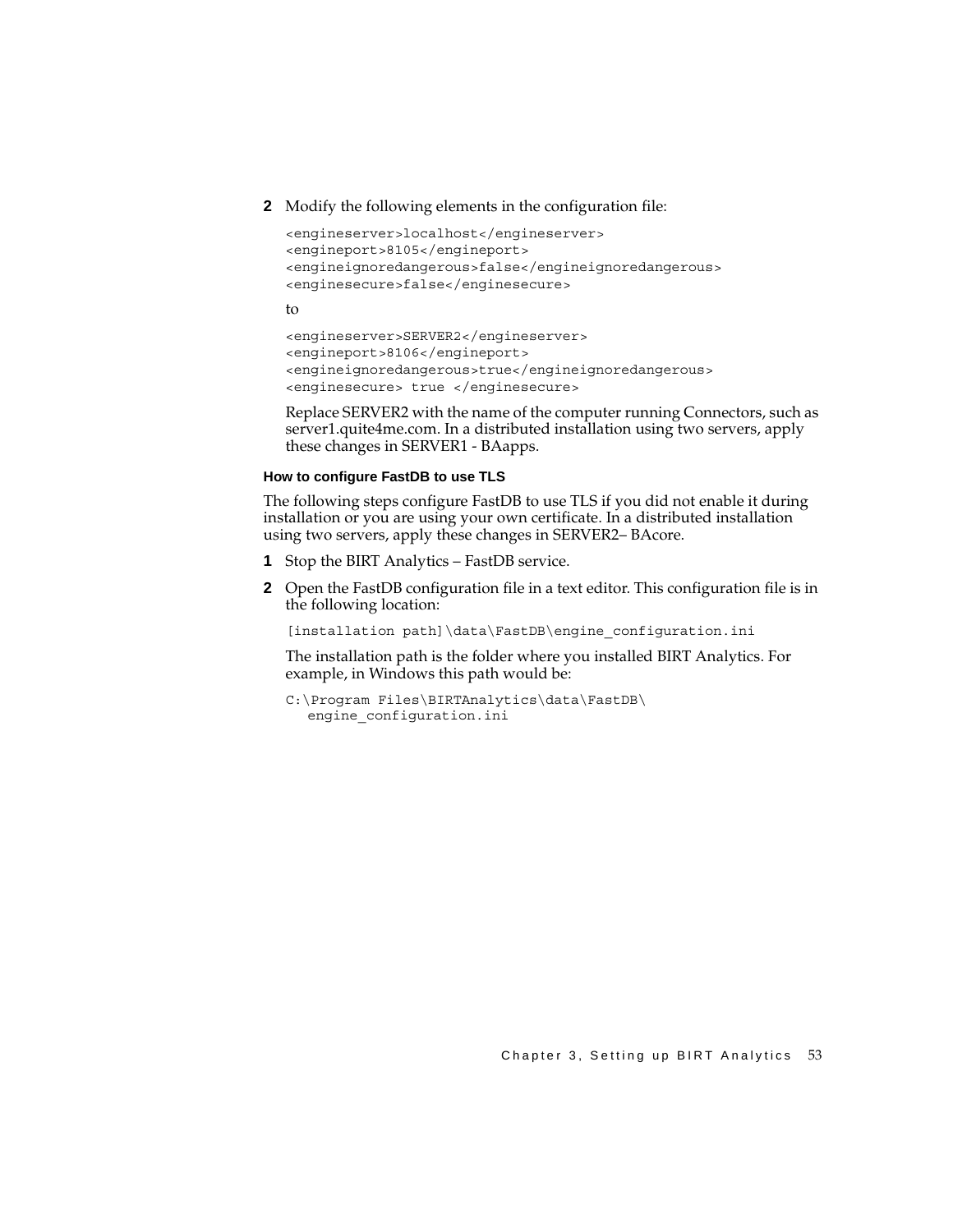**3** Add the following parameters to the FastDB configuration file if you are using your own certificate and not the auto-generated certificate created during the installation process:

```
[server]
enable_secure_port = 1
--server.ssl_mode arg (=simple) Certificate mode for TLS 
   ('simple'=self-signed certificate, 'complete'=with root CA)
--server.dh filename arg (=dhparams.pem) Diffie-Hellman
  parameters file
--server.rand_filename arg (=ssl.rnd) Random file for TLS 
  calculations
--server.certificate arg (=server.pem) Server public 
  certificate
--server.private key arg (=server.key) Server private key
--server.private key password arg Password for server private
  key
--server.root ca certificate arg (=cacert.pem) Root CA public
  certificate
--server.cert country arg Server certificate data: two
  character country (US, UK, SP, ...)
For example
```

```
[server]
enable secure port = 1
ssl_mode = complete
certificate = quite4mePublicServer.pem
private_key = quite4mePrivatServer.pem
private key password = birtanalytics
root_ca_certificate = gdig2.crt
cert_country = US
```
FastDB auto-generates the needed certificates and can use TLS without these options. The auto-generated certificates are not signed by a certificate authority so they provide minimum authentication. If you have a valid certificate purchased from a Certificate Authority, or even a self-generated one, you can use these parameters to specify required values of your custom certificate. These parameters can also be used with the FastDB auto-generated certificate to customize certificate properties such as country, email, organization.

**4** Restart the BIRT Analytics – FastDB service.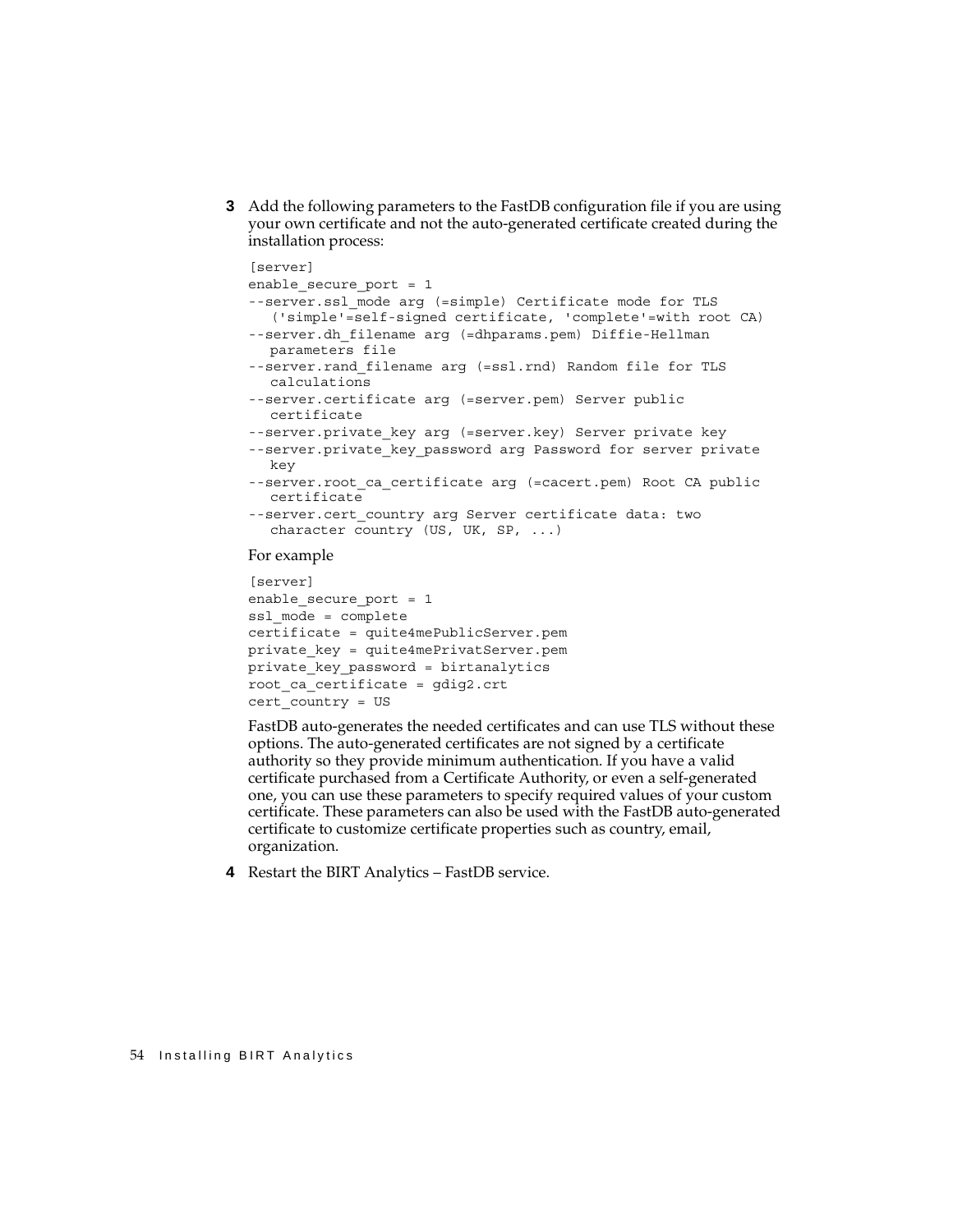#### **Securing communications using REST API**

You can secure communication to the REST API using port 8109 and HTTPS. For example, the following REST request uses HTTPS security to communicates with BIRT Analytics:

```
https://analytics.example.com:8109/restapi/rest/user/
  login?username=Administrator&password=PASSWORD
```
You can also configure the REST API interactive documentation to use the new certificate. In a distributed installation in two servers, apply these changes in SERVER1 - BAapps.

#### **How to configure secure access to REST API documentation**

The following steps enables remote access to the REST API interactive documentation:

**1** Edit the REST API configuration file. This configuration file is in the following location:

[installation path]\restAPI\WEB-INF\settings\configuration.xml

The installation path is the folder where you installed BIRT Analytics. For example, in Windows this path would be:

```
C:\Program Files\BIRTAnalytics\restAPI\WEB-INF\settings\
  configuration.xml
```
If you are using Windows, you will need to first open your text editor, such as notepad, as Administrator to edit files in the C:\Program Files path.

**2** Modify the following elements in the configuration file:

```
<bootstrap>http://localhost:8110/restapi/rest</bootstrap>
```
to

```
<bootstrap>https://hostname.domain:8109/restapi/rest</
  bootstrap>
```
Replace hostname.domain with the name of the computer running BIRT Analytics, such as analytics.example.com. In a distributed installation using two servers, apply these changes in SERVER1 - BAapps.

**3** Restart the BIRT Analytics - Apache Tomcat service.

## <span id="page-62-0"></span>**Migrating BIRT Analytics from release 5.1**

You can upgrade a BIRT Analytics 5.1 installation to release 5.2 by completing these steps. BIRT Analytics 5.2 requires a new license. Before installing BIRT Analytics 5.2, you need to contact Licensing to obtain a new license for release 5.2.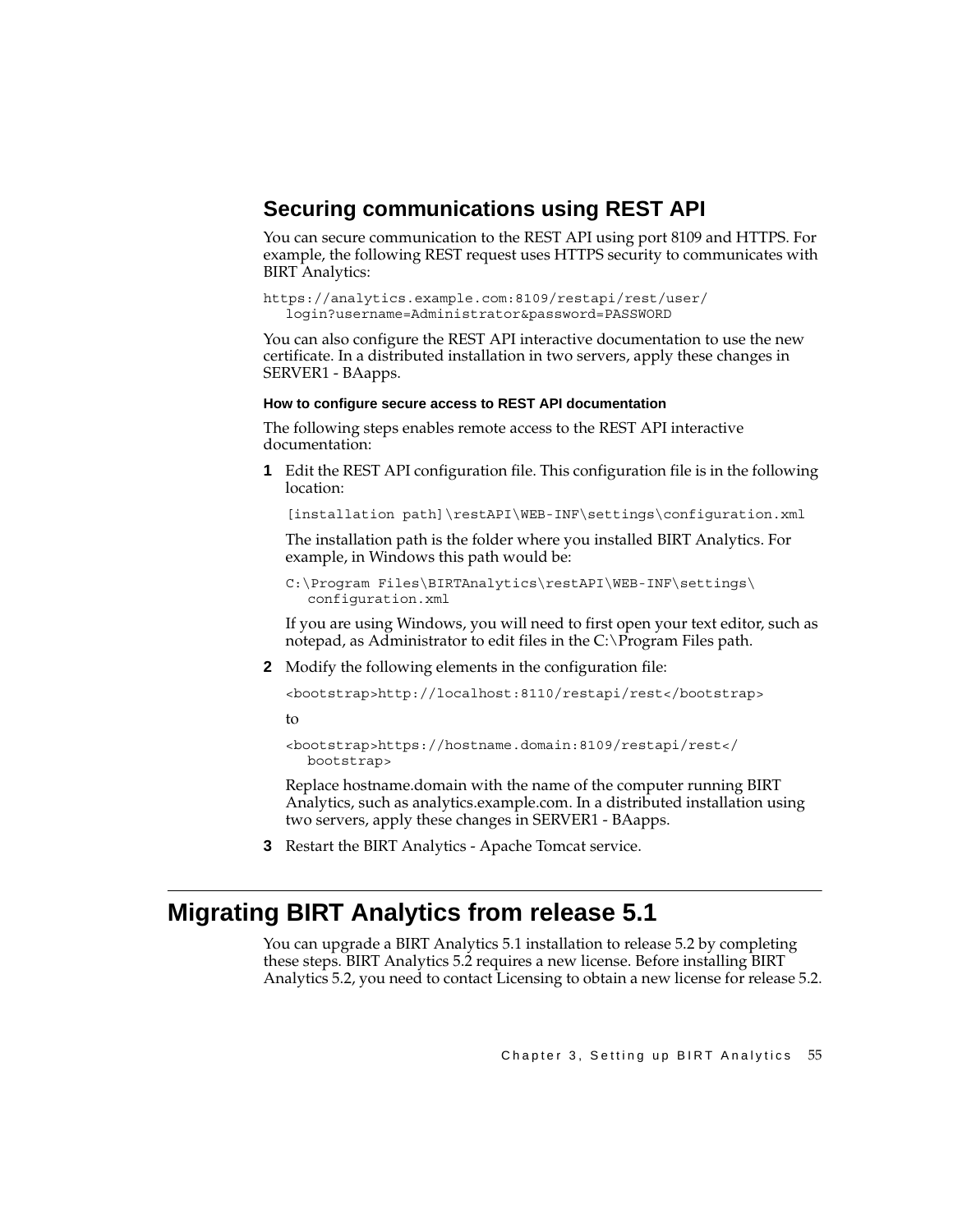#### <span id="page-63-0"></span>**How to migrate the BIRT Analytics data from release 5.1**

Complete the following steps to upgrade from release 5.1 to release 5.2:

- <span id="page-63-1"></span>**1** Stop the following BIRT Analytics services.
	- **1** Stop the service BIRT Analytics Apache Tomcat
	- **2** Stop the service BIRT Analytics FastDB
	- **3** Stop the service BIRT Analytics PostgreSQL
- **2** Backup the following installed elements of release BA 5.1:
	- **1** Qloader backend database dubnium.db and deploy.flg Located by default in:

.\BIRTAnalytics\data\FastDB\Loader

**2** Dubnium backend database – admin.sqlite Located by default in:

.\BIRTAnalytics\data\FastDB

**3** Current Repository. It is not necessary the content of folder cache. Check the repository path in:

.\BIRTAnalytics\data\FastDB\engine\_configuration.xml

Located by default in:

.\BIRTAnalytics\data\FastDB\databases

**4** Loading projects

Check the loading projects path in:

.\BIRTAnalytics\data\FastDB\Loader\configuration.xml

Located by default in

.\BIRTAnalytics\data\FastDB\loading-projects

**5** Application backend database PostgreSQL - WPT

OPTION 1: Backup from Command line with pg\_dump

Start the service BIRT Analytics – PostgreSQL

Use the following pg\_dump command to export. You will be prompted to type the postgresql user password. By default it is: user.

pg\_dump –Fp –O –p [port] –U [username] [database] > [name of export file]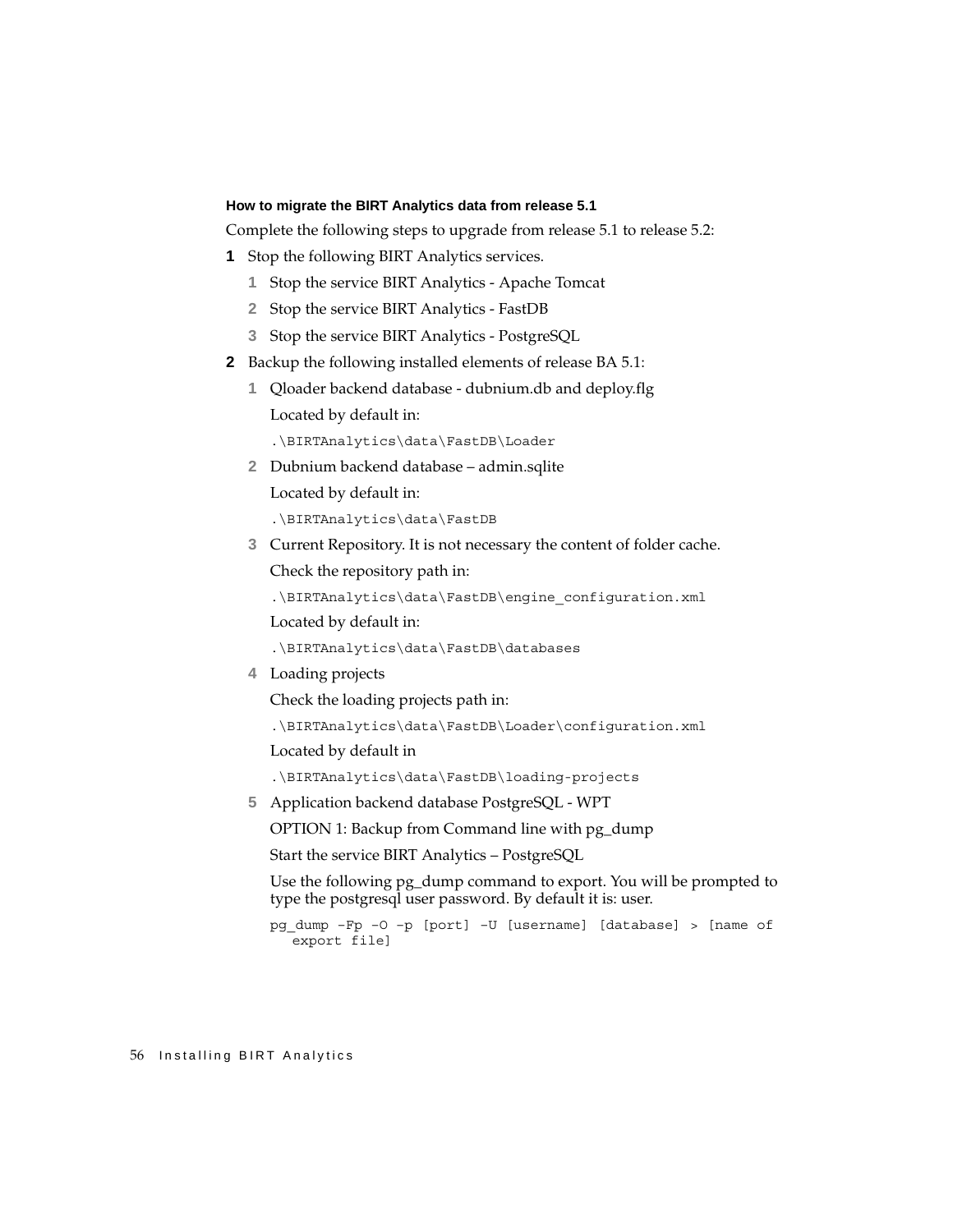For example:

```
C:\Program Files\BIRTAnalytics\3rdParty\PostgreSQL\
  bin>pg dump –Fp –O –p 8111 –U user wpt > "C:\Actuate\
  exportwpt.pgsql"
```
OPTION 2: Copying the data\PostgreSQL folder

Located by default in:

.\BIRTAnalytics\data\PostgreSQL

- **6** Note any customizations made to the configuration of BIRT Analytics 5.1, such as the dubnium engine\_configuration.ini, ApplicationWS, Web Client, Administration or Loader configuration.xml.
- **3** Uninstall BIRT Analytics 5.1 from the computer and force the deletion of the installation folder by completing the following step.

During the uninstall process remove the option to force the deletion of the BIRT Analytics installation folder, as shown in [Figure 3-4.](#page-64-0) This step is important to retain files necessary for the migration.

| IzPack - Uninstaller                                 |  |  |  |
|------------------------------------------------------|--|--|--|
| This will remove the installed application!          |  |  |  |
| Force the deletion of C:\Program Files\BIRTAnalytics |  |  |  |
|                                                      |  |  |  |
| Lininstall                                           |  |  |  |

<span id="page-64-0"></span>

- ❏ In Windows, you can use the Windows Control Panel to uninstall BIRT Analytics.
- ❏ In Linux you can use the uninstall.sh script.
- **4** Install BIRT Analytics 5.2 without the Demo data set.
	- Install into the same path where BIRT Analytics 5.1 was installed.
	- Select all elements except the Demo data set.
- <span id="page-64-1"></span>**5** Stop the following BIRT Analytics services.
	- **1** Stop the service BIRT Analytics Apache Tomcat
	- **2** Stop the service BIRT Analytics FastDB
	- **3** Stop the service BIRT Analytics PostgreSQL
- **6** Restore the following components from BIRT Analytics 5.1.

OPTION 1: Restore from Command line with psql

**1** Start the service BIRT Analytics – PostgreSQL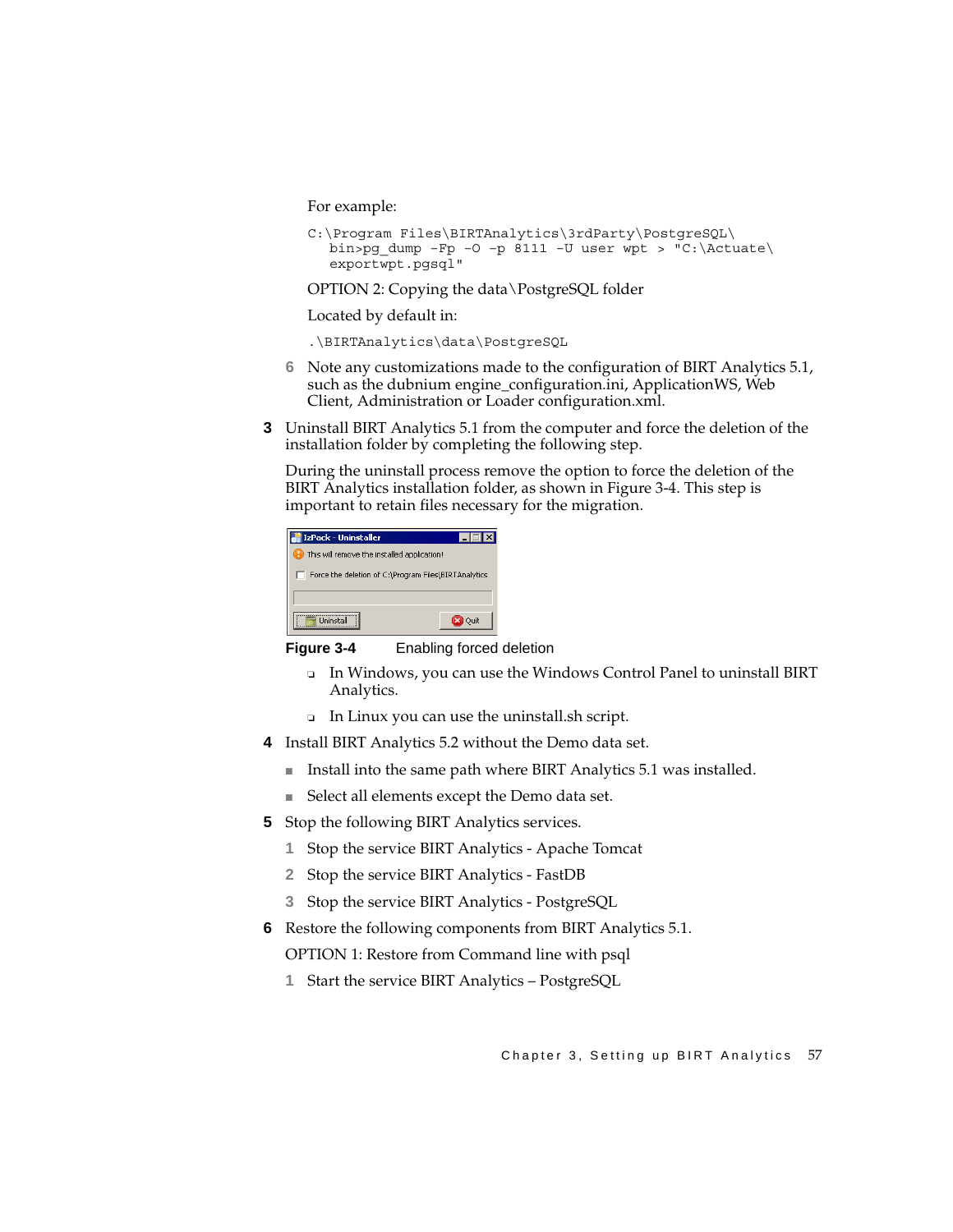**2** Use the following command to delete the wpt database: You will need the postgresql user password. By default it is: user.

dropdb –p [port] –U [username] [database]

For example

```
C:\Program Files\BIRTAnalytics\3rdParty\PostgreSQL\bin>dropdb 
  –p 8111 –U user wpt
```
**3** Use the following command to create the wpt database:

```
createdb –T template0 –E UTF8 -p [port] –U [username] 
   [database]
```
For example

```
C:\Program Files\BIRTAnalytics\3rdParty\PostgreSQL\
  bin>createdb –T template0 –E UTF8 –p 8111 –U user wpt
```
**4** Use the following command to restore the wpt database:

```
psql -p [port] -U [username] [database] < [name of export 
  file]
```
For example

```
C:\Program Files\BIRTAnalytics\3rdParty\PostgreSQL\bin>psql -
  p 8111 -U user wpt < "C:\Actuate\exportwpt.pgsql"
```
OPTION 2: Restore the data\PostgreSQL folder

■ Delete the content of the folder PostgreSQL, located by default in:

```
.\BIRTAnalytics\data\PostgreSQL
```
■ Copy the backup of the BIRT Analytics 5.1 PostgreSQL folder located by default in:

.\BIRTAnalytics\data\PostgreSQL

**7** Restore dubnium backend database backup from BIRT Analytics 5.1 to the new BIRT Analytics 5.2 installation. The file name is admin.sqlite and it is located by default in:

```
.\BIRT Analytics\data\FastDB
```
- **8** Restore any customizations in the BIRT Analytics 5.1 configuration, such as dubnium engine\_configuration.ini, ApplicationWS, Web Client, Administration or Loader configuration.xml.
- **9** Start the BIRT Analytics services:
	- **1** Start the service BIRT Analytics Apache Tomcat
	- **2** Start the service BIRT Analytics FastDB
	- **3** Start the service BIRT Analytics PostgreSQL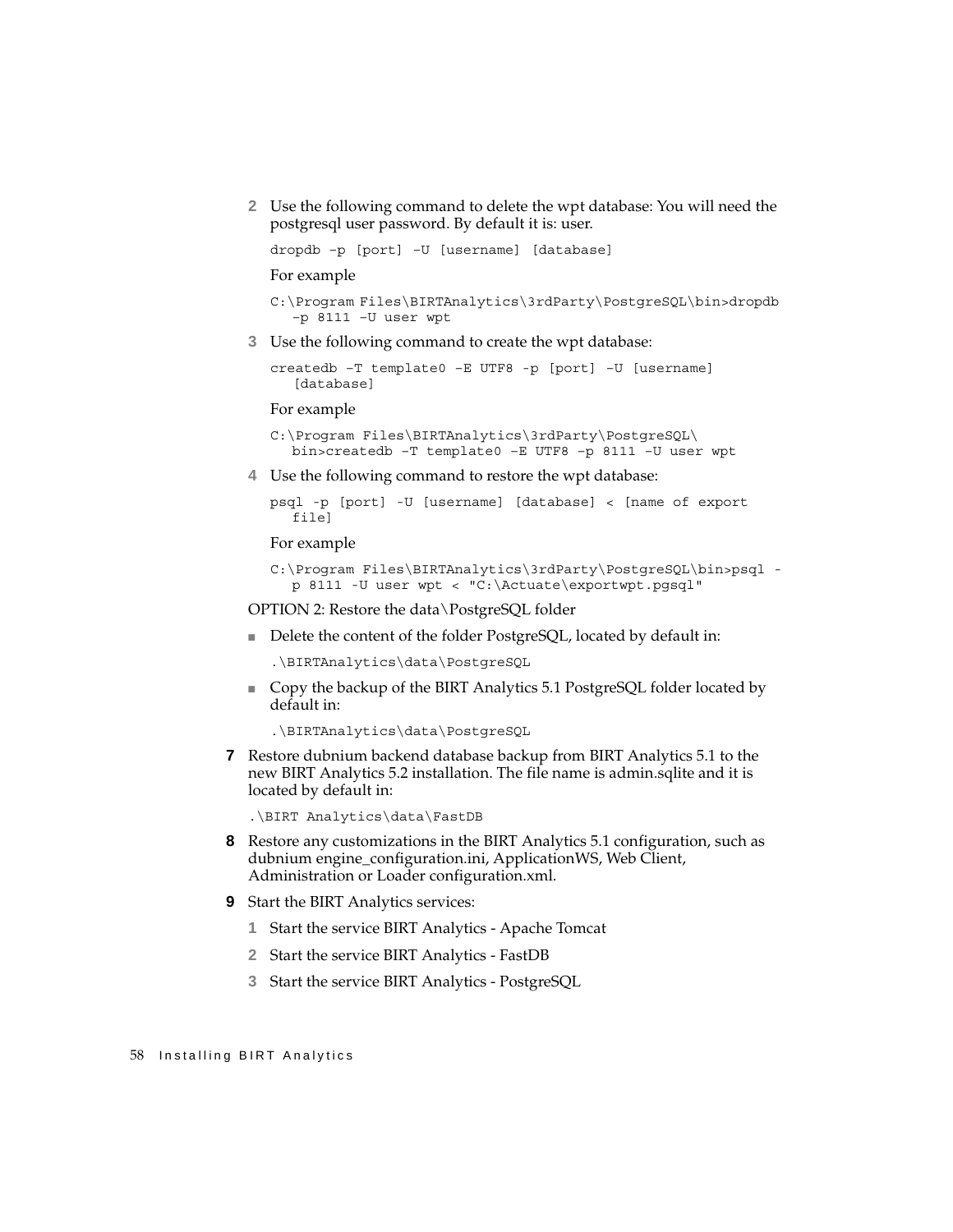Before accessing to BIRT Analytics 5.2, users must delete their web browsing history from their web browsers.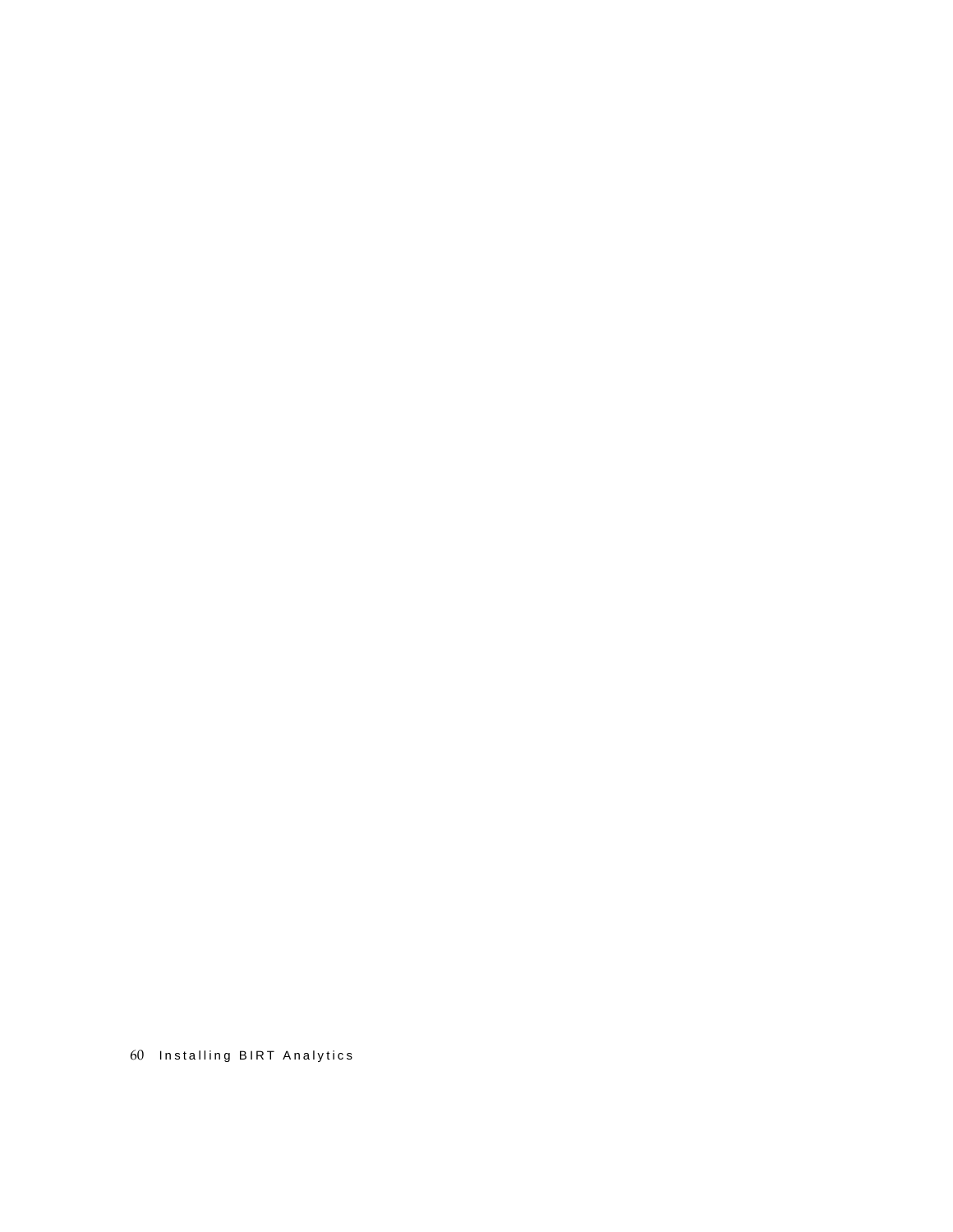## **Index**

## **A**

[access permissions.](#page-0-0) *See* privileges accessing documentation [v](#page-6-0) acinstall.properties file [33](#page-40-0) Actuate Customer Support [v](#page-6-1) Actuate product information [v](#page-6-2) adding production environments [7](#page-14-0) test environments [6](#page-13-0) administrators deploying distribution [packages and](#page-14-1) [11](#page-18-0) installing iHub and [5,](#page-12-0) 7 testing new releases and [6](#page-13-1)[–7](#page-14-2) applications creating production environment for [7](#page-14-0) creating test environments for [6](#page-13-2) area charts *[See also](#page-0-0)* charts axes values *[See also](#page-0-0)* charts

## **B**

bar charts *[See also](#page-0-0)* charts BIRT Analytics migrating data for [56–](#page-63-0)?? BIRT Analytics data migration tool [56](#page-63-0) BIRT Analytics modules migrating data for [56](#page-63-0) [BIRT iHub.](#page-0-0) *See* iHub System BIRT reports *[See also](#page-0-0)* reports [BIRT repository.](#page-0-0) *See* Encyclopedia volumes [browsers.](#page-0-0) *See* web browsers

## **C**

certificate authority [42](#page-49-1) Certification Authority (CA) [42](#page-49-2) certification authority (CA) [41](#page-48-0) [character strings.](#page-0-0) *See* strings columns

*[See also](#page-0-0)* fields configurations testing new releases and [6](#page-13-3) creating production environments [7](#page-14-3) production staging areas [6](#page-13-4) test environments [6](#page-13-2) Customer Support [v](#page-6-1)

## **D**

data *[See also](#page-0-0)* values [data filters.](#page-0-0) *See* filters data in transit securing [40](#page-47-1) data migration tool [56](#page-63-0) data points *[See also](#page-0-0)* charts data repository *[See also](#page-0-0)* Encyclopedia volumes [data rows.](#page-0-0) *See* rows data series *[See also](#page-0-0)* charts deploying iHub distribu[tion package](#page-13-5) [11](#page-18-0) new releases 6 designs [6](#page-13-6) digital certificate [41](#page-48-1) digital signature [41](#page-48-2) directories installing JDK files to [10](#page-17-0) documentation administering [iHub System and](#page-6-0) [iii](#page-4-0) downloading v updating [iii](#page-4-1) documents *[See also](#page-0-0)* reports downloading documentation files [v](#page-6-0)

#### **E**

encryption cipher [41](#page-48-3)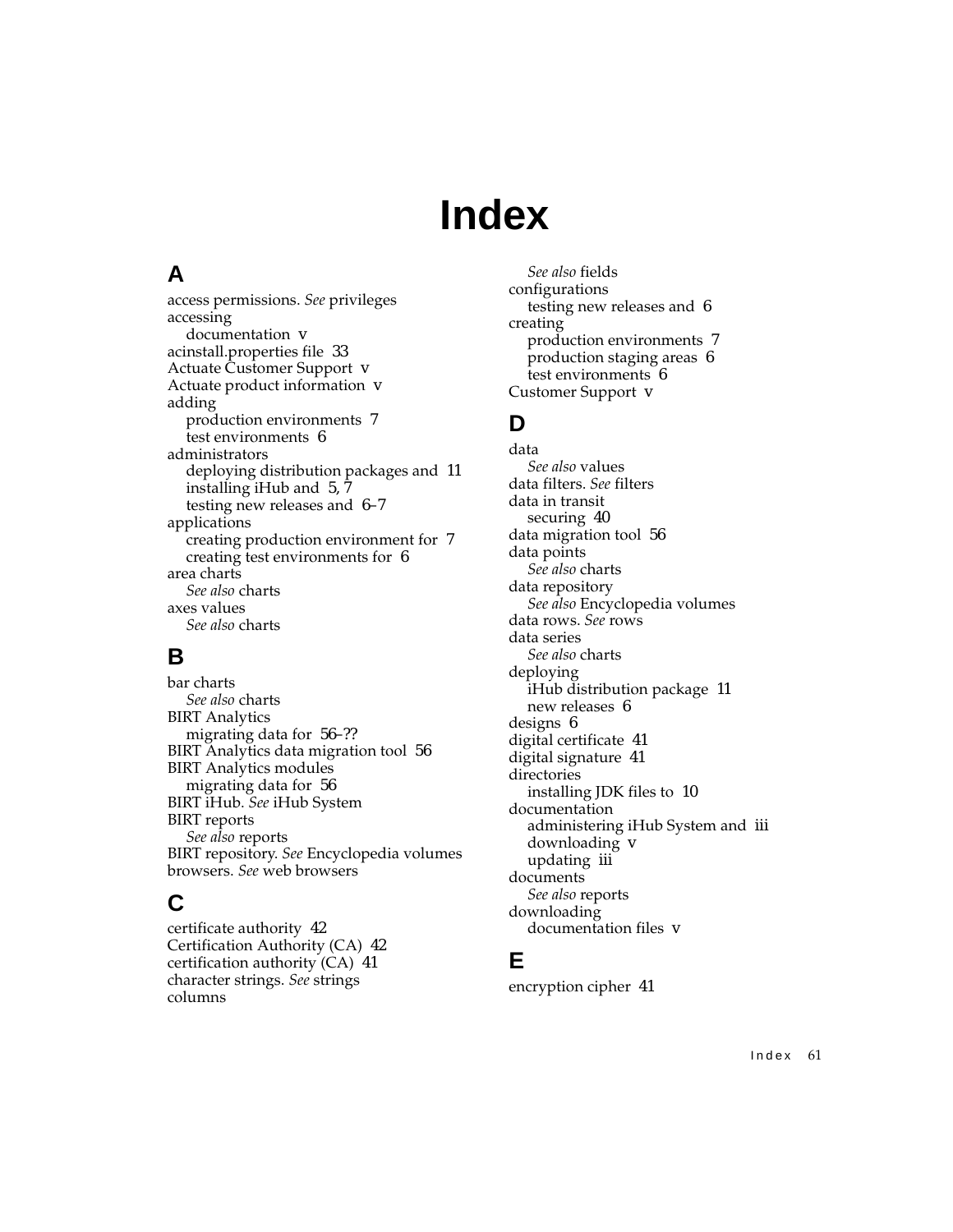## **F**

features [v](#page-6-3) fields *[See also](#page-0-0)* columns files accessing help [v](#page-6-0) downloading documentation [v](#page-6-0) installing JDK [10](#page-17-0) migrating data [56](#page-63-0) migrating to i[Hub System and](#page-13-6) [6](#page-13-6) upgrades and 6 folders migrating BIRT Analytics data and [56,](#page-63-1) [57](#page-64-1) functions *[See also](#page-0-0)* methods

## **G**

[graphs.](#page-0-0) *See* charts

## **H**

help files [v](#page-6-0) HTML documentation [iii](#page-4-2), [v](#page-6-4) HyperText [Transfer Protocol Secure](#page-47-2)  (HTTPS) 40

## **I**

iHub distribution package [11](#page-18-0) iHub System installing [5](#page-12-1) overview [2](#page-9-0) testing new [releases for](#page-13-6) [6](#page-13-1)[–7](#page-14-2) upgrading 6 iHub3.zip [33](#page-40-0) installation iHub System [5](#page-12-1) testing [6](#page-13-7)

#### **L**

line charts *[See also](#page-0-0)* charts Local User[s and Groups command](#page-18-1)  window 11

#### **M**

[manuals.](#page-0-0) *See* documentation methods *[See also](#page-0-0)* functions migration [6](#page-13-7)

#### **O**

obsolete product information [v](#page-6-2) online documentation administering [iHub System and](#page-6-0) [iii](#page-4-0) downloading v updating [iii](#page-4-1) overview iHub System [2](#page-9-0)

#### **P**

PDF documentation [iii,](#page-4-2) [v](#page-6-4) [permissions.](#page-0-0) *See* privileges private key [41](#page-48-4) product information [v](#page-6-2) product updates [v](#page-6-5) production environments [7](#page-14-3) production staging areas [6](#page-13-4) [protecting data.](#page-0-0) *See* security public key [41](#page-48-5), [42](#page-49-3)

#### **Q**

queries *[See also](#page-0-0)* SQL statements

#### **R**

[records.](#page-0-0) *See* rows relational databases *[See also](#page-0-0)* databases release notes [v](#page-6-3) report designs [6](#page-13-6) report documents *[See also](#page-0-0)* reports [Report Encyclopedia.](#page-0-0) *See* Encyclopedia volumes report files upgrades and [6](#page-13-6) [reporting system.](#page-0-0) *See* iHub System repository *[See also](#page-0-0)* Encyclopedia volumes